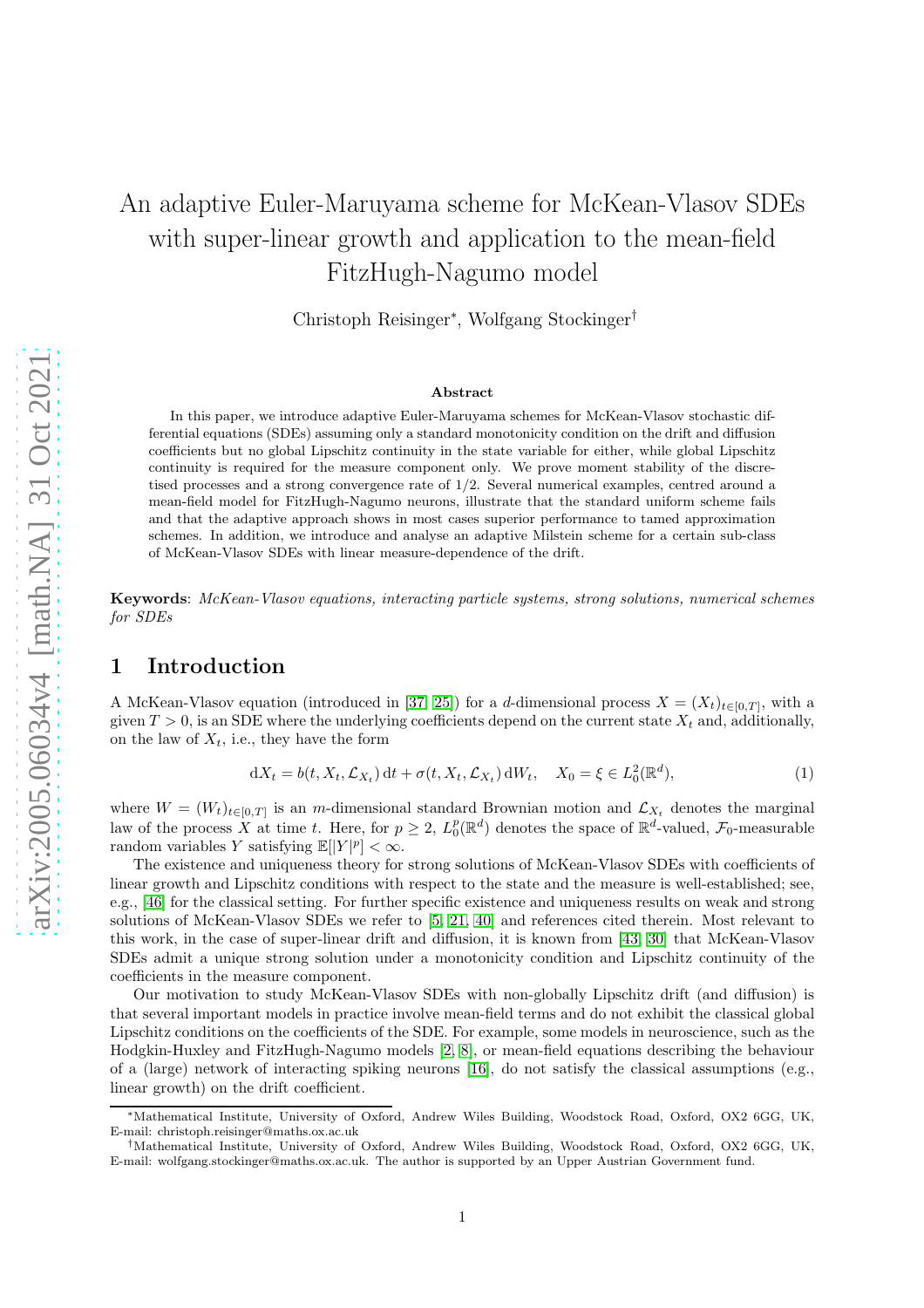The simulation of McKean-Vlasov SDEs of the form [\(1\)](#page-0-0) typically involves two steps: a particle approximation and a time-stepping scheme. For a seminal work on numerical schemes for McKean-Vlasov SDEs we refer the reader to [\[7\]](#page-26-3).

In the first step, at each time t, the true measure  $\mathcal{L}_{X_t}$  is approximated by the empirical measure

$$
\mu_t^{\mathbf{X}^N}(\mathrm{d}x) := \frac{1}{N} \sum_{j=1}^N \delta_{X_t^{j,N}}(\mathrm{d}x),\tag{2}
$$

 $\mathbf{w}(\bm{X}_t^N)_{t\in[0,T]}=(X_t^{1,N},\ldots,X_t^{N,N})_{t\in[0,T]}^\top$  (so-called interacting particle system) is the solution to the  $(\mathbb{R}^d)^N$ -dimensional SDE with components

<span id="page-1-2"></span>
$$
dX_t^{i,N} = b(t, X_t^{i,N}, \mu_t^{X^N}) dt + \sigma(t, X_t^{i,N}, \mu_t^{X^N}) dW_t^i, \quad X_0^{i,N} = \xi^i,
$$
\n(3)

and  $(W^i, \xi^i)$  are independent copies of  $(W, \xi)$ , for  $i \in \{1, ..., N\}$ . Furthermore,  $\delta_x$  denotes the Dirac measure at x.

Key to the convergence as  $N \to \infty$  is the concept of propagation of chaos. Consider N (independent) processes  $X^i$  driven by independent Brownian motions  $W^i$ 

<span id="page-1-3"></span>
$$
dX_t^i = b(t, X_t^i, \mathcal{L}_{X_t^i}) dt + \sigma(t, X_t^i, \mathcal{L}_{X_t^i}) dW_t^i, \quad X_0^i = \xi^i,
$$
\n<sup>(4)</sup>

which are standard McKean-Vlasov SDEs (and by uniqueness  $\mathcal{L}_{X_t^i} = \mathcal{L}_{X_t}$ ). Then, pathwise propagation of chaos refers to the property

$$
\lim_{N\to\infty}\max_{i\in\{1,\ldots,N\}}\mathbb{E}\left[\sup_{t\in[0,T]}|X^{i,N}_t-X^i_t|^2\right]=0.
$$

This type of result is classical under global Lipschitz conditions (see, e.g.,  $[g]$ ), and has been proven in [\[42,](#page-28-5) Proposition 3.1] under super-linear growth conditions of the drift. While the rates for the propagation of chaos shown in  $[42]$  suffer from the curse of dimensionality (i.e., the rate depends on d and diminishes as  $d \to \infty$ ) [\[17,](#page-27-4) Lemma 5.1] gives for  $p \leq 4$  and any  $i \in \{1, ..., N\}$  the bound

<span id="page-1-1"></span><span id="page-1-0"></span>
$$
\mathbb{E}\left[\sup_{t\in[0,T]}|X_t^{i,N}-X_t^i|^p\right]\le CN^{-p/2},
$$

where the constant  $C > 0$  is dimension-independent. However, in [\[17,](#page-27-4) Lemma 5.1], the drift coefficient of the underlying McKean-Vlasov SDE is assumed to satisfy strong regularity assumptions (differentiability, along with Lipschitz and boundedness conditions on the state and measure components) and the diffusion coefficient is assumed to be constant, i.e., the framework is much more restrictive than the setting of the present article (in particular, the super-linear growth case is not covered in [\[17\]](#page-27-4)).

As McKean-Vlasov equations typically arise from a mean-field approximation to a high- but finitedimensional particle system, a particle approximation to the McKean-Vlasov equation simply reverses this step. To be more concrete, for instance, the FitzHugh-Nagumo model for N interacting neurons from  $P$  populations with different characteristics is a system of  $N$  three-dimensional SDEs of the form

$$
dX_t^{i,N} = f_\alpha(t, X_t^{i,N}) dt + g_\alpha(t, X_t^{i,N}) \begin{bmatrix} dW_t^i \\ dW_t^{i,y} \end{bmatrix}
$$
  
+ 
$$
\sum_{\gamma=1}^P \frac{1}{N_\gamma} \sum_{j,p(j)=\gamma} \left( b_{\alpha\gamma}(X_t^{i,N}, X_t^{j,N}) dt + \beta_{\alpha\gamma}(X_t^{i,N}, X_t^{j,N}) dW_t^{i,\gamma} \right),
$$
 (5)

where  $N = \sum_{\gamma=1}^{P} N_{\gamma}$  and  $f_{\alpha}$  satisfies a monotone growth condition but is not globally Lipschitz continuous (see Example 4 in Section [4.4](#page-15-0) for a detailed description). It is shown in [\[2,](#page-26-1) [8\]](#page-26-2) that the mean-field limit  $N \to \infty$  is described by the three-dimensional McKean-Vlasov SDE

$$
d\bar{X}^{\alpha}_{t} = f_{\alpha}(t, \bar{X}^{\alpha}_{t}) dt + \sum_{\gamma=1}^{P} \mathbb{E}_{\bar{Z}}[b_{\alpha\gamma}(\bar{X}^{\alpha}_{t}, \bar{Z}^{\gamma}_{t})] dt + g_{\alpha}(t, \bar{X}^{\alpha}_{t}) dW^{\alpha}_{t} + \sum_{\gamma=1}^{P} \mathbb{E}_{\bar{Z}}[\beta_{\alpha\gamma}(\bar{X}^{\alpha}_{t}, \bar{Z}^{\gamma}_{t})] dW^{\alpha\gamma}_{t}, \quad (6)
$$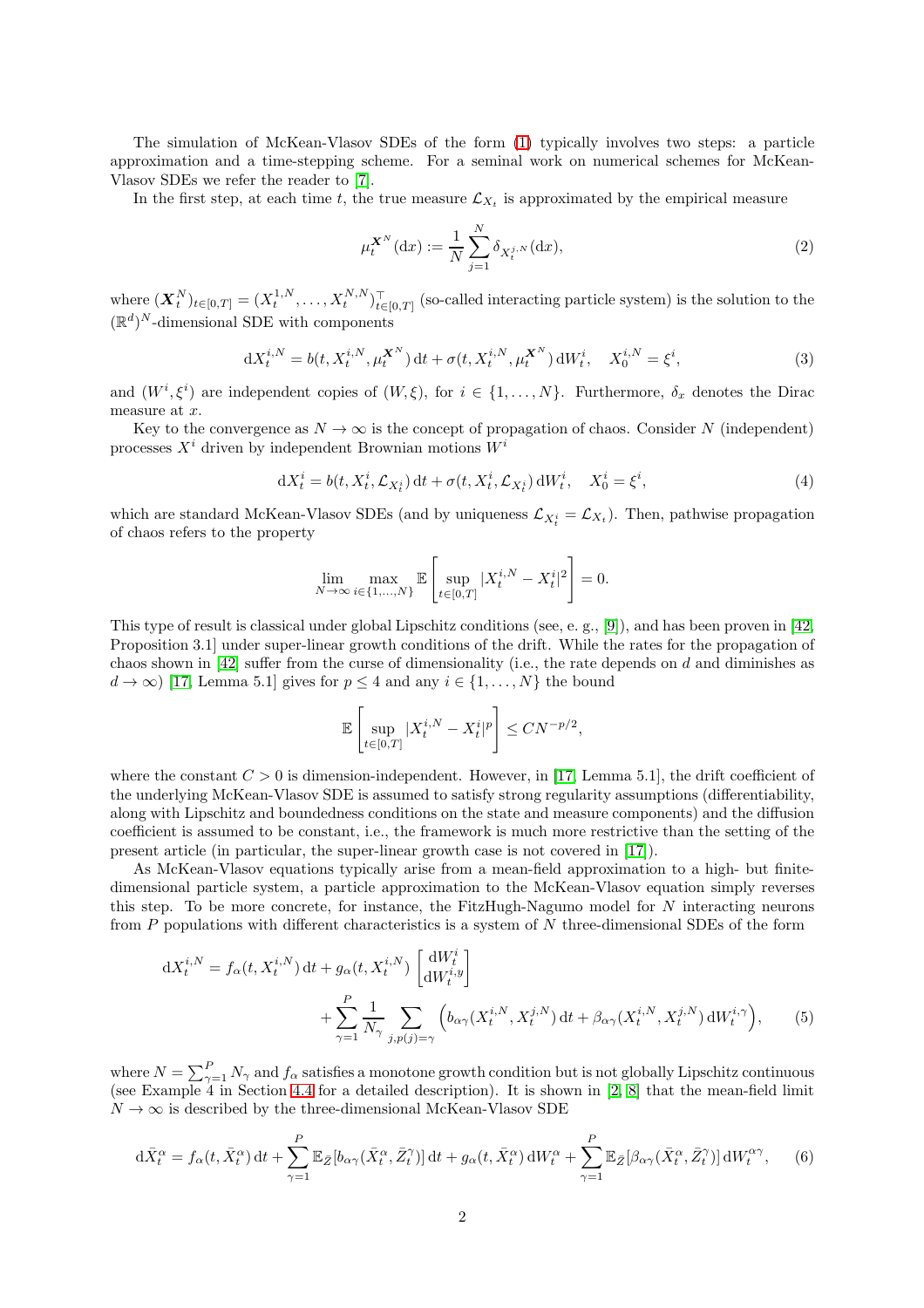for  $\alpha \in \{1, \ldots, P\}$ , where  $\overline{Z}$  is a vector-valued process independent of  $\overline{X}$  with the same law. Conversely, [\(5\)](#page-1-0) can be interpreted as a particle approximation to [\(6\)](#page-1-1).

The focus of this paper is a time-stepping scheme for the particle system in [\(3\)](#page-1-2) over some finite time horizon  $[0, T]$ . We have in mind systems which arise from particle approximations of McKean-Vlasov equations, but equally the scheme is of interest for interacting particle systems, potentially highdimensional ones, in their own right. Note that at each time-step, the computational cost of simulating the particle system is usually  $\mathcal{O}(N^2)$ , as interaction terms due to the dependence of the coefficients on the empirical measure have to be computed for each particle. Strategies to reduce this cost include the projected particle method of [\[6\]](#page-26-4).

In the context of classical SDEs, it is well-documented that the explicit Euler-Maruyama scheme (see [\[29\]](#page-28-6)), for which strong convergence results of order 1/2 are known under Lipschitz-type conditions, is generally not appropriate if we work with drift terms of super-linear growth. Specifically, it was shown in [\[24\]](#page-27-5) for a certain SDE that the uniform time-step Euler-Maruyama scheme is not stable, i.e., the moments of the discretised process explode as the mesh-size tends to zero, even though a unique solution of the original SDE with bounded moments exists. A similar phenomenon is observed in the context of particle systems in [\[42\]](#page-28-5), namely that during the simulation some of the particles strongly oscillate and eventually diverge (as also illustrated by Figure [5a](#page-16-0) in this work for the FitzHugh-Nagumo model).

To overcome this problem in the setting of classical SDEs, several stable time-discretisations have been introduced, including tamed explicit Euler-Maruyama and Milstein schemes [\[23,](#page-27-6) [44,](#page-28-7) [20\]](#page-27-7), balanced schemes [\[48,](#page-28-8) [34\]](#page-28-9), an explicit adaptive Euler-Maruyama method [\[18\]](#page-27-8), a truncated Euler-Maruyama method [\[36\]](#page-28-10) and an implicit Euler-Maruyama scheme [\[22\]](#page-27-9). For these methods, stability of the discretised process and strong convergence results have been proven. In [\[26\]](#page-27-10), an explicit and a semi-implicit adaptive scheme for classical SDEs with non-globally Lipschitz continuous coefficients is studied, assuming a monotonicity property resulting from a Khasminskii-type condition [\[28\]](#page-28-11), and additionally differentiability of the coefficients. A backstop scheme with a strict upper and lower bound on the time-step immediately gives attainability of the final time T, and convergence arbitrarily close to order  $1/2$  is shown for a choice of the time-step which depends solely on the growth of the drift term. An adaptive time-stepping Milstein method for SDEs with one-sided Lipschitz drift was developed in [\[27\]](#page-27-11), which also relies on such a backstop scheme.

In [\[42\]](#page-28-5), the tamed Euler-Maruyama scheme and an implicit scheme were introduced for McKean-Vlasov SDEs with super-linearly growing drift and a diffusion coefficient which is globally Lipschitz in the state variable. Both coefficients are assumed to be Lipschitz continuous in the measure. In this setting, besides pathwise propagation of chaos, the paper establishes strong convergence of the timediscretised particle system to the SDE [\(3\)](#page-1-2). The recent papers [\[4,](#page-26-5) [3,](#page-26-6) [31\]](#page-28-12) introduce and analyse tamed Milstein schemes for (delay) McKean-Vlasov SDEs with a one-sided Lipschitz condition on the drift and a globally Lipschitz continuous diffusion coefficient (in both, the state and measure component), while [\[30\]](#page-28-4) extends this analysis to the framework of McKean-Vlasov SDEs with common noise, where the diffusion coefficient is also allowed to grow super-linearly. We refer to [\[30\]](#page-28-4) for examples of equations exhibiting such super-linear diffusion.

The first contribution of the current article is to introduce implementable adaptive time-stepping methods for McKean-Vlasov SDEs with super-linear growth in the drift and diffusion, assuming only a monotonicity condition (see  $(H.3(2))$  $(H.3(2))$  $(H.3(2))$  $(H.3(2))$ ) in Section [3.1](#page-8-2) below). The adaptive scheme has to cope with the fact that different time meshes will generally be used for different particles and the mean-field term needs to be approximated efficiently on all such time meshes, a difficulty not encountered for standard SDEs.

First, we will present an explicit adaptive Euler-Maruyama scheme for the setting where the diffusion coefficient is globally Lipschitz in both components. Here, we need only a mild assumption on the choice of the adaptive time-step (in the spirit of [\[18\]](#page-27-8)) in order to achieve stability of the scheme. Then, we remove the Lipschitz assumption on the diffusion coefficient and impose only a certain Khasminskii-type monotonicity condition. However, we will need stronger assumptions on the time-step function, in order to also control the growth in the diffusion coefficient. The original analysis is not applicable in this more general setting and a new time-step control with a suitable stopping time argument is needed, which ultimately gives attainability of the final time and stability of the scheme. This extension is achieved without the need for a (semi-implicit) backstop scheme if the proposed adaptive time-step becomes too small and equally forms a contribution to the existing literature on adaptive time-stepping schemes for classical (non-measure dependent) SDEs.

Moreover, we prove moment stability and strong convergence of order  $1/2$  in the time-step. Several numerical examples in Section [4](#page-10-0) demonstrate that our adaptive scheme often outperforms the tamed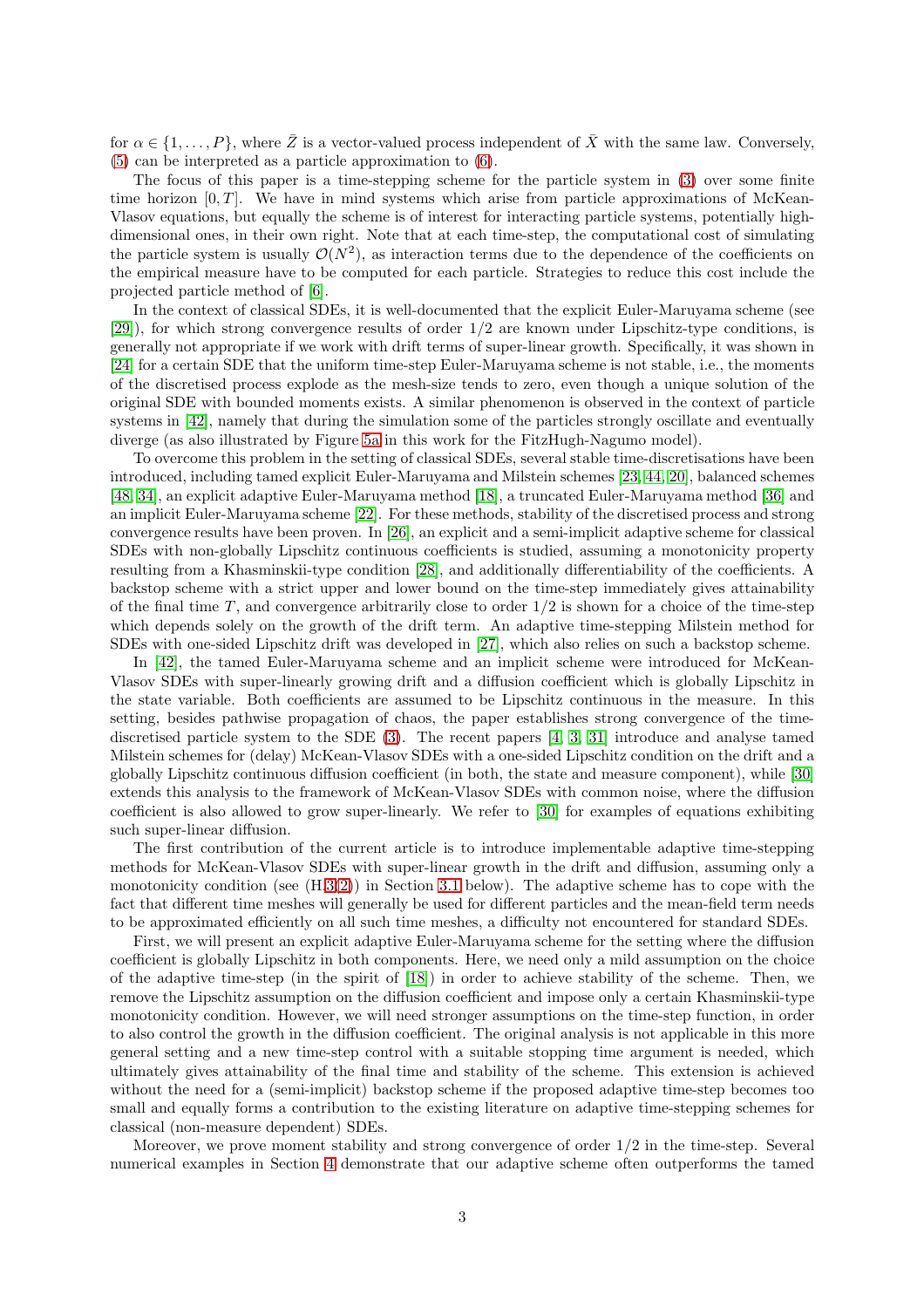Euler-Maruyama scheme introduced in [\[42\]](#page-28-5), i.e., in many cases it gives more accurate numerical approximations or even achieves superior strong convergence rates.

Additionally, we present an adaptive Milstein scheme for a sub-class of McKean-Vlasov SDEs where the drift depends on the state and linearly on its law but the diffusion coefficient is only state dependent, see equation [\(16\)](#page-9-0) below for details. We consider this special class firstly because many relevant examples arising in practical applications have this form (see, e.g., [\[11\]](#page-27-12) and the references cited therein), and secondly to avoid introducing a notion of derivatives for functions depending on probability measures (e.g., the Lions derivative; see [\[10,](#page-27-13) [3,](#page-26-6) [31\]](#page-28-12) for details). We do not foresee any fundamental difficulties in extending the analysis to a more general setting, and leave it to future work.

A new difficulty for the computation and the analysis of adaptive schemes for particle systems, as mentioned above, is the approximation of the empirical measure at all adaptive time points. If the number of particles is large, as for particle approximations of McKean-Vlasov equations, this may result in a high computational cost if the empirical measure is re-evaluated at the smallest time-steps dictated by any particle. To avoid this, we present a scheme where the empirical measure is kept constant over larger, fixed time-steps. This procedure avoids this extra cost but still allows us to obtain the same stability and convergence results as for the more expensive scheme. We prove stability and convergence for both these Euler-Maruyama schemes in the super-linear drift case. We only give the stability proofs for super-linear diffusion and the Milstein scheme for the first variant; while the stability results for the second variant follow along similar lines as the results presented in this article, the proofs of strong convergence are subject to future research.

The remainder of this article is organised as follows: In Section [2,](#page-4-0) we describe the particle method and our adaptive schemes, and give the main convergence result (concerned with a globally Lipschitz continuous diffusion); the proof thereof is deferred to Section [5.](#page-17-0) Section [3](#page-8-3) introduces an adaptive Euler-Maruyama scheme for a more general class where we allow both coefficients to grow super-linearly, and an adaptive Milstein scheme for a more specific class of McKean-Vlasov equations with linear measuredependence; the proofs are again given in Section [5.](#page-17-0) The numerical results for several standard test cases taken from the literature, notably the FitzHugh-Nagumo model, are presented in Section [4.](#page-10-0)

We end this section by introducing some basic notations and give background results needed throughout this article.

#### Preliminaries

Let  $(\mathbb{R}^d, \langle \cdot, \cdot \rangle, |\cdot|)$  represent the d-dimensional Euclidean space, and let  $(\Omega, \mathcal{F}, \mathbb{F} = (\mathcal{F}_t)_{t \in [0,T]}, \mathbb{P})$ , for a given  $T > 0$ , be a complete filtered probability space supporting a m-dimensional Brownian motion  $(W_t)_{t\in[0,T]}$  with respect to F. In addition, we use  $\mathcal{P}(\mathbb{R}^d)$  to denote the family of all probability measures on  $(\mathbb{R}^d, \mathcal{B}(\mathbb{R}^d))$ , where  $\mathcal{B}(\mathbb{R}^d)$  denotes the Borel  $\sigma$ -field over  $\mathbb{R}^d$ , and define the subset of probability measures with finite second moment by

$$
\mathcal{P}_2(\mathbb{R}^d):=\Big\{\mu\in\mathcal{P}(\mathbb{R}^d)\Big|\,\,\int_{\mathbb{R}^d}|x|^2\mu(\text{d} x)<\infty\Big\}.
$$

For all linear operators (e.g., matrices  $A \in \mathbb{R}^{d \times m}$ ) appearing in this article, we will use the standard Hilbert-Schmidt norm denoted by  $\|\cdot\|$ .

As metric on the space  $\mathcal{P}_2(\mathbb{R}^d)$ , we use the Wasserstein distance. For  $\mu, \nu \in \mathcal{P}_2(\mathbb{R}^d)$ , the Wasserstein distance between  $\mu$  and  $\nu$  is defined as

$$
\mathcal{W}_2(\mu,\nu) := \inf_{\pi \in \mathcal{C}(\mu,\nu)} \left( \int_{\mathbb{R}^d \times \mathbb{R}^d} |x-y|^2 \pi(\mathrm{d}x,\mathrm{d}y) \right)^{1/2},
$$

where  $\mathcal{C}(\mu, \nu)$  means all the couplings of  $\mu$  and  $\nu$ , i.e.,  $\pi \in \mathcal{C}(\mu, \nu)$  if and only if  $\pi(\cdot, \mathbb{R}^d) = \mu(\cdot)$  and  $\pi(\mathbb{R}^d, \cdot) = \nu(\cdot)$ . Further, for  $p \geq 2$ ,  $\mathcal{S}^p([0,T])$  refers to the space of R-valued continuous, F-adapted processes, defined on the interval [0, T], with finite p-th moments, i.e., processes  $(X_t)_{t\in[0,T]}$  satisfying  $\mathbb{E}\left[\sup_{t\in[0,T]}|X_t|^p\right]<\infty.$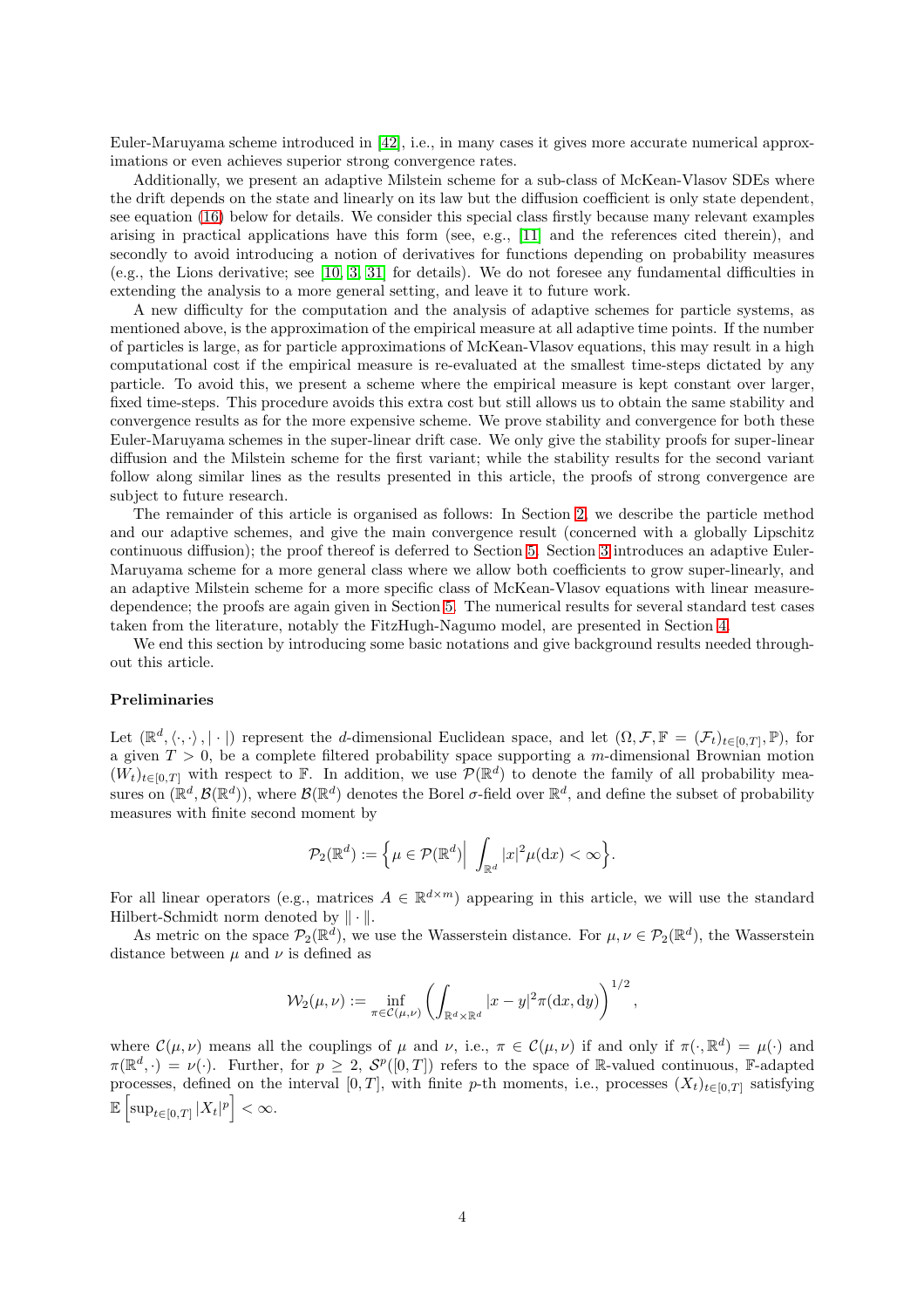## <span id="page-4-0"></span>2 Time-stepping scheme for super-linear drift coefficient

In Section [2.1,](#page-4-1) we give a precise set of assumptions for the McKean-Vlasov equation [\(1\)](#page-0-0) which guarantee well-posedness and are needed in the stability and strong convergence analysis of the time-stepping scheme introduced later in this section. Here, we first focus on a diffusion coefficient which is globally Lipschitz continuous in the state and measure component, while in Section [3.1](#page-8-2) we will allow a diffusion coefficient growing super-linearly in the state variable. The non-uniform Euler-Maruyama scheme will be presented in Section [2.2](#page-5-0) and the adaptive choice of time-steps and main convergence result in Section [2.3.](#page-6-0)

#### <span id="page-4-1"></span>2.1 Problem formulation

We consider the McKean-Vlasov equation defined by  $(1)$ , repeated here for convenience,

<span id="page-4-5"></span>
$$
dX_t = b(t, X_t, \mathcal{L}_{X_t}) dt + \sigma(t, X_t, \mathcal{L}_{X_t}) dW_t, \quad X_0 = \xi \in L_0^p(\mathbb{R}^d),
$$
\n<sup>(7)</sup>

<span id="page-4-2"></span>where W is a m-dimensional Brownian motion and  $p \geq 2$ . We impose the following assumptions for the coefficients:

**H.1** The mappings  $b : [0, T] \times \mathbb{R}^d \times \mathcal{P}_2(\mathbb{R}^d) \to \mathbb{R}^d$  and  $\sigma : [0, T] \times \mathbb{R}^d \times \mathcal{P}_2(\mathbb{R}^d) \to \mathbb{R}^{d \times m}$  are measurable and satisfy:

<span id="page-4-3"></span>(1) (Lipschitz condition for diffusion coefficient): There exists a constant  $L > 0$  such that

$$
\|\sigma(t, x, \mu) - \sigma(t, x', \mu')\| \le L(|x - x'| + \mathcal{W}_2(\mu, \mu')), \quad \forall t \in [0, T], \ x \in \mathbb{R}^d \ and \ \mu, \mu' \in \mathcal{P}_2(\mathbb{R}^d).
$$

<span id="page-4-6"></span>(2) (One-sided Lipschitz condition for drift): There exists a constant  $L > 0$  such that

$$
\langle x - x', b(t, x, \mu) - b(t, x', \mu) \rangle \le L|x - x'|^2, \quad \forall t \in [0, T], \ x, x' \in \mathbb{R}^d \ and \ \mu \in \mathcal{P}_2(\mathbb{R}^d).
$$

<span id="page-4-7"></span>(3) (Lipschitz measure dependence of drift): There exists a constant  $L > 0$  such that

$$
|b(t, x, \mu) - b(t, x, \mu')| \le L \mathcal{W}_2(\mu, \mu'), \quad \forall t \in [0, T], \ x \in \mathbb{R}^d \ and \ \mu, \mu' \in \mathcal{P}_2(\mathbb{R}^d).
$$

<span id="page-4-8"></span>(4) (Polynomial growth condition): There exist constants  $L > 0$ ,  $q > 0$ , such that

$$
|b(t, x, \mu) - b(t, x', \mu)| \le L(1 + |x|^q + |x'|^q)|x - x'|, \quad \forall t \in [0, T], \ x, x' \in \mathbb{R}^d \ and \ \mu \in \mathcal{P}_2(\mathbb{R}^d).
$$

<span id="page-4-4"></span>(5) (1/2-Hölder-continuity in time): There exists a constant  $C > 0$  such that

$$
|b(t, x, \mu) - b(t', x, \mu)| + ||\sigma(t, x, \mu) - \sigma(t', x, \mu)|| \leq C|t - t'|^{1/2}, \quad \forall t, t' \in [0, T], \ x \in \mathbb{R}^d \ and \ \mu \in \mathcal{P}_2(\mathbb{R}^d).
$$

<span id="page-4-9"></span>(6) There exists a constant  $C > 0$  such that  $|b(0,0,\mu)| + ||\sigma(0,0,\mu)|| \leq C$ ,  $\forall \mu \in \mathcal{P}_2(\mathbb{R}^d)$ .

**Remark 1** Note that the above assumptions imply the so-called monotone growth condition, i.e., there exist non-negative constants  $C_1$  and  $C_2$  such that for all  $t \in [0, T]$  and all  $\mu \in \mathcal{P}_2(\mathbb{R}^d)$ 

<span id="page-4-10"></span>
$$
\langle x, b(t, x, \mu) \rangle + \frac{1}{2} ||\sigma(t, x, \mu)||^2 \le C_1 + C_2 |x|^2.
$$
 (8)

This condition, frequently employed in the literature (see, e.g.,  $[42]$ ), is needed to guarantee the moment boundedness of our numerical scheme [\(12\)](#page-6-1) presented below.

Under Assumptions  $(H.1(1))$  $(H.1(1))$  $(H.1(1))$  $(H.1(1))$ – $(H.1(5))$  $(H.1(5))$  $(H.1(5))$  and for  $\xi \in L_0^p(\mathbb{R}^d)$ , it is known from [\[43\]](#page-28-3) that the SDE [\(7\)](#page-4-5) has a unique solution  $X \in \mathcal{S}^p([0,T])$ . In Section [3.1,](#page-8-2)  $(H.1(1))$  $(H.1(1))$  $(H.1(1))$  $(H.1(1))$  and  $(H.1(2))$  $(H.1(2))$  $(H.1(2))$  will be replaced by the weaker Assumption (H[.3](#page-8-0)[\(2\)](#page-8-1)) which enables us to consider non-globally Lipschitz diffusion coefficients.

We will now briefly illustrate that the interacting particle system defined in [\(3\)](#page-1-2) is indeed well-posed. Set

$$
B(t,\boldsymbol{x}^N):=(b(t,x_1,\mu^{\boldsymbol{x}^N}),\ldots,b(t,x_N,\mu^{\boldsymbol{x}^N})),\quad \Sigma(t,\boldsymbol{x}^N):=\mathrm{diag}(\sigma(t,x_1,\mu^{\boldsymbol{x}^N}),\ldots,\sigma(t,x_N,\mu^{\boldsymbol{x}^N})),
$$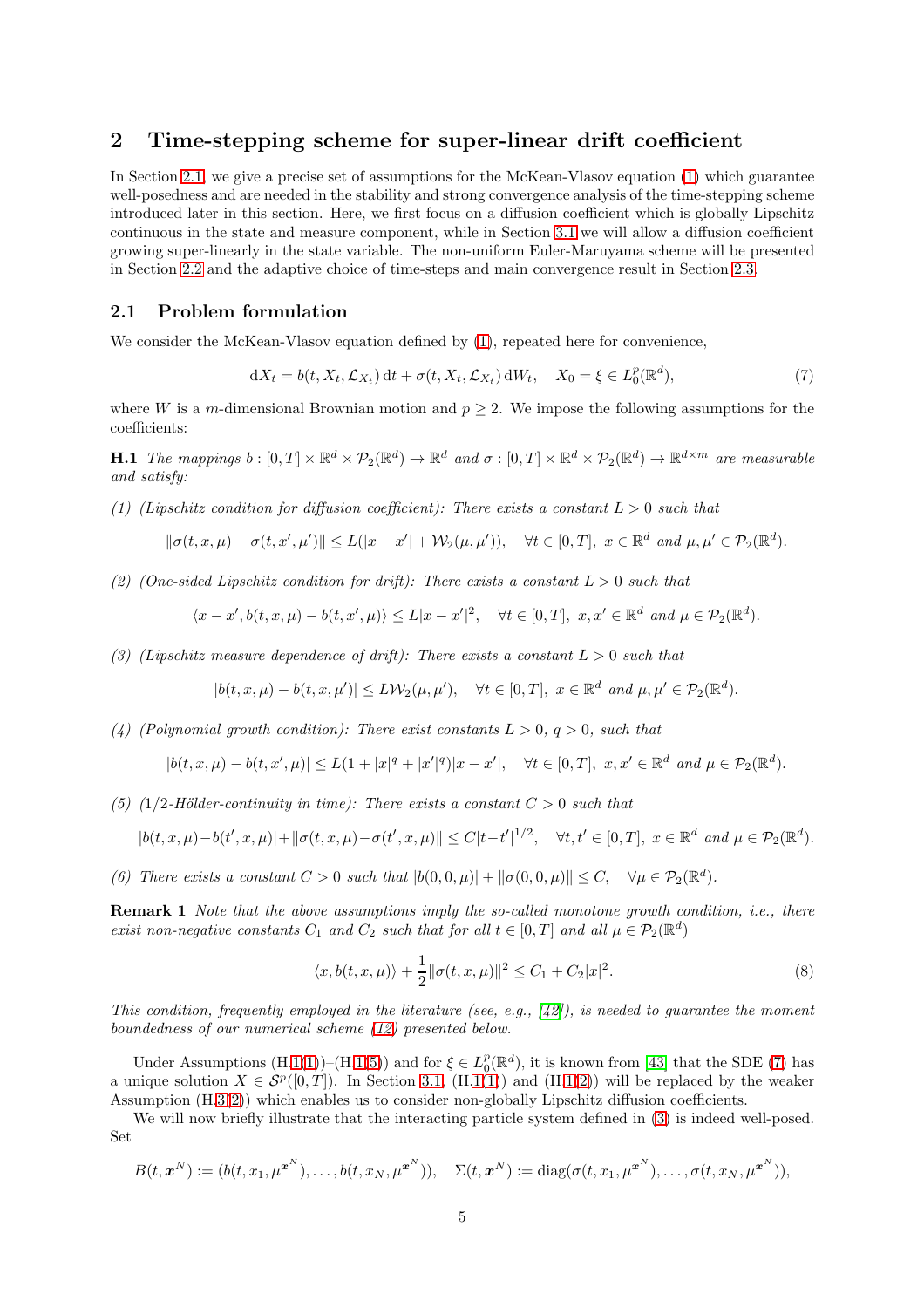where  $\mu^{x^N}(\mathrm{d}x) := \frac{1}{N} \sum_{j=1}^N \delta_{x_j}(\mathrm{d}x)$  for  $x^N := (x_1, x_2, \dots, x_N) \in \mathbb{R}^{dN}$ . Note that

$$
\mathcal{W}_2^2(\mu^{\bm{x}^N}, \mu^{\bm{y}^N}) \leq \frac{1}{N} \sum_{i=1}^N |x_i - y_i|^2 = \frac{1}{N} |\bm{x}^N - \bm{y}^N|^2, \quad \bm{x}^N, \bm{y}^N \in \mathbb{R}^{dN},
$$

which is a standard bound for the Wasserstein distance between two empirical measures, see, e.g., [\[9\]](#page-27-3). Hence, from Assumptions  $(H.1(1))$  $(H.1(1))$  $(H.1(1))$  $(H.1(1))$ – $(H.1(3))$  $(H.1(3))$  $(H.1(3))$  $(H.1(3))$ , we readily deduce that there exists a constant  $L > 0$  such that

$$
\langle \boldsymbol{x}^N-\boldsymbol{y}^N,B(t,\boldsymbol{x}^N)-B(t,\boldsymbol{y}^N)\rangle\leq L|\boldsymbol{x}^N-\boldsymbol{y}^N|^2,\quad \|\Sigma(t,\boldsymbol{x}^N)-\Sigma(t,\boldsymbol{y}^N)\|^2\leq L|\boldsymbol{x}^N-\boldsymbol{y}^N|^2,
$$

for any  $x^N, y^N \in \mathbb{R}^{dN}$ , and the claim follows from [\[41,](#page-28-13) Theorem 3.1.1]. In addition, we have the stability estimate  $\max_{i\in\{1,\ldots,N\}} \mathbb{E}[\sup_{t\in[0,T]} |X_t^{i,N}|^p] \leq C_{p,T}(1+\mathbb{E}[|\xi^i|^p]),$  for some constant  $C_{p,T} > 0$ , see, e.g.,  $[42,$  Proposition  $5.1$ ].

#### <span id="page-5-0"></span>2.2 Adaptive Euler-Maruyama scheme for super-linear drift

For some integer  $M > 0$ , we define a uniform step-size  $h = T/M$ . We start by stating the standard Euler-Maruyama scheme with uniform time-steps for [\(3\)](#page-1-2), for  $n \in \{0, \ldots, M-1\}$ ,

<span id="page-5-1"></span>
$$
X_{t_{n+1}}^{i,N,M} = X_{t_n}^{i,N,M} + b(t_n, X_{t_n}^{i,N,M}, \mu_t^{X^{N,M}}) h + \sigma(t_n, X_{t_n}^{i,N,M}, \mu_t^{X^{N,M}}) \Delta W_{t_n}^i,
$$
\n(9)

where  $t_n = nh$ ,  $\Delta W_{t_n}^i = W_{t_{n+1}}^i - W_{t_n}^i$ ,  $X_0^{i,N,M} = \xi^i$ , and

$$
\mu_{t_n}^{\mathbf{X}^{N,M}}(\mathrm{d}x) := \frac{1}{N} \sum_{j=1}^N \delta_{X_{t_n}^{j,N,M}}(\mathrm{d}x).
$$

Extending [\(9\)](#page-5-1), we introduce now an adaptive Euler-Maruyama scheme for the particle system [\(3\)](#page-1-2). A difficulty arises if we compute for each particle adaptive time-steps based on  $X_t^{i,N}$ , as a different time mesh may result for each particle. Then, at a time point associated with a specific particle, we need an approximation of the empirical measure for the computation of the mean-field term in order to evaluate the update for the next time-step. However, we do not have the value of each particle available at that time point. Hence, an approximation to the mean-field term is not readily computable.

We now propose a first scheme that allows the computation of an empirical measure  $\mu_t^{\hat{\mathbf{X}}^N}$  for all t. To do so, we start at  $t = 0$  with  $\hat{X}_0^{i,N} = \xi^i$  for all  $i \in \{1, \ldots, N\}$ . At step  $n \geq 0$ , we compute for each particle the size of the adaptive time-step  $h_n^i := h^{\delta}(\hat{X}_n^{i,N})$ , with the time-step function  $h^{\delta}$  introduced precisely below. We then perform the Euler-Maruyama update as

**Scheme 1:** 
$$
\hat{X}_{t_{n+1}}^{i,N} = \hat{X}_{t_n}^{i,N} + b(t_n, \hat{X}_{t_n}^{i,N}, \mu_{t_n}^{\hat{\mathbf{X}}^N}) h_n^{\min} + \sigma(t_n, \hat{X}_{t_n}^{i,N}, \mu_{t_n}^{\hat{\mathbf{X}}^N}) \Delta W_{t_n}^i,
$$

with step-size  $h_n^{\min} := \min\{h_n^1, \ldots, h_n^N\}, t_{n+1} = t_n + h_n^{\min}$  and  $\Delta W_{t_n}^i = W_{t_{n+1}}^i - W_{t_n}^i$ , and with

<span id="page-5-3"></span>
$$
\mu_{t_n}^{\hat{\mathbf{X}}^N}(\mathrm{d}x) := \frac{1}{N} \sum_{j=1}^N \delta_{\hat{X}_{t_n}^{j,N}}(\mathrm{d}x). \tag{10}
$$

We will later use the notations  $n_t := \max\{n : t_n \leq t\}$  and  $\underline{t} := \max\{t_n \leq t\}$ . This allows us to introduce the piecewise constant interpolant process  $\bar{X}_t^{i,N} := \hat{X}_t^{i,N}$  and measure  $\mu_t^{\bar{X}^N} := \mu_t^{\hat{X}^N}$ , and also the continuous interpolant processes

$$
\hat{X}_{t}^{i,N} := \hat{X}_{\underline{t}}^{i,N} + b(\underline{t}, \hat{X}_{\underline{t}}^{i,N}, \mu_{\underline{t}}^{\hat{\mathbf{X}}^{N}})(t-\underline{t}) + \sigma(\underline{t}, \hat{X}_{\underline{t}}^{i,N}, \mu_{\underline{t}}^{\hat{\mathbf{X}}^{N}})(W_{t}^{i} - W_{\underline{t}}^{i}),
$$

with the associated interpolant empirical measure  $\mu_t^{\hat{\mathbf{X}}^N}$ , so that  $(\hat{X}_t^{i,N})_{t\in[0,T]}$  is the solution to the SDE

<span id="page-5-2"></span>
$$
\mathrm{d}\hat{X}_t^{i,N} = b(\underline{t}, \bar{X}_t^{i,N}, \mu_t^{\bar{\mathbf{X}}^N}) \,\mathrm{d}t + \sigma(\underline{t}, \bar{X}_t^{i,N}, \mu_t^{\bar{\mathbf{X}}^N}) \,\mathrm{d}W_t^i. \tag{11}
$$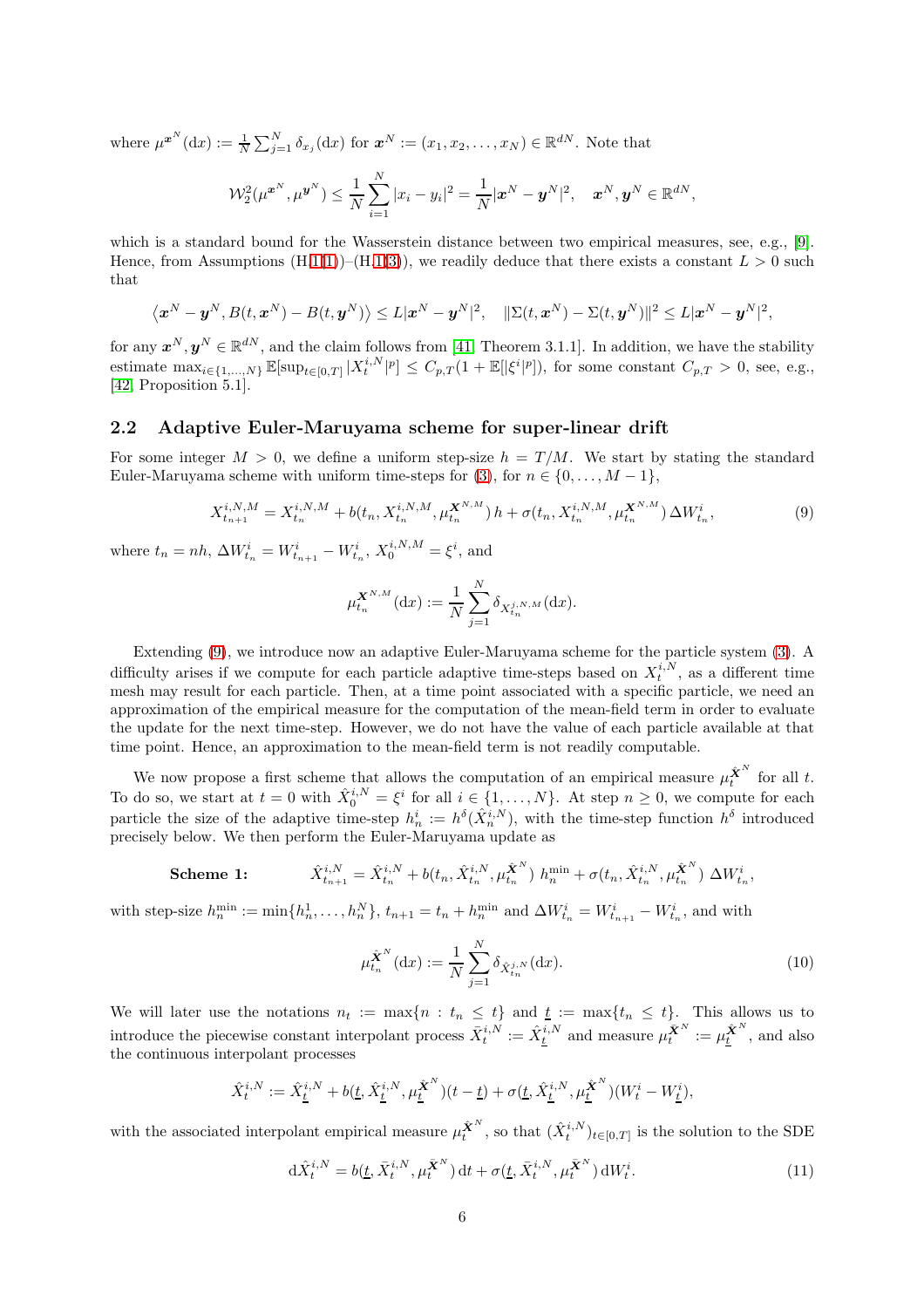The stability of this scheme is analysed in Proposition [2,](#page-17-1) while for the strong convergence analysis, we refer to Section 5.2 of the arXiv version.

In the above discretisation, we compute for each particle  $i$  the size of the time-step, determine the smallest one and simulate each particle with the same (small) step-size in order to approximate the measure. This is computationally expensive, as it requires us to take the minimal time-step taken over a large number of particles. As  $N \to \infty$ , at each t and for all x there will almost surely be some i for which  $\hat{X}^{i,N}_t > x$ , thus requiring a step-size adapted to this extreme scenario. Typically, however, at any given time only a very small proportion of the particles will require such a small step-size for stability of the overall system. Choosing the smallest such time-step for the evolution of all particles introduces a dominant, unnecessary cost, which will significantly increase the complexity order. However, for a moderate number of particles this scheme is still tractable.

We will now define a more practical scheme for the case that  $N$  is large. For our final numerical procedure, hence, we keep the empirical measure constant in an interval of length  $\delta T$ , where  $\delta = 1/M$ for some integer  $M > 0$ . This avoids having to recompute the measure at each adaptive time point. In the sequel, let  $k_n$  be the integer for which  $t_n \in [k_n \delta T, (k_n + 1) \delta T]$ . Note that  $k_n$  might have the same value for different  $n$ . Then, our adaptive Euler-Maruyama method becomes:

**Scheme 2:** 
$$
\tilde{X}_{t_{n+1}}^{i,N} = \tilde{X}_{t_n}^{i,N} + b(t_n, \tilde{X}_{t_n}^{i,N}, \mu_{k_n \delta T}^{\tilde{\mathbf{X}}^N}) h_n^i + \sigma(t_n, \tilde{X}_{t_n}^{i,N}, \mu_{k_n \delta T}^{\tilde{\mathbf{X}}^N}) \Delta W_{t_n}^i
$$

where  $h_n^i := \min\{h^{\delta}(\tilde{X}_{t_n}^{i,N}), (k_n + 1)\delta T - t_n\},\ t_{n+1} = t_n + h_n^i,\ \Delta W_{t_n}^i = W_{t_{n+1}}^i - W_{t_n}^i$  and  $\tilde{X}_0^{i,N} = \xi^i$ . Similar to above, we have

$$
\mu_{k_n \delta T}^{\tilde{\mathbf{X}}^N}(\mathrm{d}x) := \frac{1}{N} \sum_{j=1}^N \delta_{\tilde{X}_{k_n \delta T}^{j,N}}(\mathrm{d}x).
$$

We introduce the piecewise constant interpolant process  $\tilde{X}_{t}^{i,N} = \tilde{X}_{\underline{t}}^{i,N}$ , and measure  $\mu \tilde{\tilde{X}}^{N} = \mu \tilde{\tilde{X}}_{n\delta T}^{N}$ , and also the continuous interpolant

$$
\tilde{X}_t^{i,N} = \tilde{X}_{\underline{t}}^{i,N} + b(\underline{t}, \tilde{X}_{\underline{t}}^{i,N}, \mu_{k_n \delta T}^{\tilde{\mathbf{X}}^N})(t-\underline{t}) + \sigma(\underline{t}, \tilde{X}_{\underline{t}}^{i,N}, \mu_{k_n \delta T}^{\tilde{\mathbf{X}}^N})(W_t^i - W_{\underline{t}}^i),
$$

so that  $(\tilde{X}^{i,N}_t)_{t\in[0,T]}$  is the solution to the SDE

<span id="page-6-1"></span>
$$
\mathrm{d}\tilde{X}^{i,N}_t = b(\underline{t}, \tilde{\tilde{X}}^{i,N}_t, \mu_t^{\tilde{\tilde{X}}^N}) \,\mathrm{d}t + \sigma(\underline{t}, \tilde{\tilde{X}}^{i,N}_t, \mu_t^{\tilde{\tilde{X}}^N}) \,\mathrm{d}W^i_t. \tag{12}
$$

Given this framework, we will impose in Section [2.3](#page-6-0) conditions on the size of the time-step which will allow us to prove attainability of T , stability and strong convergence of the scheme. The complexity of the scheme and the main results are also given there.

#### <span id="page-6-0"></span>2.3 Choice of time-step function and main result

Compared to the classical Euler-Maruyama scheme with a uniform step-size, we use adaptive steps  $h^{\delta}(\hat{X}_{t_n}^{i,N})$  depending on the state  $\hat{X}_{t_n}^{i,N}$  of the *i*-th particle at the current (*n*-th) time-step. For each  $0 < \delta \leq 1$ , the *time-step function*  $h^{\delta} : \mathbb{R}^d \to \mathbb{R}^+$  hence controls the size of the time-step, which is relevant especially for large arguments to prevent instabilities. Convergence is then considered as  $\delta \to 0$ .

We make the following assumptions (based on Section 2 in [\[18\]](#page-27-8)) on the function  $h^{\delta}$ :

<span id="page-6-3"></span>**H.2** There exists a continuous function  $h : \mathbb{R}^d \to \mathbb{R}^+$  for which

(1) the time-step function  $h^{\delta}$  satisfies

<span id="page-6-2"></span>
$$
\delta \min(T, h(x)) \le h^{\delta}(x) \le \min(\delta T, h(x)),
$$

<span id="page-6-4"></span>where the following hold for h:

(2) there exist constants  $a, b, c > 0$ , such that

$$
h(x) \ge (a|x|^c + b)^{-1}, \quad \forall x \in \mathbb{R}^d,
$$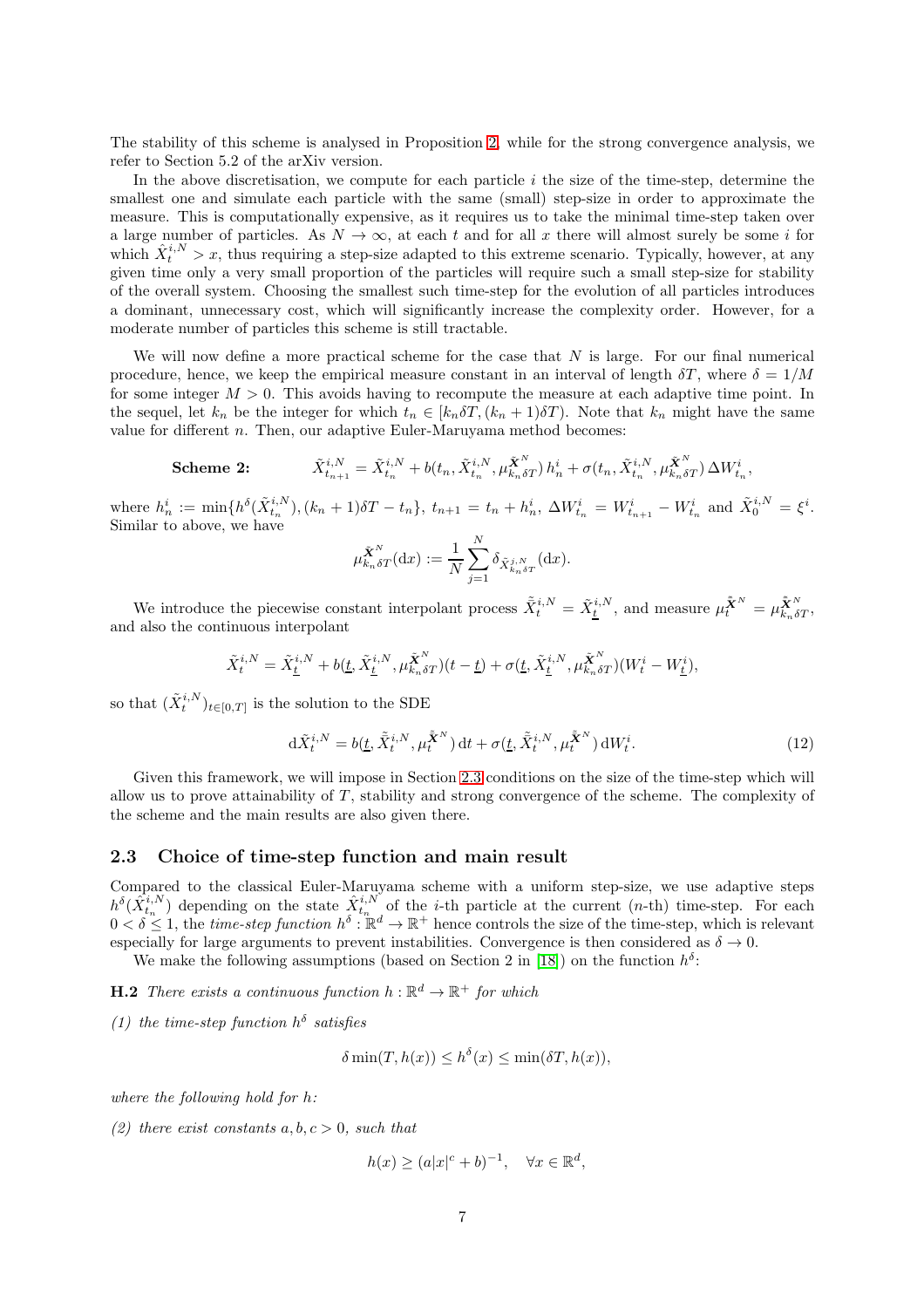<span id="page-7-0"></span>(3) and there exist constants  $L_c$ ,  $L_d > 0$ , such that

$$
\langle x, b(t, x, \mu) \rangle + \frac{1}{2} h(x) |b(t, x, \mu)|^2 \le L_c |x|^2 + L_d, \quad \forall t \in [0, T], \ x \in \mathbb{R}^d \ and \ \mu \in \mathcal{P}_2(\mathbb{R}^d).
$$

For the adaptive Milstein scheme (see Section [3.2](#page-9-1) for details), the factor  $1/2$  is replaced by  $3/2$ .

Here, Assumption (H[.2\(](#page-6-2)[1\)](#page-6-3)) ties the dependence of  $h^{\delta}(x)$  on x, for each  $\delta$ , to that of a generic function h. Note that the schemes are fully defined in terms of  $h^{\delta}$ , while the existence of h is only needed to ascertain the desired theoretical properties of the scheme. Specifically, Assumption (H[.2\(](#page-6-2)[2\)](#page-6-4)) lower bounds the speed of decay of the function h as  $|x| \to \infty$  and is necessary to derive a bound for the expected number of time-steps; Assumption  $(H.2(3))$  $(H.2(3))$  $(H.2(3))$  $(H.2(3))$  in conjunction with  $(H.1(4))$  $(H.1(4))$  $(H.1(4))$  $(H.1(4))$  is used to control the super-linear growth of the drift term. A suitable choice of c in  $(H.2(2))$  $(H.2(2))$  $(H.2(2))$  $(H.2(2))$  can be deduced from q in Assumption  $(H.1(4))$  $(H.1(4))$  $(H.1(4))$  $(H.1(4))$ , while a depends on the constant factors in  $(H.1(4))$  $(H.1(4))$  $(H.1(4))$  $(H.1(4))$ , and b simply eliminates a singularity at  $x = 0$ .

Conversely, one can use an appropriately chosen h to define  $h^{\delta}$  systematically. Consider for simplicity a one-dimensional setting where the drift asymptotically behaves like  $-x^{q+1}$  (as per  $(H.1(4))$  $(H.1(4))$  $(H.1(4))$  $(H.1(4))$ ): choosing first  $h(x) = \min(1, |x|^{-q})$  and then  $h^{\delta}$  as either the lower or upper bound in the double inequality in  $(H.2(1))$  $(H.2(1))$  $(H.2(1))$  $(H.2(1))$  gives a viable time-step function  $h^{\delta}$ . We give an explicit example for the construction of  $h^{\delta}$ , with a suitable choice of  $h$  satisfying  $(H.2)$  $(H.2)$ , in Section [4.2.](#page-13-0)

Given now the randomness of the step-size at time t through its dependence on  $\tilde{X}^{i,N}_t$ , the number of time-steps  $M_T^i$  up to time T is a random variable for each particle i. The total expected complexity is therefore characterised by  $\sum_{i=1}^{N} \mathbb{E}[M_T^i]$ , and can be estimated as follows.

<span id="page-7-3"></span>**Proposition 1** Under (H[.2\)](#page-6-2) and for  $(\tilde{X}^{i,N}_t)_{t\in[0,T]}$  with bounded moments (uniformly in t) up to order c, there exists  $C > 0$  independent of  $\delta$  and  $N$  such that

<span id="page-7-2"></span>
$$
\mathbb{E}\left[\frac{1}{N}\sum_{i=1}^{N}M_{T}^{i}\right]\leq C\delta^{-1}.\tag{13}
$$

*Proof.* As the upper and lower bounds in  $(H.2(2))$  $(H.2(2))$  $(H.2(2))$  $(H.2(2))$ – $(H.2(3))$  $(H.2(3))$  $(H.2(3))$  $(H.2(3))$  only depend on the state variable (and not on the measure), the analysis of [\[18,](#page-27-8) Lemma 2] is readily adapted to our setting assuming a moment bound.<sup>[1](#page-7-1)</sup> We have

$$
M_T^i \le 1 + T \sup_{t \in [0,T]} \frac{1}{h^{\delta}(\tilde{X}_t^{i,N})} + T\delta^{-1}
$$
  
 
$$
\le 1 + T\delta^{-1} \left( \sup_{t \in [0,T]} \max\{h^{-1}(\tilde{X}_t^{i,N}), T^{-1}\} + 1 \right)
$$
  
 
$$
\le T\delta^{-1} \left( a \sup_{t \in [0,T]} |\tilde{X}_t^{i,N}|^c + b + (1+\delta)T^{-1} + 1 \right).
$$

Note that the term  $T\delta^{-1}$  in the first inequality appears because  $h_n^i$  may take a value which is smaller than the step-size computed by  $h^{\delta}$ , but this happens at most once in each subinterval of length  $\delta T$ .

This estimate implies [\(13\)](#page-7-2) because of the assumed moment bound on  $(\tilde{X}^{i,N}_t)_{t\in[0,T]}$ .

We now give our main result on strong convergence of the adaptive Euler-Maruyama scheme, Scheme 2, and recall pathwise strong propagation of chaos (from [\[42\]](#page-28-5)). To do so, we require the following definition:

$$
\varphi(N) = \begin{cases} N^{-1/2}, & \text{for } d < 4, \\ N^{-1/2} \log N, & \text{for } d = 4, \\ N^{-2/d}, & \text{for } d > 4. \end{cases}
$$

<span id="page-7-4"></span><span id="page-7-1"></span><sup>&</sup>lt;sup>1</sup>We will show this in Proposition [2.](#page-17-1) In our case, in contrast to [\[18\]](#page-27-8), where the initial data is deterministic we require enough regularity of the random initial value.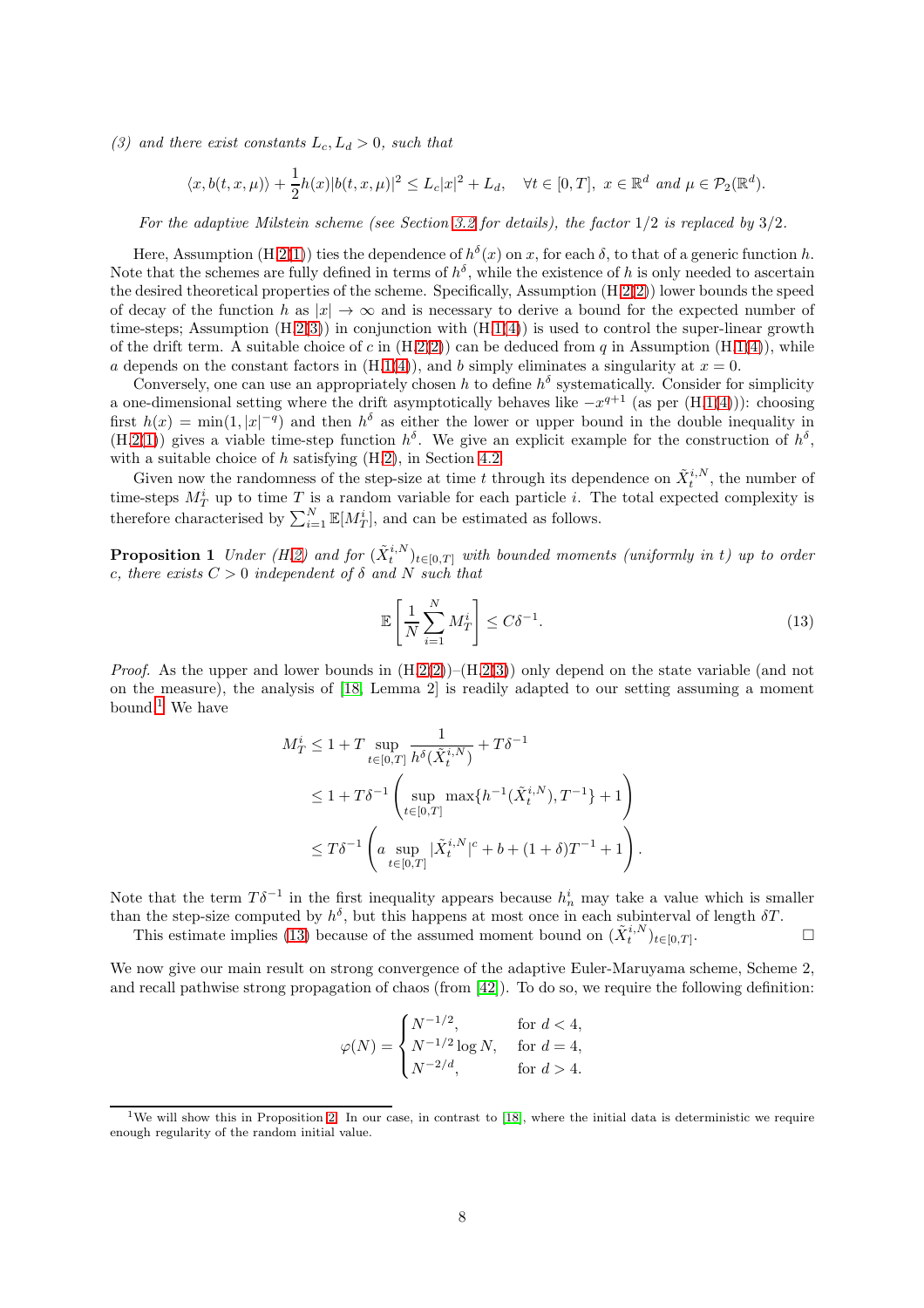**Theorem 1** Let the SDE [\(7\)](#page-4-5) satisfy Assumption  $(H.1)$  $(H.1)$ ,  $\xi \in L_0^p(\mathbb{R}^d)$ , for a sufficiently large p, and assume that the time-step function  $h^{\delta}$  satisfies (H[.2\)](#page-6-4). Then, there exist constants  $C, \tilde{C} > 0$  such that

<span id="page-8-4"></span>
$$
\max_{i \in \{1,\dots,N\}} \mathbb{E}\left[\sup_{t \in [0,T]} |X_t^i - \tilde{X}_t^{i,N}|^2\right] \le C\left(\delta + \varphi(N)\right) \le \widetilde{C}\left(\mathbb{E}\left[\frac{1}{N}\sum_{i=1}^N M_T^i\right]\right)^{-1} + C\varphi(N),\tag{14}
$$

where  $X^i$  and  $\tilde{X}^{i,N}$  are defined by [\(4\)](#page-1-3) and [\(12\)](#page-6-1), respectively.

The proof of the first inequality in [\(14\)](#page-8-4) is found in Section [5,](#page-17-0) specifically Subsection [5.3,](#page-22-0) while the second inequality follows immediately from Proposition [1.](#page-7-3)

Theorem [1](#page-7-4) shows a strong convergence of order  $1/2$  in terms of the expected average number of timesteps over all particles. Also, recall that the additional complexity in terms of number of particles is, in the worst case, of order  $N^2$ . This results from evaluating potentially different functions of the empirical measure (with N terms) for all particles. In many examples, like in our tests in Sections [4.1](#page-11-0) and [4.2](#page-13-0) where the interaction term is simply an expectation and identical for all particles, the complexity is  $\mathcal{O}(N)$ .

## <span id="page-8-3"></span>3 Extension to super-linear diffusion and higher order schemes

Here, we will discuss additional adaptive time-stepping schemes. Specifically, in Section [3.1,](#page-8-2) we propose a stable Euler-Maruyama scheme allowing for a super-linearly growing diffusion coefficient, in addition to a super-linear drift term, subject only to a mild monotonicity assumption. In Section [3.2,](#page-9-1) we will present an adaptive Milstein scheme for a special class of McKean-Vlasov equations where the diffusion only depends on the state of the process and is assumed to be globally Lipschitz continuous.

#### <span id="page-8-2"></span>3.1 Super-linear diffusion coefficient

We will consider an adaptive Euler-Maruyama scheme, defined as in  $(12)$  and  $(11)$ , in the setting where both the drift and diffusion coefficient grow super-linearly in the state component. To guarantee wellposedness of [\(7\)](#page-4-5) in this more general framework and stability of the resulting adaptive Euler-Maruyama scheme, we will need to replace  $(H.1(1))$  $(H.1(1))$  $(H.1(1))$  $(H.1(1))$  and  $(H.1(2))$  $(H.1(2))$  $(H.1(2))$  and by the following new set of assumptions:

**H.3** (1) (Lipschitz measure dependence of diffusion coefficient): There exists a constant  $L > 0$  such that

$$
\|\sigma(t, x, \mu) - \sigma(t, x, \mu')\| \le L \mathcal{W}_2(\mu, \mu'), \quad \forall t \in [0, T], \ x \in \mathbb{R}^d \ and \ \mu, \mu' \in \mathcal{P}_2(\mathbb{R}^d).
$$

<span id="page-8-1"></span>(2) (Monotonicity condition): Let  $p > 2$  given. There exists a constant  $L_1 > 0$  such that

<span id="page-8-5"></span><span id="page-8-0"></span>
$$
\langle x - x', b(t, x, \mu) - b(t, x', \mu) \rangle + \frac{p+1}{2} ||\sigma(t, x, \mu) - \sigma(t, x', \mu)||^2 \le L_1 |x - x'|^2,
$$
 (15)

for all  $t \in [0, T]$ ,  $x, x' \in \mathbb{R}^d$  and  $\mu \in \mathcal{P}_2(\mathbb{R}^d)$ .

Note that equation  $(15)$  and  $(H.1(6))$  $(H.1(6))$  $(H.1(6))$  $(H.1(6))$  imply

$$
\langle x, b(t, x, \mu) \rangle + \frac{p-1}{2} ||\sigma(t, x, \mu)||^2 \le C_1 + C_2 |x|^2, \quad \forall t \in [0, T], \ x \in \mathbb{R}^d \text{ and } \mu \in \mathcal{P}_2(\mathbb{R}^d),
$$

for some  $C_1, C_2 > 0$ .

Under Assumptions (H[.3\)](#page-8-0),  $(H.1(3))$  $(H.1(3))$  $(H.1(3))$  $(H.1(3))$ – $(H.1(6))$  $(H.1(6))$  $(H.1(6))$  $(H.1(6))$  and for  $X_0 \in L_0^p(\mathbb{R}^d)$ , it is known from [\[30,](#page-28-4) Theorem 2.1] that the SDE [\(7\)](#page-4-5) has a unique solution  $X \in \mathcal{S}^k([0,T])$  for any  $k < p$ . A similar monotonicity condition to [\(2\)](#page-8-1) is imposed in the works [\[45,](#page-28-14) [32\]](#page-28-15) on tamed schemes for non-measure dependent equations with super-linearly growing diffusion coefficient. We refer the reader to [\[35,](#page-28-16) Chapter 5] for a general discussion of such a monotonicity condition in the framework of SDEs with locally Lipschitz continuous coefficients.

To make the adaptive scheme stable in this framework, we require a modification of  $(H.2(3))$  $(H.2(3))$  $(H.2(3))$  $(H.2(3))$ :

<span id="page-8-7"></span>**H.4** For some constant  $C > 0$  and q from  $(H.1(4))$  $(H.1(4))$  $(H.1(4))$  $(H.1(4))$  we have

<span id="page-8-6"></span>
$$
h(x) \le C(1+|x|^{3q})^{-1}, \quad \forall x \in \mathbb{R}^d.
$$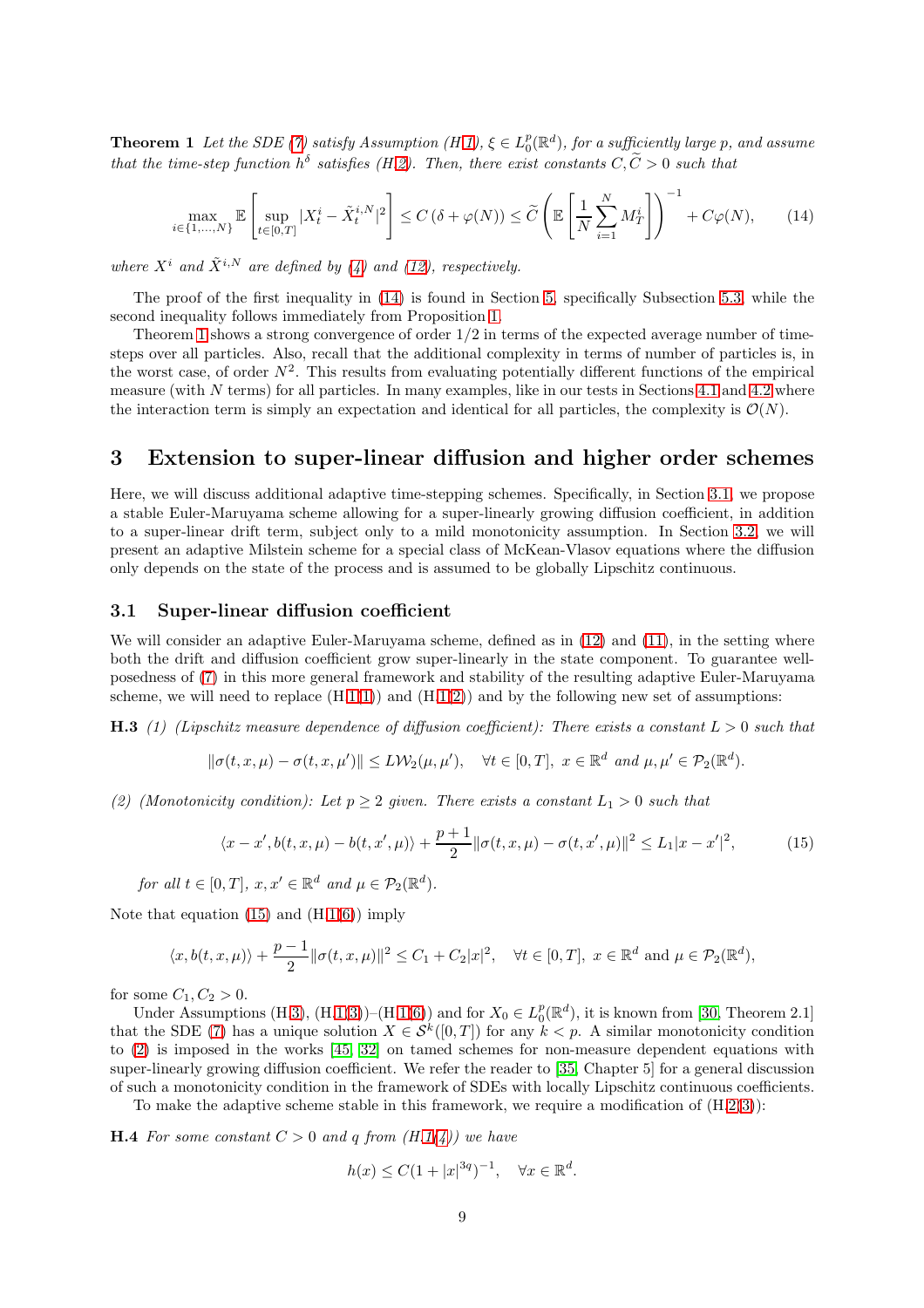**Remark 2** Due to (H[.1\(](#page-4-2)[4\)](#page-4-8)), (H[.1](#page-4-2)[\(6\)](#page-4-9)) and (H[.3](#page-8-0)[\(2\)](#page-8-1)), there exist constants  $C_1, C_2 > 0$  (depending on the constants appearing in these three assumptions) such that

$$
|b(t, x, \mu)| \le C_1 (1 + |x|^{q+1}), \quad \forall t \in [0, T], x \in \mathbb{R}^d \text{ and } \mu \in \mathcal{P}_2(\mathbb{R}^d),
$$
  

$$
||\sigma(t, x, \mu)||^2 \le C_2 (1 + |x|^{q+2}), \quad \forall t \in [0, T], \ x \in \mathbb{R}^d \text{ and } \mu \in \mathcal{P}_2(\mathbb{R}^d).
$$

These growth estimates along with  $(H.4)$  $(H.4)$  imply that for some constant  $C_3 > 0$ ,

$$
|b(t, x, \mu)| \|\sigma(t, x, \mu)\| (h(x))^{1/2} \le C_3(1+|x|^2), \quad \forall t \in [0, T], \ x \in \mathbb{R}^d \ and \ \mu \in \mathcal{P}_2(\mathbb{R}^d),
$$

which will be employed in Section [5.4](#page-24-0) to prove stability of the Euler-Maruyama time-stepping scheme.

The condition (H[.4\)](#page-8-6) is stronger than (H[.2\(](#page-6-2)[3\)](#page-7-0)). Assume (H[.1\(](#page-4-2)[4\)](#page-4-8)) holds for some q, then  $|b(t, x, u)| =$  $\mathcal{O}(|x|^{q+1})$ , and it is sufficient to choose  $h(x) = \mathcal{O}(|x|^{-q})$ , as noted earlier. The stronger decay imposed by  $(H.4)$  $(H.4)$  does not lead to a worse complexity order.

Note that the structure of Assumption  $(H.4)$  $(H.4)$  still allows us to impose  $(H.2(2))$  $(H.2(2))$  $(H.2(2))$  $(H.2(2))$ , which guarantees the boundedness of the expected number of time-steps.

We formulate the strong convergence result only for Scheme 1. In Section [5.4,](#page-24-0) we will prove stability of the scheme only, as the convergence analysis follows closely the arguments presented in [\[30,](#page-28-4) Theorem 3.1] once stability is established.

**Theorem 2** Let  $p > 0$ ,  $\xi \in L_0^k(\mathbb{R}^d)$ , for a sufficiently large k (depending on p), and let Assumptions  $(H.3)$  $(H.3)$  and  $(H.1(3))$  $(H.1(3))$  $(H.1(3))$  $(H.1(3))$ – $(H.1(6))$  $(H.1(6))$  $(H.1(6))$  hold. If the time-step function  $h^{\delta}$  satisfies Assumptions (H[.4\)](#page-8-6) and (H[.2](#page-6-2)[\(1\)](#page-6-3)), then there exists a constant  $C > 0$  such that

$$
\max_{i \in \{1, \dots, N\}} \mathbb{E} \left[ \sup_{t \in [0,T]} |\hat{X}_t^{i,N} - X_t^{i,N}|^p \right] \le C \delta^{p/2},
$$

where  $X^{i,N}$  and  $\hat{X}^{i,N}$  are defined by [\(3\)](#page-1-2) and [\(11\)](#page-5-2), respectively.

#### <span id="page-9-1"></span>3.2 Adaptive Milstein scheme

Here, we consider for ease of demonstration specifically McKean-Vlasov SDEs of the form (see [\[3,](#page-26-6) [31\]](#page-28-12) for tamed schemes in a more general framework)

<span id="page-9-0"></span>
$$
dX_t = \int_{\mathbb{R}^d} b(X_t, y) \mathcal{L}_{X_t}(dy) dt + \sigma(X_t) dW_t, \quad X_0 = \xi \in L_0^p(\mathbb{R}^d),
$$
\n(16)

for some  $p \geq 2$  and  $b : \mathbb{R}^d \times \mathbb{R}^d \to \mathbb{R}^d$ .

Using the standard particle method to approximate the true measure, we arrive at

<span id="page-9-3"></span>
$$
dX_t^{i,N} = \frac{1}{N} \sum_{j=1}^N b(X_t^{i,N}, X_t^{j,N}) dt + \sigma(X_t^i) dW_t^i, \quad X_0^{i,N} = \xi^i,
$$
\n(17)

where  $\xi^i$  are again independent copies of  $X_0$ . In the sequel, we use  $\sigma = (\sigma_1, \sigma_2, \ldots, \sigma_m)$ , where  $\sigma_i =$  $(\sigma_{1,i},\ldots,\sigma_{d,i})^{\top}$ , for  $i \in \{1,\ldots,m\}$ . For  $x=(x_1,\ldots,x_d)$ , we denote  $L^{j_1} := \sum_{k=1}^d \sigma_{k,j_1} \frac{\partial}{\partial x_k}$ . We then make the following assumptions on b and  $\sigma$ :

**H.5** (1) (Lipschitz condition for diffusion coefficient): There exists a constant  $L > 0$  such that

<span id="page-9-2"></span>
$$
\|\sigma(x) - \sigma(x')\| \le L|x - x'|, \quad \forall x, x' \in \mathbb{R}^d.
$$

(2) Every  $\sigma_i$ ,  $i \in \{1, \ldots, m\}$ , is continuously differentiable and there exists a constant  $L > 0$  such that

$$
|L^{j_1}\sigma_{j_2}(x)-L^{j_1}\sigma_{j_2}(x')|\leq L|x-x'|, \quad j_1,j_2\in\{1,\ldots,m\}, \quad \forall x,x'\in\mathbb{R}^d.
$$

(3) (One-sided Lipschitz condition for drift): There exists a constant  $L > 0$  such that

$$
\langle x - x', b(x, y) - b(x', y) \rangle \le L|x - x'|^2, \quad \forall x, x', y \in \mathbb{R}^d.
$$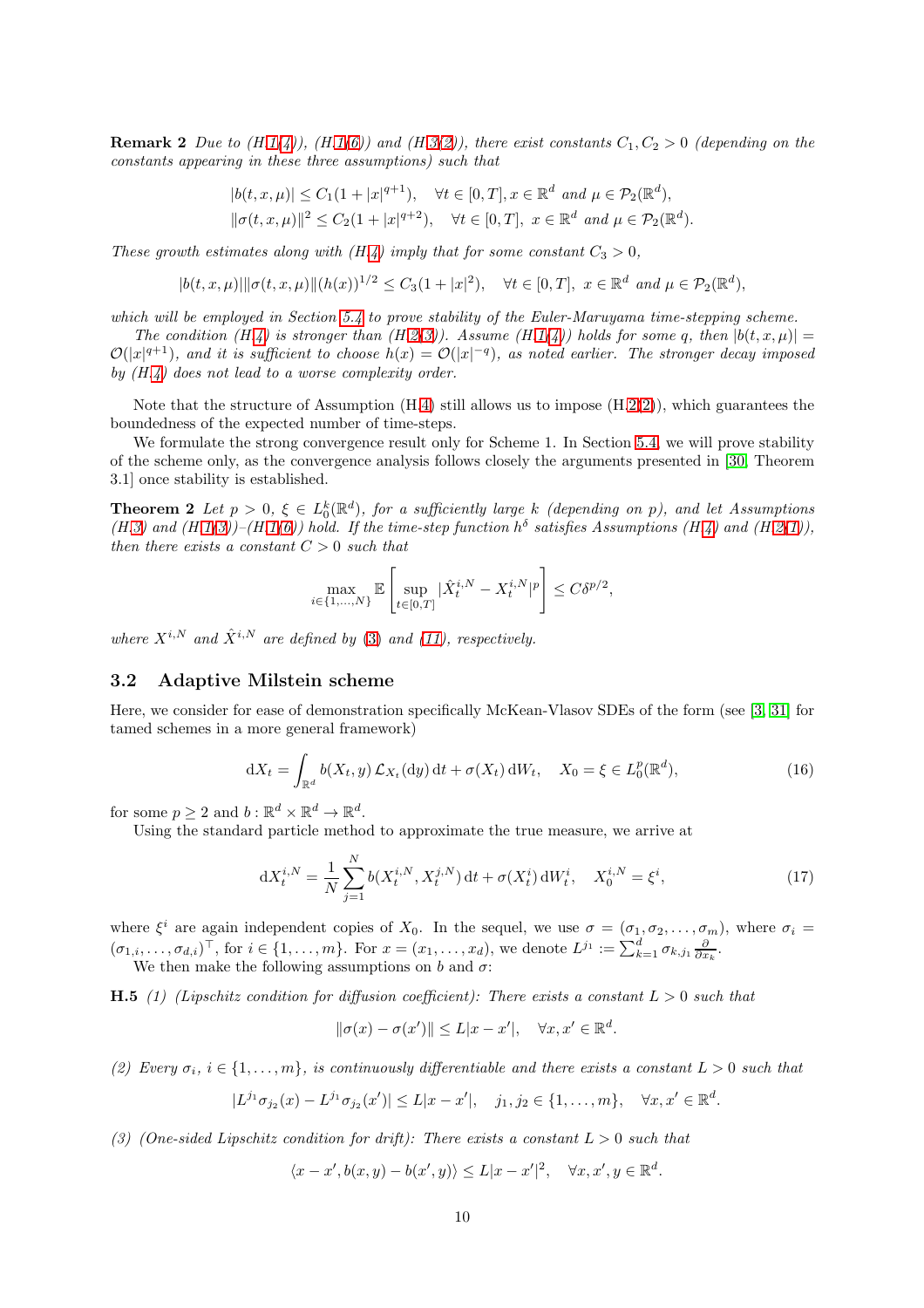(4) (Polynomial growth condition): There exist constants  $L, q > 0$  such that

$$
|b(x,y) - b(x',y)| \le L(1 + |x|^q + |x'|^q)|x - x'|, \quad \forall x, x', y \in \mathbb{R}^d.
$$

(5) (Lipschitz condition for drift kernel): There exists a constant  $L > 0$  such that

<span id="page-10-2"></span>
$$
|b(x,y) - b(x,y')| \le L|y - y'|, \quad \forall x, y, y' \in \mathbb{R}^d.
$$

(6) There exists a constant  $C > 0$  such that  $|b(0, y)| \leq C$ ,  $\forall y \in \mathbb{R}^d$ .

These assumptions will guarantee the existence of moments of the processes defined by [\(19\)](#page-10-1) and [\(20\)](#page-11-1) below.

To prove a strong convergence result, additional assumptions on  $b$  are needed:

**H.6** The functions  $\mathbb{R}^d \ni x \mapsto b(x, y)$  and  $\mathbb{R}^d \ni y \mapsto b(x, y)$  are continuously differentiable for all  $y \in \mathbb{R}^d$ and  $x \in \mathbb{R}^d$ , respectively, and there exist constants  $L_1, L_2, r > 0$  such that

$$
\|\partial_x b(x, y) - \partial_x b(x', y)\| \le L_1 (1 + |x|^r + |x'|^r)|x - x'|,
$$
  

$$
\|\partial_y b(x, y) - \partial_y b(x, y')\| \le L_2 |y - y'|, \quad \forall x, y, x', y' \in \mathbb{R}^d.
$$

In the sequel, we further impose for simplicity a commutativity condition on the diffusion matrix

$$
L^{j_1} \sigma_{k,j_2} = L^{j_2} \sigma_{k,j_1}, \quad j_1, j_2 \in \{1, \dots, m\}, \quad k \in \{1, \dots, d\}.
$$
 (18)

This implies that the so-called Lévy area (see, e.g., [\[29\]](#page-28-6)), the double stochastic integral appearing in the construction of the Milstein scheme, is zero. Then, the adaptive Milstein scheme has the form

$$
\hat{Y}_{t_{n+1}}^{i,N} = \hat{Y}_{t_n}^{i,N} + \frac{1}{N} \sum_{j=1}^N b(\hat{Y}_{t_n}^{i,N}, \hat{Y}_{t_n}^{j,N}) h_n^{\min} + \sigma(\hat{Y}_{t_n}^{i,N}) \Delta W_{t_n}^i + \frac{1}{2} \sum_{j_1,j_2=1}^m L^{j_1} \sigma_{j_2}(\hat{Y}_{t_n}^{i,N}) (\Delta W_{t_n}^{i,j_1} \Delta W_{t_n}^{i,j_2} - \delta_{j_1,j_2} h_n^{\min}),
$$
\n(19)

where  $h_n^{\min} := \min\{h_n^1, \ldots, h_n^N\}$  and  $t_{n+1} = t_n + h_n^{\min}$ . Analogously to the adaptive Euler-Maruyama scheme, one can also define the process  $\tilde{X}^{i,N}$  with piecewise constant measure over time intervals of length  $\delta T$ , as well as the continuous-time interpolants of  $\hat{Y}^{i,N}$  and  $\tilde{Y}^{i,N}$ .

We give a result for the stability and strong convergence of the process  $(\hat{Y}_t^{i,N})_{t\in[0,T]}$ , which is the Milstein version of Scheme 1, but do not pursue the analogue of Scheme 2 for simplicity.

**Theorem 3** Let  $p > 0$  and  $\xi \in L_0^k(\mathbb{R}^d)$ , for a sufficiently large k (depending on p). Let Assumptions  $(H.5)$  $(H.5)$  and  $(H.6)$  $(H.6)$  hold and the time-step function satisfies Assumptions  $(H.2(3))$  $(H.2(3))$  $(H.2(3))$  $(H.2(3))$ – $(H.2(1))$  $(H.2(1))$  $(H.2(1))$ . Then, there exists a constant  $C > 0$  such that for the solutions  $X^{i,N}$  and  $\hat{Y}^{i,N}$  of  $(17)$  and  $(19)$ ,

<span id="page-10-1"></span>
$$
\max_{i\in\{1,...,N\}}\mathbb{E}\left[\sup_{t\in[0,T]}|\hat{Y}^{i,N}_t-X^{i,N}_t|^p\right]\leq C\delta^p.
$$

Recall that for the adaptive Milstein scheme Assumption (H[.2\(](#page-6-2)[3\)](#page-7-0)) has a different constant than for the adaptive Euler-Maruyama scheme as pointed out there. We will only prove moment boundedness of this scheme in Section [5.5,](#page-25-0) as the rest of the strong convergence analysis then follows by analogous steps to those in the proof of the main results in [\[3,](#page-26-6) [31\]](#page-28-12).

## <span id="page-10-0"></span>4 Examples and numerical illustration

In this section, we present some numerical examples for the adaptive schemes and compare them with tamed Euler-Maruyama and Milstein schemes([\[42\]](#page-28-5) and [\[31,](#page-28-12) [3\]](#page-26-6), respectively).

The first three tests are modifications of tests from the literature to illustrate certain features of the method: in Sections [4.1](#page-11-0) and [4.2](#page-13-0) by adding a mean-field term to SDEs with non-Lipschitz drift; in Section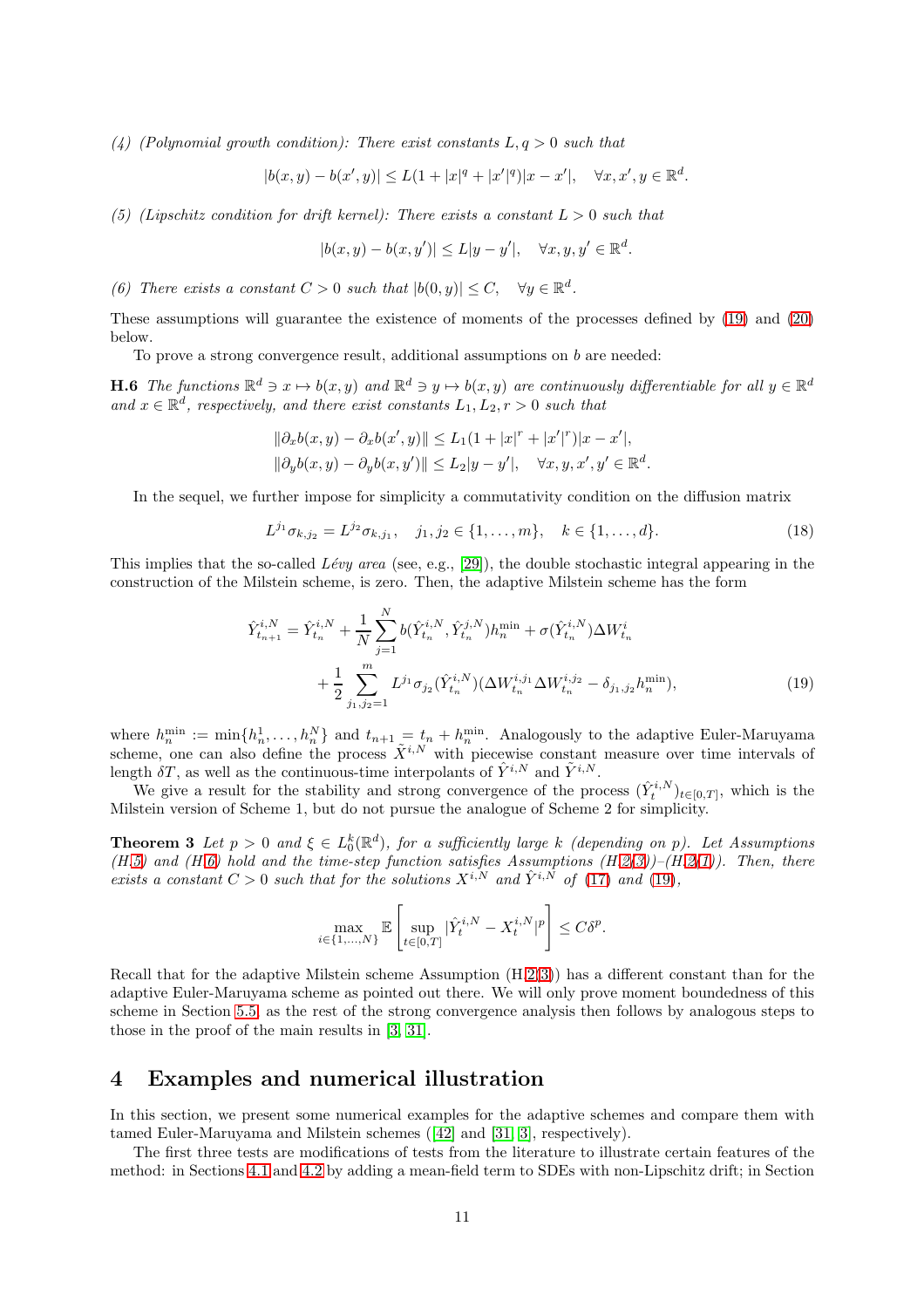[4.3](#page-14-0) by adding a non-Lipschitz drift to a McKean-Vlasov SDE. In Section [4.4,](#page-15-0) we apply the method to the FitzHugh-Nagumo model from neuroscience. Then, in Section [4.5,](#page-16-1) we give a numerical illustration for the performance of our proposed adaptive Milstein scheme.

The first two examples are initially formulated as McKean-Vlasov equations and then approximated by a particle system in the canonical way, while the remaining examples are directly formulated as particle systems.

#### Tamed Euler-Maruyama scheme

Thetamed Euler-Maruyama scheme (see ([\[42\]](#page-28-5)) for the particle system [\(3\)](#page-1-2) with  $h = T/M$ , where M denotes the number of (uniform) time-steps, reads

$$
X_{t_{n+1}}^{i,N,M} = X_{t_n}^{i,N,M} + \frac{b(t_n, X_{t_n}^{i,N,M}, \mu_t^{X^{N,M}})}{1 + M^{-\alpha}|b(t_n, X_{t_n}^{i,N,M}, \mu_t^{X^{N,M}})|}h + \sigma(t_n, X_{t_n}^{i,N,M}, \mu_t^{X^{N,M}}) \Delta W_{t_n}^i, \quad X_0^{i,N,M} = \xi^i,
$$

for  $i \in \{1, \ldots, N\}$ , where the N Brownian motions are independent,  $\alpha = 1/2$  (to achieve strong convergence of order  $1/2$ ) or  $\alpha = 1$  (to enable strong order 1 for a constant diffusion term) and

<span id="page-11-1"></span>
$$
\mu_{t_n}^{\mathbf{X}^{N,M}}(\mathrm{d}x) = \frac{1}{N} \sum_{j=1}^{N} \delta_{X_{t_n}^{j,N,M}}(\mathrm{d}x).
$$

#### Tamed Milstein scheme

The tamed Milstein scheme for [\(16\)](#page-9-0) is a special case of the schemes in [\[31,](#page-28-12) [3\]](#page-26-6) and has the form

$$
Y_{t_{n+1}}^{i,N,M} = Y_{t_n}^{i,N,M} + \frac{1}{N} \tilde{b}(Y_{t_n}^{i,N,M}, Y_{t_n}^{j,N,M}) h
$$
  
+  $\sigma(Y_{t_n}^{i,N,M}) \Delta W_{t_n}^i + \frac{1}{2} \sum_{j_1,j_2=1}^k L^{j_1} \sigma_{j_2}(Y_{t_n}^{i,N,M}) (\Delta W_{t_n}^{i,j_1} \Delta W_{t_n}^{i,j_2} - \delta_{j_1,j_2} h), \quad Y_0^{i,N,M} = \xi^i$ , (20)

where  $\delta_{j_1,j_2} = 1$ , for  $j_1 = j_2$  and  $\delta_{j_1,j_2} = 0$ , for  $j_1 \neq j_2$ , and

$$
\tilde{b}(Y_t^{i,N,M},Y_t^{j,N,M}) := \frac{\sum_{j=1}^N b(Y_{t_n}^{i,N,M},Y_{t_n}^{j,N,M})}{1+h\left|\frac{1}{N}\sum_{j=1}^N b(Y_{t_n}^{i,N,M},Y_{t_n}^{j,N,M})\right|}.
$$

To illustrate the strong convergence behaviour in h  $(\delta)$ , respectively), we compute the root meansquare error (RMSE) by comparing the numerical solution at level  $l$  (of the time-discretisation), denoted by  $\hat{X}_T^{i,N,M_l}$  (which generically stands for a numerical approximation obtained by the tamed or adaptive schemes with  $M = M_l$ , with the solution at level  $l-1$ , at the final time T. To be precise, we compute

$$
\sqrt{\frac{1}{N} \sum_{i=1}^{N} (\hat{X}_{T}^{i,N,M_{l}} - \hat{X}_{T}^{i,N,M_{l-1}})^{2}},
$$

where  $M_l = \lceil 2^l T \rceil$  and the two particle systems at each level are generated by the same Brownian motions. For our numerical experiments, we set  $T = 1$ .

#### <span id="page-11-0"></span>4.1 Example 1 – the Fang and Giles test with added mean-field term

Consider the one-dimensional SDE

$$
dX_t = \left(-\frac{X_t}{1 - |X_t|^2} + \mathbb{E}[X_t]\right) dt + dW_t, \quad X_0 = 0,
$$

adapted from [\[18\]](#page-27-8) by including the term  $\mathbb{E}[X_t]$ . The tamed Euler-Maruyama scheme reads

$$
X_{t_{n+1}}^{i,N,M} = X_{t_n}^{i,N,M} + \frac{b(t_n, X_{t_n}^{i,N,M}, \mu_t^{X^{N,M}})}{1 + M^{-\alpha}|b(t_n, X_{t_n}^{i,N,M}, \mu_t^{X^{N,M}})|}h + \Delta W_{t_n}^i,
$$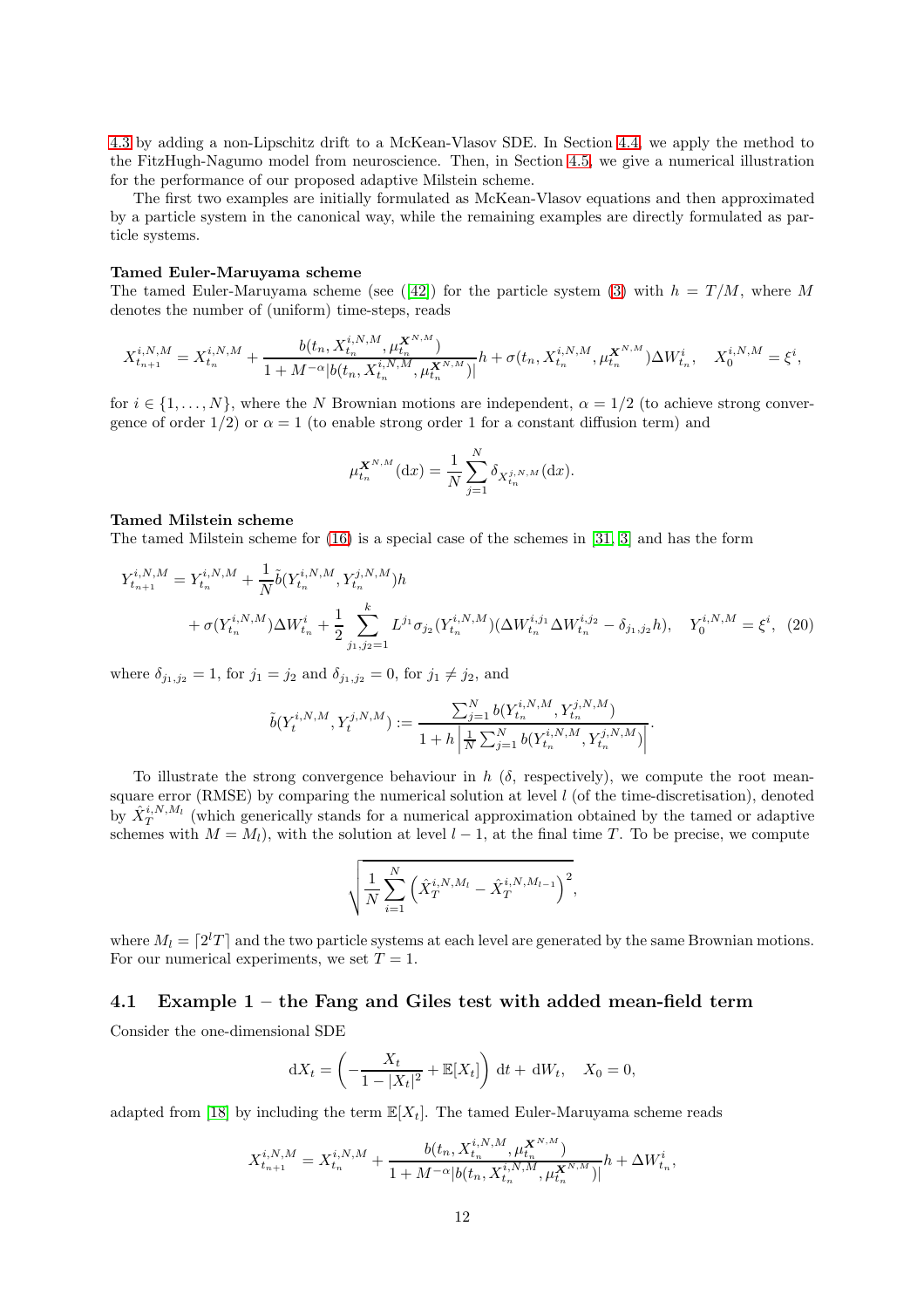where

$$
b(t_n, X_{t_n}^{i,N,M}, \mu_{t_n}^{\mathbf{X}^{N,M}}) = -\frac{X_{t_n}^{i,N,M}}{1 - |X_{t_n}^{i,N,M}|^2} + \frac{1}{N} \sum_{j=1}^N X_{t_n}^{j,N,M}.
$$

As the diffusion is constant, one would expect a strong convergence order of 1 for the tamed scheme. Hence, one would set  $\alpha = 1$  to achieve this rate. However, as we will illustrate later the choice  $\alpha = 1$ seems not to give any rate of convergence, while the stronger taming with  $\alpha = 1/2$  at least recovers the expected rate of order 1/2.

Though this example does not satisfy the assumptions listed above, it was numerically shown in [\[18\]](#page-27-8) for the corresponding SDE without the mean-field term that the adaptive Euler-Maruyama method with  $h^{\delta}(x) = \delta(1-|x|^2)$  outperformed the tamed Euler-Maruyama scheme and an implicit scheme.

<span id="page-12-0"></span>If a newly computed approximation  $\hat{X}_{t_{n+1}}^{i,N}$  exceeds a predefined radius  $r_{\text{max}} = 1 - 10^{-10}$ , this value is replaced by  $r_{\text{max}}$  and  $(r_{\text{max}}/|\hat{X}_{t_{n+1}}^{i,N}|)\hat{X}_{t_{n+1}}^{i,N}$  in the one- and multi-dimensional setting, respectively.



Figure 1: Strong convergence of the adaptive Euler-Maruyama time-discretisation applied to Example 1.

Fig. [1](#page-12-0) plots the root mean-square error (RMSE) against the average time-step size; this is to make the comparison of the tamed Euler-Maruyama scheme and the adaptive method fair. Here, and for the following examples, "average time-step" refers to the harmonic mean of the step-size, i.e. we average the number of time-steps over all particles and then take the reciprocal. The number of particles was set to  $N = 10^4$ .

Note that in Fig. [1](#page-12-0) results for the exponent  $-1/2$  (i.e.,  $\alpha = 1/2$ ) are shown for the tamed scheme in addition to  $\alpha = 1$  (chosen in [\[18\]](#page-27-8)), as the latter yields an even worse convergence rate. Furthermore, it illustrates that the adaptive scheme achieves strong convergence order of 1 (as the volatility coefficient is constant) in this example compared to the order  $1/2$  for the tamed Euler-Maruyama method with  $\alpha = 1/2$ . That we only observe convergence for  $\alpha = 1/2$  in the case of tamed schemes, could be argued by the fact that the choice of  $\alpha = 1/2$  results in a stronger taming.

To justify the approximation of the true mean-field term by the arithmetic mean over all particles, we numerically investigate the weak and strong convergence in  $N$  of the solution to the particle system,  $X^{i,N}$  as in [\(3\)](#page-1-2), to the solution of the limit McKean-Vlasov SDE,  $X^i$ , as in [\(4\)](#page-1-3).

To be precise, for the weak convergence we study  $\mathbb{E}[X^{i,N}] - \mathbb{E}[X^i]$ , which we expect to be of order  $1/N$ . To do so, we fix a fine time-grid and compute

error := 
$$
\left| \frac{1}{K} \sum_{j=1}^{K} \left( \frac{1}{N_l} \sum_{i=1}^{N_l} \hat{X}_T^{i, N_l, M, (j)} - \frac{1}{N_{l+1}} \sum_{i=1}^{N_{l+1}} \hat{X}_T^{i, N_{l+1}, M, (j)} \right) \right|
$$
,

i.e., we compute the mean-field term at final time  $T$  using two particle systems with a different number of particles (e.g.,  $N_l$  and  $N_{l+1} = 2N_l$ ) but using the same time-discretisation for both of them. This procedure will be repeated (independently)  $K \in \mathbb{N}$  times (indicated by the superscript j) and we finally compute the sample mean of these K realisations. Also, note that  $N_l$  Brownian motions are used for the simulation of  $\hat{X}^{i,\bar{N}_l,M,(j)}$ , out of the set of  $N_{l+1}$  Brownian motions used for the simulation of  $\hat{X}^{i,N_{l+1},M,(j)}$ . This is done for several levels l, where a level refers here to the number of particles.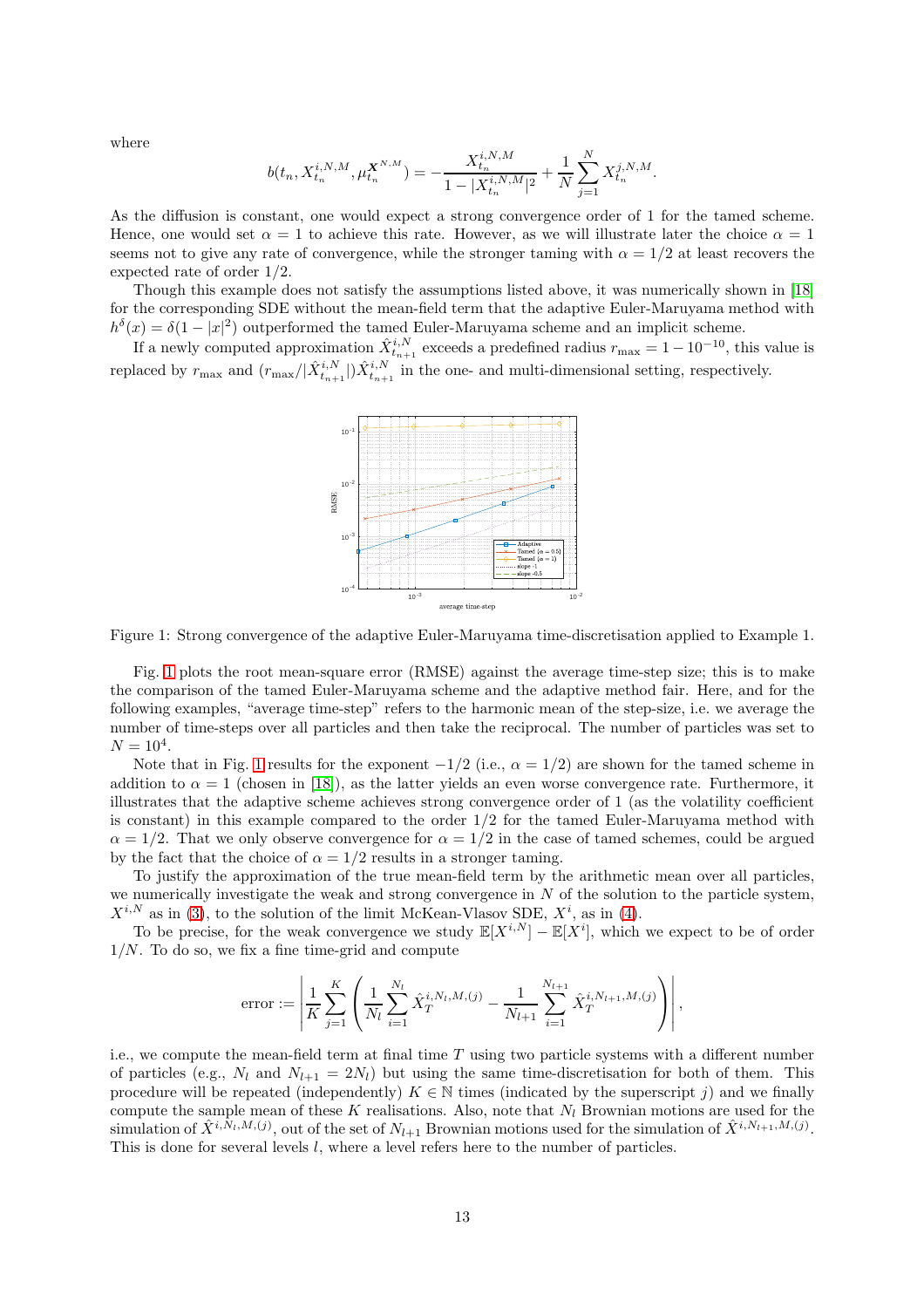For the strong pathwise propagation of chaos result, we compute for a fixed fine time-grid

$$
\text{RMSE} := \sqrt{\frac{1}{N_l}\sum_{i=1}^{N_l}\Big(\hat{X}_T^{i,N_l,M} - \tilde{\hat{X}}_T^{i,N_l,M}\Big)^2},
$$

where the particle system  $\tilde{X}^{i,N_l,M}, i \in \{1,\ldots,N_l\}$ , is obtained by splitting the set of Brownian motions driving the particle system  $\hat{X}^{i,N_l,M}$ ,  $i \in \{1,\ldots,N_l\}$ , in two sets of size  $N_l/2$ , such that  $(\tilde{\hat{X}}^{i,N_l,M,(1)})_{i \in \{1,\ldots,N_l/2\}}$ is a particle system obtained from the Brownian motions  $(W^i)_{i \in \{1,...,N_l/2\}}$  and  $(\tilde{\hat{X}}^{i,N_l,M,(2)})_{i \in \{N_l/2+1,...,N_l\}}$ from  $(W^i)_{i \in \{N_l/2+1,\ldots,N_l\}}$ . In particular, for these two smaller particle systems only  $N_l/2$  particles are used to approximate the mean-field term. For our numerical test, we set  $M = 2^8$ .

<span id="page-13-1"></span>

Figure 2: Example 1: Weak (left) and strong (right) convergence with respect to the number of particles.

We observe in Fig. [2](#page-13-1) a weak and strong convergence rate of order roughly 1 (in accordance with the result in [\[12\]](#page-27-14)) and roughly 1/2, respectively. Recall that [\[42,](#page-28-5) Proposition 3.1] establishes a strong convergence rate (in terms of number of particles) of order  $1/4$  for dimensions  $d < 4$  only. However, one would expect to have strong convergence of order  $1/2$  in N, which was indeed proven in, e.g., [\[17\]](#page-27-4), under a more restrictive set-up than here. The convergence rate in terms of the number of particles can also be improved to 1/2 if the drift has the special form given as in equation [\(16\)](#page-9-0), see [\[39\]](#page-28-17).

This illustration is only given for Example 1. For the remaining examples we use the same way of approximating the mean-field term and the results would be similar.

#### <span id="page-13-0"></span>4.2 Example 2 – Ginzburg-Landau with added mean-field term

As a second example, we consider the one-dimensional McKean-Vlasov SDE

$$
dX_t = \left(\frac{\sigma^2}{2}X_t - X_t^3 + c\mathbb{E}[X_t]\right) dt + \sigma X_t dW_t, \quad X_0 = 1,
$$

which is a variation of the stochastic Ginzburg-Landau equation (see [\[47\]](#page-28-18)) with the addition of a mean-field term. This classical, non-globally Lipschitz SDE satisfies all assumptions listed above (except (H[.1](#page-4-2)[\(6\)](#page-4-9)), which is not needed for the well-posedness) and therefore has a unique strong solution.

Here, we choose  $h^{\delta}(x) = \delta \min(1, |x|^{-2})$ , which can be motivated as follows: as the drift is mainly influenced by the  $-X_t^3$  term, the choice  $h(x) = \min(1, |x|^{-2})$  yields  $\langle x, b(t, x, \mu) \rangle + \frac{1}{2}h(x)|b(t, x, \mu)|^2 < 0$ , for large x. It is then easy to verify that Assumption (H[.2\)](#page-6-2) is satisfied for  $a = b = 1$ ,  $c = 2$ , and sufficiently large  $L_c$  and  $L_d$  depending on the model parameters.

In all tests, we take the parameters  $\sigma = 1.5$  and  $c = 0.5$ , and  $N = 10^4$  particles. We set  $\alpha = 1$  in the tamed scheme. Although, the choice  $\alpha = 0.5$  would be sufficient to achieve a strong convergence order of 1/2, we observed that the performance of the tamed scheme with this taming was significantly worse than with  $\alpha = 1$ .

The strong convergence rate depicted in Fig. [3a](#page-14-1) is roughly of order 1/2 for both the adaptive and tamed schemes, but the absolute error is smaller by a factor of roughly 10 for the adaptive scheme.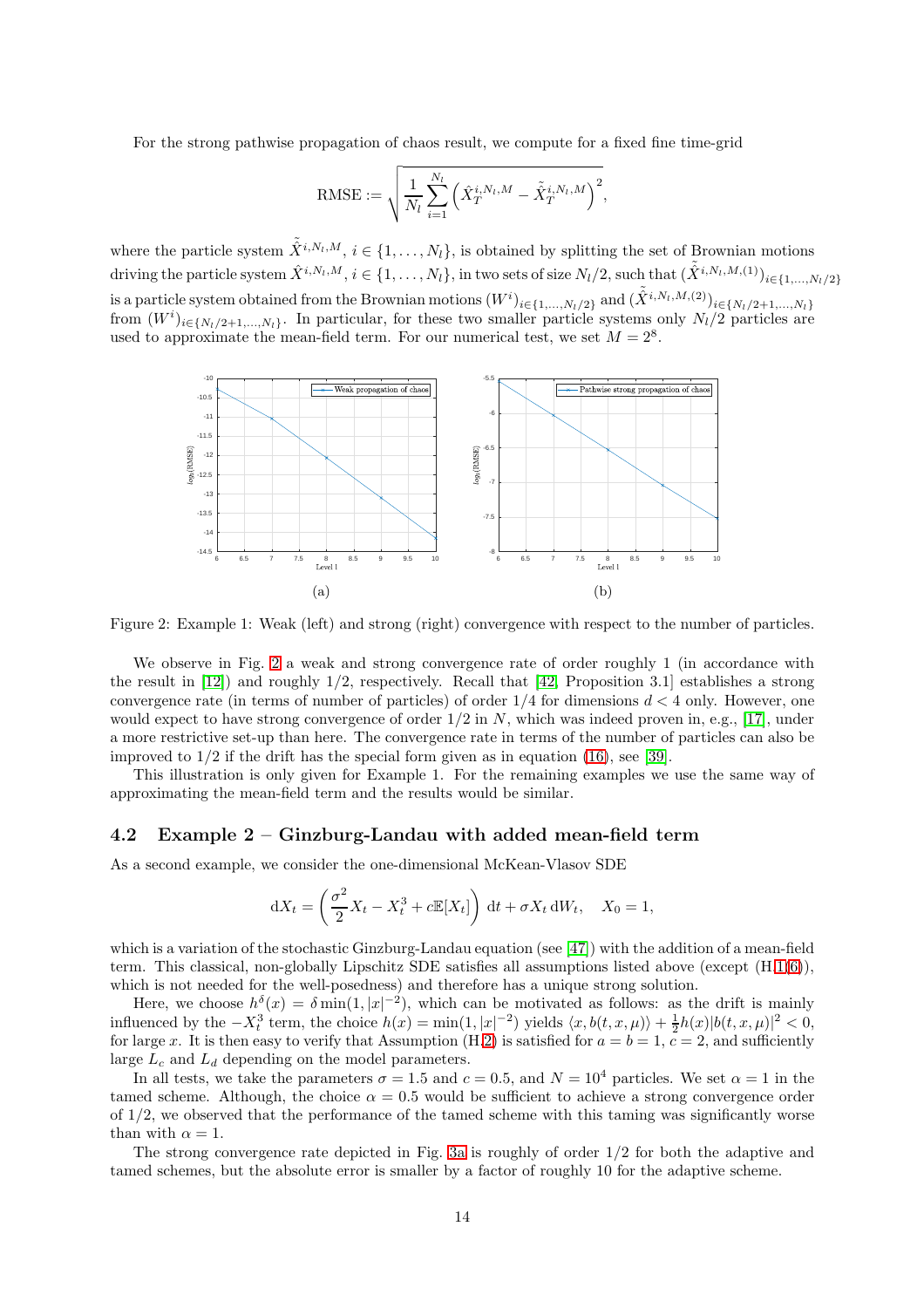In addition, we present in Fig. [3d](#page-14-1) a histogram for  $N_T^i$ ,  $i \in \{1, ..., N\}$ , i.e., the number of adaptive time-steps required for all particles, for  $\delta = 2^{-5}$  and  $\delta = 2^{-7}$ , with bin-width  $2^3$  and  $2^5$ , respectively. The average number of time-steps is approximately 55 for  $\delta = 2^{-5} = 1/32$  and 218 for  $\delta = 2^{-7} = 1/128$ , consistent with  $\mathbb{E}[M_T] = \mathcal{O}(\delta^{-1}).$ 

<span id="page-14-1"></span>

Figure 3: Strong convergence for (a) Example 2 and (b) Example 3. A histogram for the number of time-steps in case of Example 2 for (c)  $\delta = 2^{-5}$  and (d)  $\delta = 2^{-7}$ .

## <span id="page-14-0"></span>4.3 Example 3 – Kuramoto model with added non-Lipschitz drift

Next, we consider a modification of the one-dimensional Kuramoto model (see [\[1\]](#page-26-7)) of the form

$$
dX_t^{i,N} = \left(\eta^i + X_t^{i,N} - (X_t^{i,N})^3 + \frac{1}{N} \sum_{j=1}^N \sin(X_t^{i,N} - X_t^{j,N})\right) dt + \sigma dW_t^i, \quad X_0^{i,N} = \xi^i,
$$

where  $\sigma \in \mathbb{R}$  is a constant and  $\eta^i$  are i. i. d. random variables and independent from the set of i. i. d. random variables  $\xi^i$  and the Brownian motions  $W^i$ , for  $i \in \{1, ..., N\}$ . We set  $\sigma = 1$ ,  $\xi^i \sim \mathcal{U}(0.5, 1)$  and  $\eta^i \sim \mathcal{N}(0, 1)$ . The term  $X_t - X_t^3$ , which does not appear in the original model, was added to illustrate the effect of a super-linear drift term. As in the previous example, we choose  $h^{\delta}(x) = \delta \min(1, |x|^{-2})$ .

Our numerical tests shown in Fig. [3a](#page-14-1) verify the strong convergence of order 1 for the adaptive scheme, which is due to the constant volatility term in this example. It is only in this special case that we find the adaptive and tamed schemes to behave similarly. The number of particles was set to  $N = 10<sup>3</sup>$ .

To achieve a strong convergence rate of 1 for the tamed Euler-Maruyama method, the taming exponent  $\alpha$  has to be chosen as 1. For the choice  $\alpha = 1/2$  suggested in [\[42,](#page-28-5) [44\]](#page-28-7), one only achieves the expected strong order of 1/2. However, note that in the generality of the SDEs considered there, the aim in [\[42,](#page-28-5) [44\]](#page-28-7) was only to prove strong convergence rates of order  $1/2$ .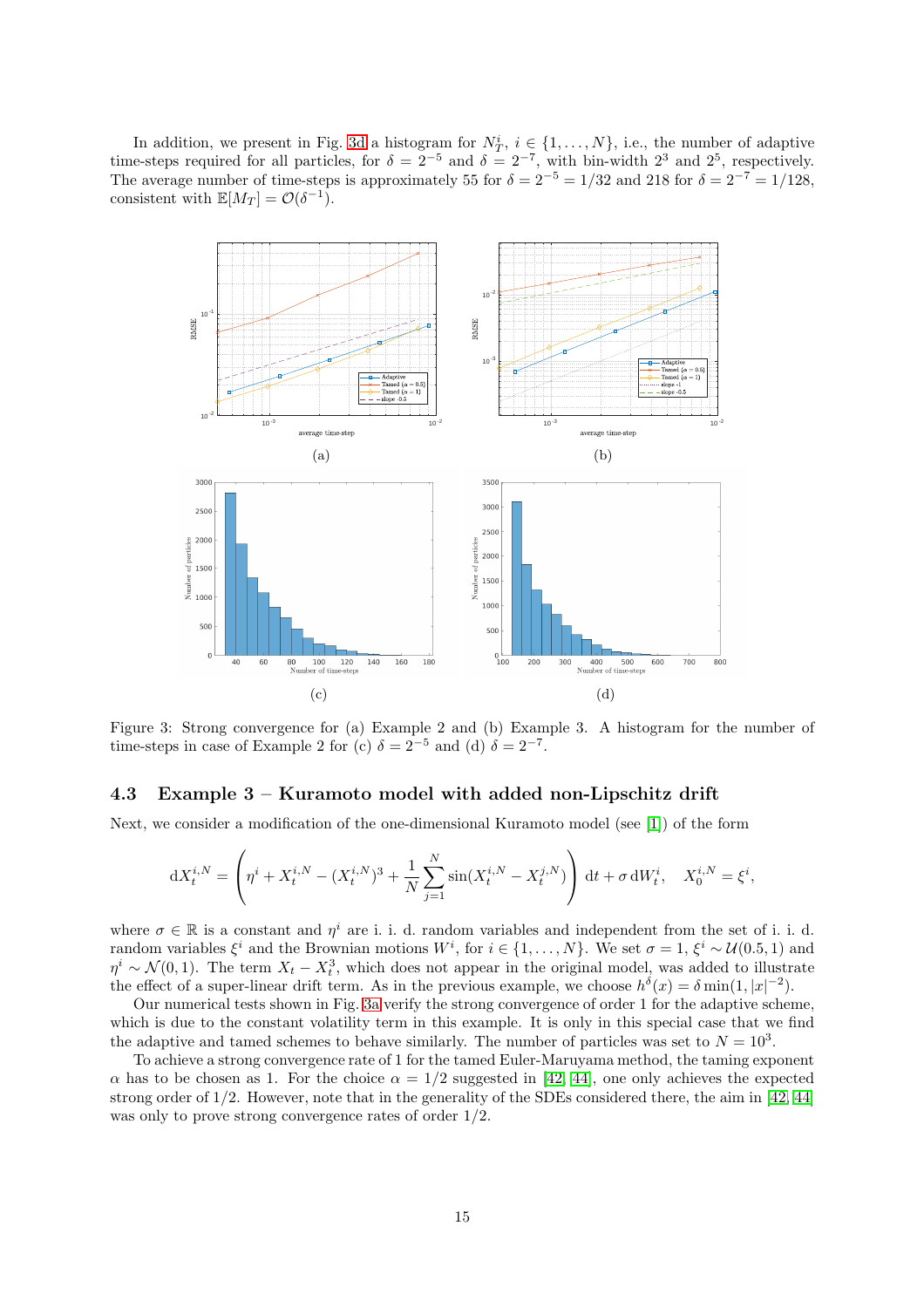#### <span id="page-15-0"></span>4.4 Example 4 – FitzHugh-Nagumo model

As main application, we consider a standard model from neuroscience, the FitzHugh-Nagumo network (see, e.g., [\[2,](#page-26-1) [8,](#page-26-2) [38\]](#page-28-19)). For N neurons and P different neuron populations, we denote for  $i \in \{1, ..., N\}$  by  $p(i) = \alpha, \alpha \in \{1, \ldots, P\}$ , the population the *i*-th particle belongs to. For the state vector  $(X_t^{i,N})_{t \in [0,T]}$  $(V_t^{i,N}, w_t^{i,N}, y_t^{i,N})_{t \in [0,T]}$  of neuron i, we consider the 3-dimensional SDE

$$
dX_t^{i,N} = f_\alpha(t, X_t^{i,N}) dt + g_\alpha(t, X_t^{i,N}) \begin{bmatrix} dW_t^i \\ dW_t^{i,y} \end{bmatrix}
$$
  
+ 
$$
\sum_{\gamma=1}^P \frac{1}{N_\gamma} \sum_{j,p(j)=\gamma} \left( b_{\alpha\gamma}(X_t^{i,N}, X_t^{j,N}) dt + \beta_{\alpha\gamma}(X_t^{i,N}, X_t^{j,N}) dW_t^{i,\gamma} \right),
$$

for  $i \in \{1, ..., N\}$  and where  $N_{\gamma}$  denotes the number of neurons in population  $\gamma$ . For  $\gamma, \alpha \in \{1, ..., P\}$ ,  $I^{\alpha}(t) := I, \ \forall t \in [0, T], \ \forall \alpha$ , for some constant value I,

$$
f_\alpha(t,X^{i,N}_t)=\begin{bmatrix} V^{i,N}_t-\frac{(V^{i,N}_t)^3}{\alpha^2} -w^{i,N}_t+I^\alpha(t)\\ c_\alpha(V^{i,N}_t+a_\alpha-b_\alpha w^{i,N}_t)\\ a^\alpha_r S_\alpha(V^{i,N}_t)(1-y^{i,N}_t)-a^\alpha_d y^{i,N}_t \end{bmatrix},\quad g_\alpha(t,X^{i,N}_t)=\begin{bmatrix} \sigma^\alpha_\mathrm{ext}&0\\ 0&0\\ 0&\sigma^y_\alpha(V^{i,N}_t,y^{i,N}_t) \end{bmatrix},
$$

and

$$
b_{\alpha\gamma}(X_t^{i,N}, X_t^{j,N}) = \begin{bmatrix} -\bar{J}_{\alpha\gamma}(V_t^{i,N} - V_{\text{rev}}^{\alpha\gamma})y_t^{j,N} \\ 0 \\ 0 \end{bmatrix}, \quad \beta_{\alpha\gamma}(X_t^{i,N}, X_t^{j,N}) = \begin{bmatrix} -\sigma_{\alpha\gamma}^J (V_t^{i,N} - V_{\text{rev}}^{\alpha\gamma})y_t^{j,N} \\ 0 \\ 0 \end{bmatrix}.
$$

Moreover,

$$
\begin{split} S_{\alpha}(V^{i,N}_t) &= \frac{T^{\alpha}_{\max}}{1+e^{-\lambda_{\alpha}(V^{i,N}_t-V^{i,N}_T)}}, \qquad & \chi(y^{i,N}_t) = \mathbb{I}_{y^{i,N}_t \in (0,1)} \Gamma e^{-\Lambda/(1-(2y^{i,N}_t-1)^2)}, \\ \sigma^y_{\alpha}(V^{i,N}_t,y^{i,N}_t) &= \sqrt{a^\alpha_r S_\alpha(V^{i,N}_t) (1-y^{i,N}_t) + a^\gamma_d y^{i,N}_t} \chi(y^{i,N}_t), \end{split}
$$

and the standard one-dimensional Brownian motions  $(W^i, W^{i,y}, W^{i,\gamma})$  are mutually independent for all  $i \in \{1, \ldots, N\}$ . For our numerical tests, we use the parameter values listed in [\[42\]](#page-28-5) (with  $\sigma_{\text{ext}} =$  $0, \sigma^J = 0.00002$  and  $\sigma_{\text{ext}} = 0.5, \sigma^J = 0.2$ , respectively), where the tamed Euler-Maruyama scheme was numerically tested, and also use the same type of random initial values presented there.

In our numerical experiments, we set  $P = 1$  and  $N = 10<sup>3</sup>$ . Note that the functions  $f_{\alpha}$  and  $g_{\alpha}$  are uniformly locally Lipschitz continuous with respect to the second variable. Moreover, the functions  $\beta_{\alpha\gamma}$ and  $b_{\alpha\gamma}$  are globally Lipschitz continuous and satisfy the growth condition [\(8\)](#page-4-10). These conditions give the existence of a unique solution to the above limit SDE and propagation of chaos results as shown in [\[8\]](#page-26-2).

The function  $\chi$  is modelled in a way such that it is a bounded Lipschitz function with compact support included in the interval  $(0, 1)$ . Moreover, the value of  $y^i$  such that  $a_r^{\alpha} S_{\alpha}(V^i)(1 - y^i) + a_d^{\gamma} y^i = 0$ , for  $a_r^{\alpha} S_{\alpha}(V^i)$ ,  $a_d^{\gamma} > 0$ , never belongs to [0, 1]. Thus, the square-root term in  $\sigma_{\alpha}^y$  is not zero for  $y^i \in [0,1]$ . In addition, [\[8,](#page-26-2) Proposition 3.3] proves that for  $0 \le y_0^i \le 1$  a.s., also  $\mathbb{P}(\forall t \ge 0, 0 \le y_t^i \le 1) = 1$ . For the numerical approximation with the Euler-Maruyama scheme, there is a positive probability that  $y$ becomes negative. We address this by an adaptation of the full-truncation Euler-Maruyama scheme, i.e., by simply setting this expression to zero, which has been shown to have good stability and accuracy for square-root diffusions (see, e.g., [\[33,](#page-28-20) [14,](#page-27-15) [15,](#page-27-16) [13\]](#page-27-17), noting that they consider the more challenging case where the process can get arbitrarily close to the singularity).

For the adaptive time-step, we choose

$$
h^{\delta}(x) = \delta \min(T, \gamma |x|^2 / |f_{\alpha}(t, x)|^2),
$$

for some parameter  $\gamma > 0$ . To motivate this choice, we note that for large  $|X_t^i|$ ,  $f_\alpha(t, X_t^i)$  is the driving part of the drift term and therefore we essentially achieve by this choice that  $h(x)|b(t, x, \mu)| \approx c|x|^2$  for  $h(x) = h^{\delta}(x)/\delta.$ 

The strong convergence rates of the tamed and adaptive schemes are depicted for two different volatilities in Fig. [4a](#page-16-2) and Fig. [4b.](#page-16-2) We can deduce from Fig. [4a](#page-16-2) that the adaptive scheme has a practical strong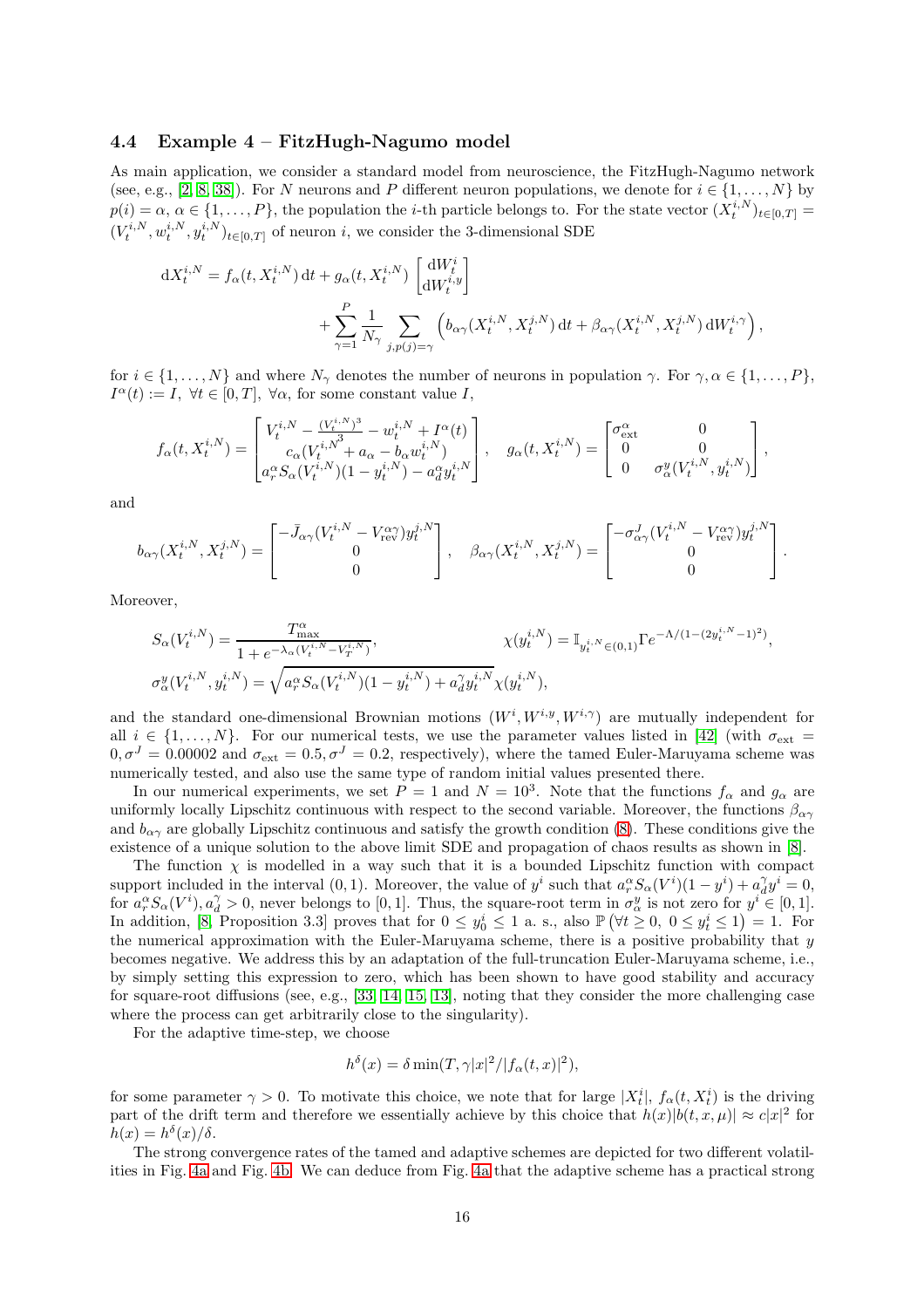<span id="page-16-2"></span>

Figure 4: Strong convergence for Example 4.

convergence rate of order 1, as the components of the diffusion matrix are either zero or close to zero. The rate is asymptotically 1/2 for larger volatilities (Fig. [4b\)](#page-16-2).

To additionally illustrate the importance of using a tamed or an adaptive time-stepping scheme for this model instead of a standard Euler-Maruyama scheme, we demonstrate numerically in Fig. [5a](#page-16-0) that this scheme yields approximations which start to strongly oscillate and potentially diverge after a finite time ("particle corruption" from [\[42\]](#page-28-5)). For this test, we used  $M = 2<sup>3</sup>$  and  $N = 10<sup>3</sup>$ .

<span id="page-16-0"></span>

Figure 5: Simulations of the FitzHugh-Nagumo network. (a) "Particle corruption" (in the first component) for a standard Euler-Maruyama scheme. (b) Approximation of the joint density of  $(V_T, w_T)$ , i.e., the first two components.

Our scheme can be used to approximate marginal densities of the above limit equation derived from the FitzHugh-Nagumo network. Fig. [5b](#page-16-0) was obtained by the adaptive time-stepping method with  $\delta = 1/2^8$ ,  $T = 1$  and  $N = 2 \cdot 10^3$ . We used a kernel density approach to obtain the density from the simulated data.

### <span id="page-16-1"></span>4.5 Example 5 – Milstein scheme

To illustrate the performance of the adaptive Milstein scheme, we consider the following particle system

$$
dX_t^{i,N} = \left( - (X_t^{i,N})^5 + \frac{1}{N} \sum_{j=1}^N X_t^{j,N} \right) dt + X_t^{i,N} dW_t^i, \quad X_0^{i,N} = 1,
$$

and use as benchmark the tamed Milstein scheme

$$
Y_{t_{n+1}}^{i,N,M} = Y_{t_n}^{i,N,M} + \frac{-(Y_{t_n}^{i,N,M})^5 + \frac{1}{N} \sum_{j=1}^N Y_{t_n}^{j,N,M}}{1+h \left| -(Y_{t_n}^{i,N,M})^5 + \frac{1}{N} \sum_{j=1}^N Y_{t_n}^{j,N,M} \right|} h + Y_{t_n}^{i,N,M} \Delta W_{t_n}^i + \frac{1}{2} Y_{t_n}^{i,N,M} ((\Delta W_{t_n}^i)^2 - h),
$$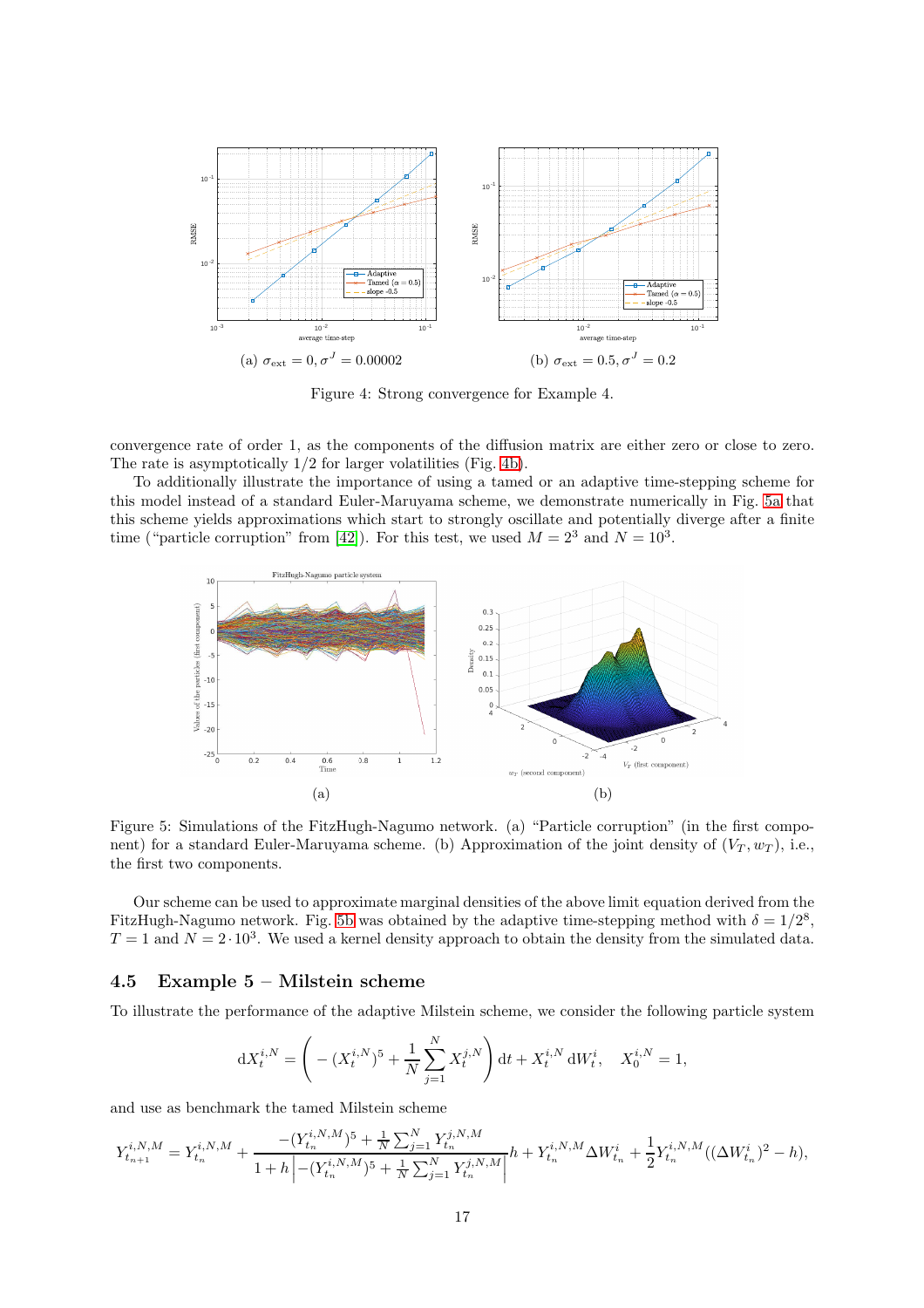<span id="page-17-2"></span>where  $Y_0^{i,N,M} = 1$ , for all  $i \in \{1,\ldots,N\}$ . Fig. [6](#page-17-2) illustrates the predicted strong convergence of order 1 for both the tamed and adaptive Milstein scheme. For the adaptive time-step function, we choose  $h^{\delta}(x) = \delta \min(1, |x|^{-4})$ . The number of particles was set to  $N = 10^4$ .



Figure 6: Strong convergence of the Milstein schemes.

## <span id="page-17-0"></span>5 Proofs of main results

We start by giving stability results for the processes  $\hat{X}^{i,N}$  and  $\tilde{X}^{i,N}$  defined in [\(11\)](#page-5-2) and [\(12\)](#page-6-1), respectively, for  $i \in \{1, \ldots, N\}$ . Note that generic constants used in the proofs only depend on p, T, the moment bounds for the initial data and the constants appearing in the assumptions on b,  $\sigma$  and h, but are independent of N and  $\delta$ .

#### 5.1 Moment stability for super-linear drift coefficient

<span id="page-17-1"></span>In this section, our main result on stability is first proven for  $p \geq 4$ . Then, Hölder's inequality allows to deduce the claim for  $0 < p < 4$ .

**Proposition 2** Let  $p > 0$  and  $\xi \in L_0^p(\mathbb{R}^d)$ . Let Assumption (H[.1\)](#page-4-2) hold, and suppose the time-step function satisfies (H[.2](#page-6-2)[\(3\)](#page-7-0)). Then, T is almost surely attainable, i.e.  $\mathbb{P}(\exists M(\omega) < \infty, s.t. t_{M(\omega)} \geq T) = 1$ . Moreover, there exists a constant  $C > 0$  such that

$$
\max_{i\in\{1,...,N\}}\mathbb{E}\left[\sup_{t\in[0,T]}|\hat{X}^{i,N}_t|^p\right]~\vee~\max_{i\in\{1,...,N\}}\mathbb{E}\left[\sup_{t\in[0,T]}|\tilde{X}^{i,N}_t|^p\right]\leq C.
$$

Proof. We follow a strategy similar to that in [\[18,](#page-27-8) Theorem 1] for non-Lipschitz standard SDEs and adapt the necessary steps for the measure dependence. Let  $K \geq 1$  be an integer, then we define a K-truncated process by  $X_0^{K,i,\bar{N}} := P_K(X_0^i)$  and

<span id="page-17-4"></span><span id="page-17-3"></span>
$$
\hat{X}_{t_{n+1}}^{K,i,N} = P_K(\hat{X}_{t_n}^{K,i,N} + b(t_n, \hat{X}_{t_n}^{K,i,N}, \mu_{t_n}^{\hat{\mathbf{X}}^N})h_n^{\min} + \sigma(t_n, \hat{X}_{t_n}^{K,i,N}, \mu_{t_n}^{\hat{\mathbf{X}}^N})\Delta W_{t_n}^i),
$$
\n(21)

where,  $\mu_{t_n}^{\hat{\mathbf{X}}^N}$  is the empirical measure (defined as above in [\(10\)](#page-5-3), but using the N truncated processes  $\hat{X}_{t_n}^{K,i,N}$ ,  $P_K(Y) := \min(1, K/|Y|)Y$ , and consequently  $|\hat{X}_{t_n}^{K,i,N}| \leq K$ , for all  $i \in \{1, \ldots, N\}$  and  $n \geq 0$ . The continuous time interpolation for  $\hat{X}_{t}^{K,i,N}$  is defined analogously to above (see [\(11\)](#page-5-2)).

The reason for introducing  $\hat{X}^{K,i,N}$  is that one can guarantee that the time-step function has a strictly positive lower bound, i.e.,  $\inf_{|x| \leq K} h(x) > 0$ . Hence, T is attainable. Showing that the moments of the K-truncated processes are bounded by some constant  $C > 0$  independent of K allows to send K to infinity and the result will then follow in combination with the monotone convergence theorem.

The following analysis is performed for a fixed particle. We get, using [\(21\)](#page-17-3),

$$
|\hat{X}_{t_{n+1}}^{K,i,N}|^2 \leq |\hat{X}_{t_n}^{K,i,N}|^2 + 2h_n^{\min}\left(\left\langle \hat{X}_{t_n}^{K,i,N}, b(t_n, \hat{X}_{t_n}^{K,i,N}, \mu_{t_n}^{\hat{\mathbf{X}}^N}) \right\rangle + \frac{1}{2}h_n^{\min}|b(t_n, \hat{X}_{t_n}^{K,i,N}, \mu_{t_n}^{\hat{\mathbf{X}}^N})|^2\right) + 2\left\langle \phi(\hat{X}_{t_n}^{K,i,N}, \mu_{t_n}^{\hat{\mathbf{X}}^N}), \sigma(t_n, \hat{X}_{t_n}^{K,i,N}, \mu_{t_n}^{\hat{\mathbf{X}}^N}) \Delta W_{t_n}^i \right\rangle + |\sigma(t_n, \hat{X}_{t_n}^{K,i,N}, \mu_{t_n}^{\hat{\mathbf{X}}^N}) \Delta W_{t_n}^i|^2, \tag{22}
$$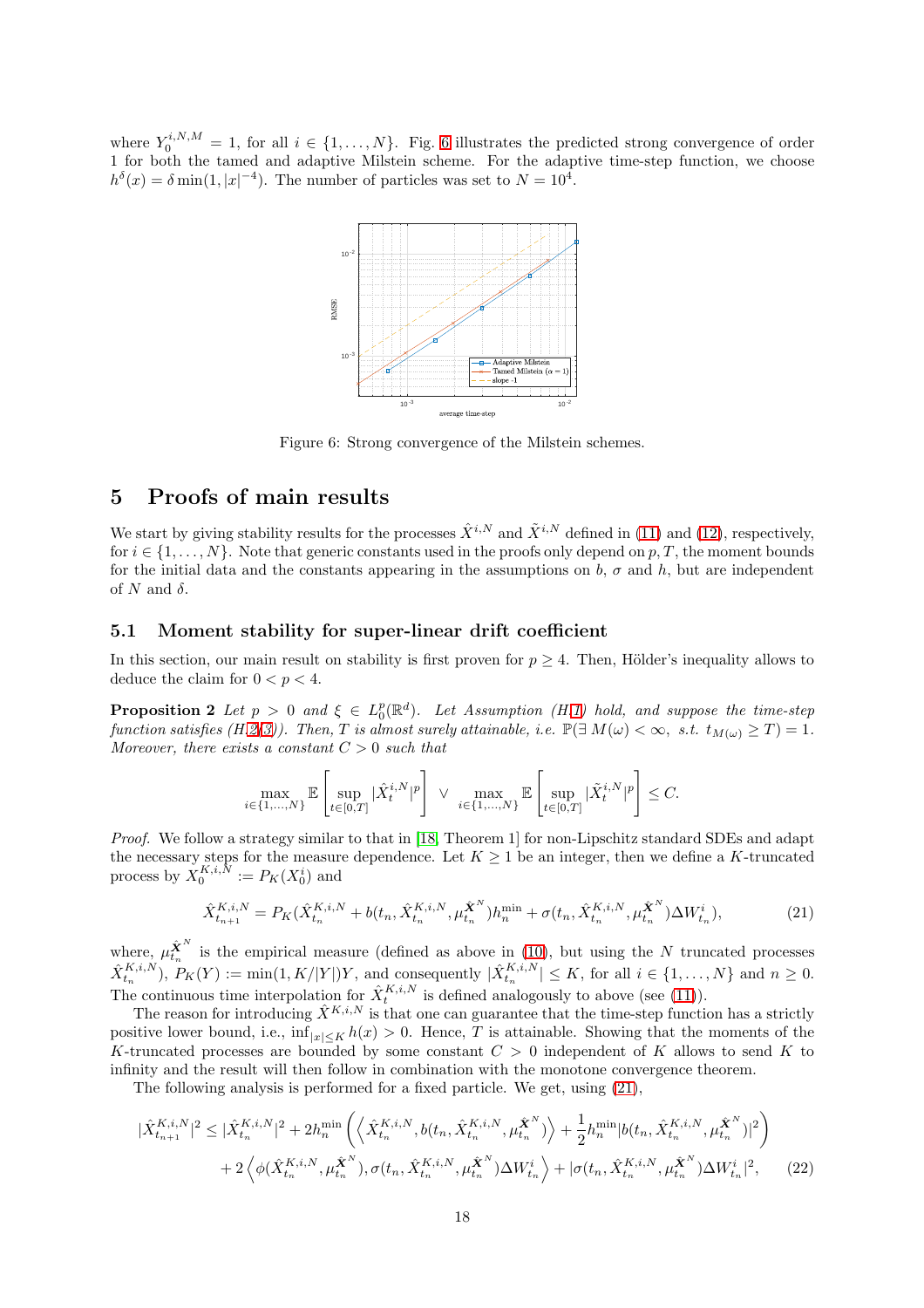where

<span id="page-18-0"></span>
$$
\phi(\hat{X}_{t_n}^{K,i,N},\mu_{t_n}^{\hat{\bm{X}}^N}) := \hat{X}_{t_n}^{K,i,N} + h_n^{\min} b(t_n, \hat{X}_{t_n}^{K,i,N},\mu_{t_n}^{\hat{\bm{X}}^N}).
$$

Using Assumption  $(H.2(3))$  $(H.2(3))$  $(H.2(3))$  $(H.2(3))$  for the time-step function, we get for  $(22)$ 

$$
|\hat{X}_{t_{n+1}}^{K,i,N}|^2 \leq |\hat{X}_{t_n}^{K,i,N}|^2 + 2L_c|\hat{X}_{t_n}^{K,i,N}|^2h_n^{\min} + 2L_dh_n^{\min} + 2\left\langle \phi(\hat{X}_{t_n}^{K,i,N},\mu_{t_n}^{\hat{\mathbf{X}}^N}), \sigma(t_n, \hat{X}_{t_n}^{K,i,N},\mu_{t_n}^{\hat{\mathbf{X}}^N})\Delta W_{t_n}^i \right\rangle + |\sigma(t_n, \hat{X}_{t_n}^{K,i,N},\mu_{t_n}^{\hat{\mathbf{X}}^N})\Delta W_{t_n}^i|^2.
$$
 (23)

Summing [\(23\)](#page-18-0) over multiple time-steps, adding the contribution from  $t$  to t and then using Jensen's inequality, results in

$$
|\hat{X}_{t}^{K,i,N}|^{p} \leq C_{p} \Bigg[ |X_{0}^{K,i,N}|^{p} + \left(2L_{c} \int_{0}^{t} |\bar{X}_{s}^{K,i,N}|^{2} ds \right)^{p/2} + (2tL_{d})^{p/2} + \Big| 2 \int_{0}^{t} \Big\langle \phi(\bar{X}_{s}^{K,i,N}, \mu_{s}^{\bar{X}^{N}}), \sigma(\underline{s}, \bar{X}_{s}^{K,i,N}, \mu_{s}^{\bar{X}^{N}}) dW_{s}^{i} \Big\rangle \Big|^{p/2} + \Bigg( \sum_{k=0}^{n_{t}-1} |\sigma(t_{k}, \bar{X}_{t_{k}}^{K,i,N}, \mu_{t_{k}}^{\bar{X}^{N}}) \Delta W_{t_{k}}^{i}|^{2} \Bigg)^{p/2} + \Big| 2 \Big\langle \bar{X}_{t}^{K,i,N} + b(\underline{t}, \bar{X}_{t}^{K,i,N}, \mu_{t_{k}}^{\bar{X}^{N}})(t-\underline{t}), \sigma(\underline{t}, \bar{X}_{t}^{K,i,N}, \mu_{t}^{\bar{X}^{N}}) (W_{t}^{i} - W_{\underline{t}}^{i}) \Big\rangle \Big|^{p/2} + |\sigma(\underline{t}, \bar{X}_{t}^{K,i,N}, \mu_{t}^{\bar{X}^{N}}) (W_{t}^{i} - W_{\underline{t}}^{i})|^{p} \Bigg], \tag{24}
$$

where we recall  $n_t = \max\{n : t_n \leq t\}$  and  $C_p > 0$  is a constant depending on p only. Taking the supremum (over  $t$ ) and the expectation in  $(24)$  gives

<span id="page-18-1"></span>
$$
\mathbb{E}\left[\sup_{t\in[0,T]}|\hat{X}_t^{K,i,N}|^p\right]\leq C_p\sum_{j=1}^5\Pi_j,
$$

where

$$
\begin{split} &\Pi_1:=\mathbb{E}\left[|X_0^{K,i,N}|^p\right]+\mathbb{E}\left[\left(2L_c\int_0^t|\bar{X}_s^{K,i,N}|^2\,\mathrm{d}s\right)^{p/2}\right]+(2tL_d)^{p/2},\\ &\Pi_2:=\mathbb{E}\left[\sup_{s\in[0,\underline{t}]}\left|2\int_0^s\left\langle\phi(\bar{X}_u^{K,i,N},\mu_u^{\bar{\mathbf{X}}^N}),\sigma(\underline{u},\bar{X}_u^{K,i,N},\mu_u^{\bar{\mathbf{X}}^N})\,\mathrm{d}W_u^i\right\rangle\right|^{p/2}\right],\\ &\Pi_3:=\mathbb{E}\left[\left(\sum_{k=0}^{n_t-1}|\sigma(t_k,\bar{X}_{t_k}^{K,i,N},\mu_{t_k}^{\bar{\mathbf{X}}^N})\Delta W_{t_k}^i|^2\right)^{p/2}\right],\\ &\Pi_4:=\mathbb{E}\left[\sup_{s\in[0,t]}\left|2\left\langle\bar{X}_s^{K,i,N}+b(\underline{s},\bar{X}_s^{K,i,N},\mu_s^{\bar{\mathbf{X}}^N})(s-\underline{s}),\sigma(\underline{s},\bar{X}_s^{K,i,N},\mu_s^{\bar{\mathbf{X}}^N})(W_s^i-W_{\underline{s}}^i)\right\rangle\right|^{p/2}\right],\\ &\Pi_5:=\mathbb{E}\left[\sup_{s\in[0,t]}\left|\sigma(\underline{s},\bar{X}_s^{K,i,N},\mu_s^{\bar{\mathbf{X}}^N})(W_s^i-W_{\underline{s}}^i)\right|^{p}\right]. \end{split}
$$

Note that Assumption (H[.2\(](#page-6-2)[3\)](#page-7-0)) implies that

<span id="page-18-2"></span>
$$
\begin{aligned} |\phi(\bar{X}_{s}^{K,i,N},\mu_{s}^{\bar{\mathbf{X}}^{N}})|^{2} &= |\bar{X}_{s}^{K,i,N} + h_{n_{s}}^{\min} b(\underline{s},\bar{X}_{s}^{K,i,N},\mu_{s}^{\bar{\mathbf{X}}^{N}})|^{2} \\ &\leq |\bar{X}_{s}^{K,i,N}|^{2} + 2h_{n_{s}}^{\min}(L_{c}|\bar{X}_{s}^{K,i,N}|^{2} + L_{d}) \\ &\leq (1 + 2L_{c}T)|\bar{X}_{s}^{K,i,N}|^{2} + 2L_{d}T, \end{aligned}
$$

and consequently

$$
|\phi(\bar{X}_{s}^{K,i,N},\mu_{s}^{\bar{X}^{N}})|^{p/2} \le 2^{p/4-1} \left( (1+2L_{c}T)^{p/4} |\bar{X}_{s}^{K,i,N}|^{p/2} + (2TL_{d})^{p/4} \right). \tag{25}
$$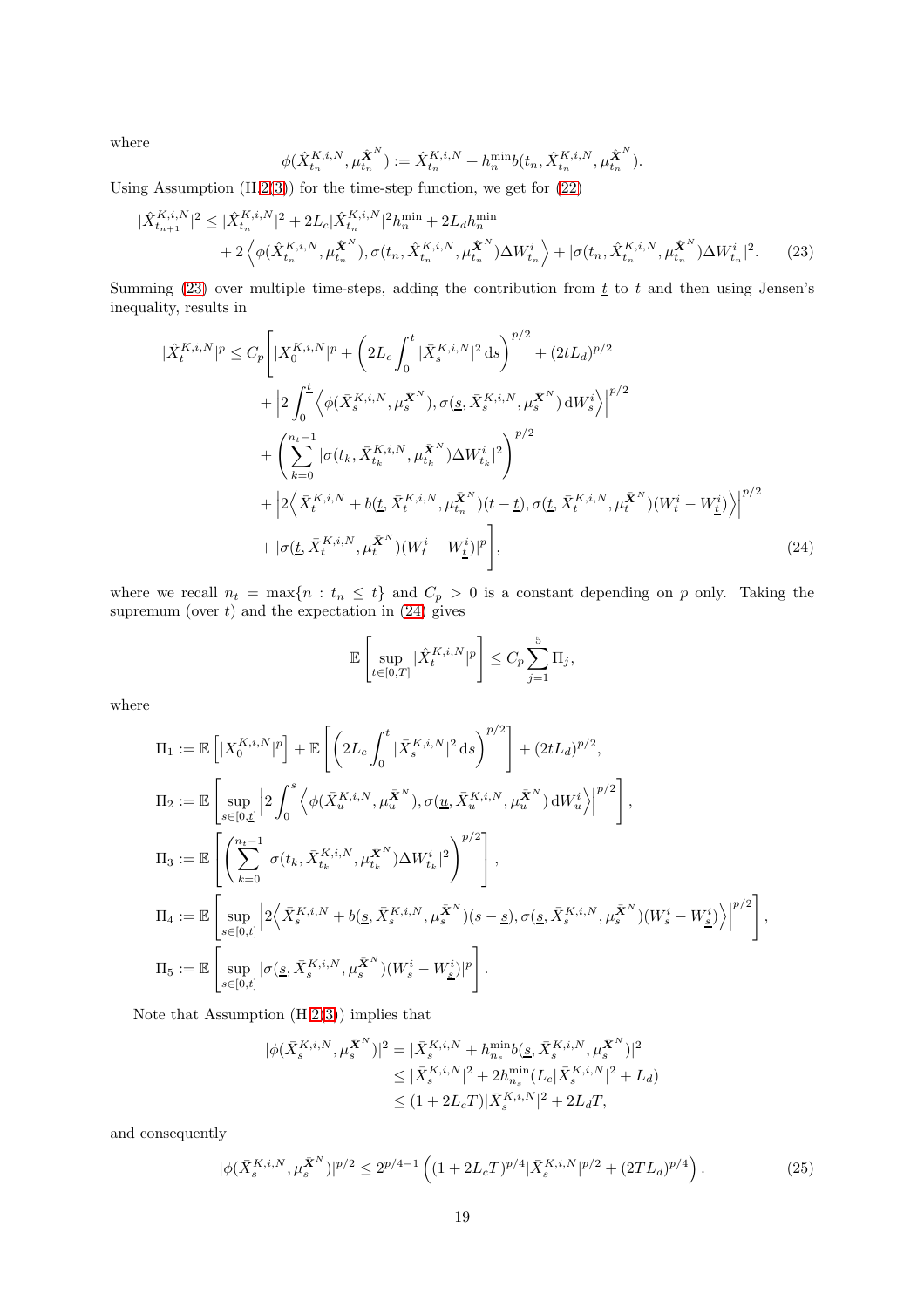Further, we have that

$$
|\bar{X}_t^{K,i,N} + b(\underline{t}, \bar{X}_t^{K,i,N}, \mu_t^{\bar{X}^N})(t-\underline{t})|^{p/2} \le C_{p,T}\left(|\bar{X}_t^{K,i,N}|^{p/2} + 1\right),\tag{26}
$$

where we employed (H[.2](#page-6-2)[\(3\)](#page-7-0)) and  $C_{p,T} > 0$  is a constant depending on p, T and the constants appearing in the assumptions on the coefficient  $b$  and in  $(H.2(3)).$  $(H.2(3)).$  $(H.2(3)).$  $(H.2(3)).$ 

Using this, we note that each of the terms  $\Pi_1, \ldots, \Pi_5$  can be estimated similarly to the proof of [\[18,](#page-27-8) Theorem 1], employing additionally the bound

<span id="page-19-0"></span>
$$
\|\sigma(t,\bar{X}^{K,i,N}_t,\mu^{\bar{\boldsymbol{X}}^N}_t)\|\leq C\left(|\bar{X}^{K,i,N}_t|+1\right),
$$

for  $C > 0$  (depending on the Lipschitz constant for  $\sigma$  and the constant appearing in  $(H.1(6))$  $(H.1(6))$  $(H.1(6))$  $(H.1(6))$ ). To be precise, having estimates [\(25\)](#page-18-2) and [\(26\)](#page-19-0) in mind, along with the fact that the initial data has finite moments up to order p, each  $\Pi_i$ ,  $j \in \{1, \ldots, 5\}$ , can be bounded by

$$
\Pi_j \leq C_{p,T} + C_{p,T} \int_0^t \mathbb{E}\left[\sup_{u \in [0,s]} |\hat{X}_u^{K,i,N}|^p\right] ds,
$$

where  $C_{p,T} > 0$  is a constant independent of K, and N and the particle index i. This allows to conclude the stability of the processes  $\hat{X}^{i,N,K}$  using Gronwall's inequality.

It remains to show the attainability of  $T$  for the non-truncated particle system. The stability of  $\hat{X}^{i,N}$  will then be a consequence of the monotone convergence theorem. We have, for any  $\omega \in$  $\Omega$ ,  $\max_{j\in\{1,\ldots,N\}}\hat{X}_{t}^{K,j,N}(\omega) = \max_{j\in\{1,\ldots,N\}}\hat{X}_{t}^{j,N}(\omega)$  for all  $t \in [0,T]$  if and only if the inequality  $\max_{j\in\{1,\ldots,N\}} \sup_{t\in[0,T]} |\hat{X}_{t}^{j,N}(\omega)| \leq K$  holds. Employing Markov's inequality, we derive

$$
\begin{split} \mathbb{P}\left(\max_{j\in\{1,\ldots,N\}}\sup_{t\in[0,T]}|\hat{X}^{j,N}_t|
$$

as  $K \to \infty$ , which implies that  $\max_{j \in \{1,\ldots,N\}} \sup_{t \in [0,T]} |\hat{X}_{t}^{j,N}(\omega)| < \infty$  and hence T is attainable. The remaining arguments follow along the same lines as in [\[18,](#page-27-8) Theorem 1, step 4]. The moment stability of  $\tilde{X}^{i,N}$  can be proven in a similar manner by using Assumption (H[.1\(](#page-4-2)[6\)](#page-4-9)).

#### 5.2 Convergence of Scheme 1

**Proposition 3** Let  $p > 0$  and  $X_0 \in L_0^k(\mathbb{R}^d)$ , for a sufficiently large k (depending on p). If the SDE satisfies Assumption (H[.1\)](#page-4-2), and the time-step function satisfies  $(H.2(3))$  $(H.2(3))$  $(H.2(3))$  $(H.2(3))$ – $(H.2(1))$  $(H.2(1))$  $(H.2(1))$ , then there exists a  $constant C > 0$  such that

$$
\max_{i\in\{1,...,N\}}\mathbb{E}\left[\sup_{t\in[0,T]}|\hat{X}^{i,N}_t-X^{i,N}_t|^p\right]\leq C\delta^{p/2},
$$

where  $\hat{X}^{i,N}$  and  $X^{i,N}$  are defined in [\(11\)](#page-5-2) and [\(3\)](#page-1-2), respectively.

*Proof.* Define  $e_t^{(i)} := \hat{X}_t^{i,N} - X_t^{i,N}$ , then we get

$$
de_t^{(i)} = \left(b(\underline{t}, \bar{X}_t^{i,N}, \mu_t^{\bar{X}^N}) - b(t, X_t^{i,N}, \mu_t^{\bar{X}^N})\right) dt + \left(\sigma(\underline{t}, \bar{X}_t^{i,N}, \mu_t^{\bar{X}^N}) - \sigma(t, X_t^{i,N}, \mu_t^{\bar{X}^N})\right) dW_t^i.
$$

Itô's formula implies

$$
|e_{t}^{(i)}|^{2} = 2 \int_{0}^{t} \left\langle e_{s}^{(i)}, b(\underline{s}, \bar{X}_{s}^{i,N}, \mu_{s}^{\bar{X}^{N}}) - b(s, X_{s}^{i,N}, \mu_{s}^{\bar{X}^{N}}) \right\rangle ds + \int_{0}^{t} \|\sigma(\underline{s}, \bar{X}_{s}^{i,N}, \mu_{s}^{\bar{X}^{N}}) - \sigma(s, X_{s}^{i,N}, \mu_{s}^{\bar{X}^{N}}) \|^{2} ds
$$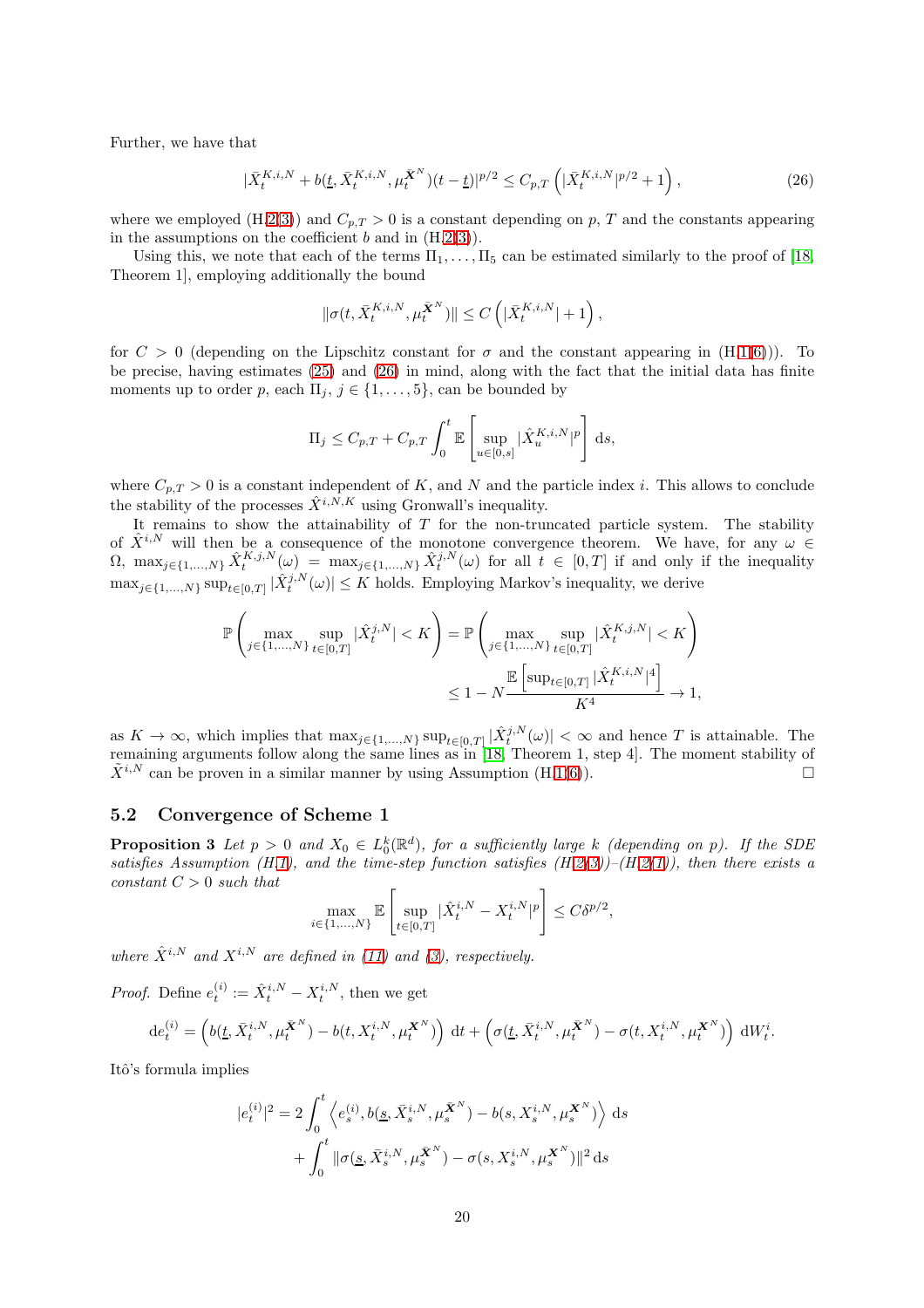$$
+ 2\int_0^t \left\langle e_s^{(i)}, \left(\sigma(\underline{s}, \bar{X}_s^{i,N}, \mu_s^{\bar{\mathbf{X}}^N}) - \sigma(s, X_s^{i,N}, \mu_s^{\mathbf{X}^N})\right) dW_s^i \right\rangle.
$$

Note that

$$
\left\langle e_{s}^{(i)}, b(\underline{s}, \bar{X}_{s}^{i,N}, \mu_{s}^{\bar{\mathbf{X}}^{N}}) - b(s, X_{s}^{i,N}, \mu_{s}^{\mathbf{X}^{N}}) \right\rangle = \left\langle e_{s}^{(i)}, b(\underline{s}, \bar{X}_{s}^{i,N}, \mu_{s}^{\bar{\mathbf{X}}^{N}}) - b(s, \bar{X}_{s}^{i,N}, \mu_{s}^{\bar{\mathbf{X}}^{N}}) \right\rangle + \left\langle e_{s}^{(i)}, b(s, \bar{X}_{s}^{i,N}, \mu_{s}^{\bar{\mathbf{X}}^{N}}) - b(s, \hat{X}_{s}^{i,N}, \mu_{s}^{\bar{\mathbf{X}}^{N}}) \right\rangle + \left\langle e_{s}^{(i)}, b(s, \hat{X}_{s}^{i,N}, \mu_{s}^{\bar{\mathbf{X}}^{N}}) - b(s, X_{s}^{i,N}, \mu_{s}^{\bar{\mathbf{X}}^{N}}) \right\rangle + \left\langle e_{s}^{(i)}, b(s, X_{s}^{i,N}, \mu_{s}^{\bar{\mathbf{X}}^{N}}) - b(s, X_{s}^{i,N}, \mu_{s}^{\hat{\mathbf{X}}^{N}}) \right\rangle + \left\langle e_{s}^{(i)}, b(s, X_{s}^{i,N}, \mu_{s}^{\hat{\mathbf{X}}^{N}}) - b(s, X_{s}^{i,N}, \mu_{s}^{\mathbf{X}}^{N}) \right\rangle.
$$

We estimate each of these terms separately: The first term can be estimated by time-Hölder continuity,

$$
\left\langle e_s^{(i)}, b(\underline{s}, \bar{X}_s^{i,N}, \mu_s^{\bar{\mathbf{X}}^N}) - b(s, \bar{X}_s^{i,N}, \mu_s^{\bar{\mathbf{X}}^N}) \right\rangle \leq C|e_s^{(i)}|(s-\underline{s})^{1/2} \leq \frac{1}{2}|e_s^{(i)}|^2 + \frac{C^2}{2}(s-\underline{s}).
$$

For the second term, we get due to the polynomial growth condition on b

$$
\begin{array}{lcl} \left \langle e^{(i)}_s, b(s, \bar{X}^{i,N}_s, \mu^{\bar{\boldsymbol{X}}^N}_s) - b(s, \hat{X}^{i,N}_s, \mu^{\bar{\boldsymbol{X}}^N}_s) \right \rangle & \leq & \displaystyle |e^{(i)}_s|\tilde{L}(\hat{X}^{i,N}_s, \bar{X}^{i,N}_s) |\bar{X}^{i,N}_s - \hat{X}^{i,N}_s| \\ & \leq & \displaystyle \frac{1}{2} |e^{(i)}_s|^2 + \frac{1}{2} \tilde{L}(\hat{X}^{i,N}_s, \bar{X}^{i,N}_s)^2 |\bar{X}^{i,N}_s - \hat{X}^{i,N}_s|^2, \end{array}
$$

where  $\tilde{L}(x, y) := L(1 + |x|^q + |y|^q)$ . For the third term, we have due to the one-sided Lipschitz condition

$$
\left\langle e_s^{(i)}, b(s, \hat{X}_s^{i,N}, \mu_s^{\bar{X}^N}) - b(s, X_s^{i,N}, \mu_s^{\bar{X}^N}) \right\rangle \leq L_b |e_s^{(i)}|^2.
$$

The fourth term can be estimated using bounds for the Wasserstein metric, i.e., we obtain

$$
\begin{aligned} \Big\langle e_s^{(i)}, b(s,X_s^{i,N},\mu_s^{\bar{\bm{X}}^N})-b(s,X_s^{i,N},\mu_s^{\hat{\bm{X}}^N})\Big\rangle &\leq L |e_s^{(i)}|\mathcal{W}_2(\mu_s^{\bar{\bm{X}}^N},\mu_s^{\hat{\bm{X}}^N})\\ &\leq L |e_s^{(i)}|\frac{1}{\sqrt{N}}\left(\sum_{j=1}^N|\bar{X}_s^{j,N}-\hat{X}_s^{j,N}|^2\right)^{1/2}\\ &\leq \frac{1}{2}|e_s^{(i)}|^2+L^2\frac{1}{2N}\sum_{j=1}^N|\bar{X}_s^{j,N}-\hat{X}_s^{j,N}|^2. \end{aligned}
$$

Similarly, for the last term, we derive the following estimate:

$$
\Big\langle e_s^{(i)}, b(s,X^{i,N}_s,\mu^{\hat{\mathbf{X}}^N}_s)-b(s,X^{i,N}_s,\mu^{\mathbf{X}^N}_s)\Big\rangle\leq \frac{1}{2}|e_s^{(i)}|^2+L^2\frac{1}{2N}\sum_{j=1}^N|e_s^{(j)}|^2.
$$

Further, due to the Lipschitz and time-Hölder continuity conditions on  $\sigma$ , we get

$$
\begin{split} &\|\sigma(\underline{s}, \bar{X}_{s}^{i,N}, \mu_{s}^{\bar{\boldsymbol{X}}^{N}})-\sigma(s, X_{s}^{i,N}, \mu_{s}^{\bar{\boldsymbol{X}}^{N}})\|^{2}\\ &\leq 2\|\sigma(\underline{s}, \bar{X}_{s}^{i,N}, \mu_{s}^{\bar{\boldsymbol{X}}^{N}})-\sigma(s, \bar{X}_{s}^{i,N}, \mu_{s}^{\bar{\boldsymbol{X}}^{N}})\|^{2}+2\|\sigma(s, \bar{X}_{s}^{i,N}, \mu_{s}^{\bar{\boldsymbol{X}}^{N}})-\sigma(s, X_{s}^{i,N}, \mu_{s}^{\boldsymbol{X}}^{N})\|^{2}\\ &\leq 2C^{2}(s-\underline{s})+2L^{2}(|\bar{X}_{s}^{i,N}-X_{s}^{i,N}|^{2}+\mathcal{W}_{2}(\mu_{s}^{\bar{\boldsymbol{X}}^{N}}, \mu_{s}^{\boldsymbol{X}}^{N}))^{2}\\ &\leq 2C^{2}(s-\underline{s})+4L^{2}|e_{s}^{(i)}|^{2}+4L^{2}|\hat{X}_{s}^{i,N}-\bar{X}_{s}^{i,N}|^{2}+2L^{2}\mathcal{W}_{2}^{2}(\mu_{s}^{\bar{\boldsymbol{X}}^{N}}, \mu_{s}^{\boldsymbol{X}}^{N})\\ &\leq 2C^{2}(s-\underline{s})+4L^{2}|e_{s}^{(i)}|^{2}+4L^{2}|\hat{X}_{s}^{i,N}-\bar{X}_{s}^{i,N}|^{2}+4L^{2}\left(\mathcal{W}_{2}^{2}(\mu_{s}^{\bar{\boldsymbol{X}}^{N}}, \mu_{s}^{\hat{\boldsymbol{X}}^{N}})+\mathcal{W}_{2}^{2}(\mu_{s}^{\hat{\boldsymbol{X}}^{N}}, \mu_{s}^{\boldsymbol{X}}^{N})\right)\\ &\leq 2C^{2}(s-\underline{s})+4L^{2}|e_{s}^{(i)}|^{2}+4L^{2}|\hat{X}_{s}^{i,N}-\bar{X}_{s}^{i,N}|^{2}+\frac{4L^{2}}{N}\left(\sum_{j=1}^{N}|\bar{X}_{s}^{j,N}-\hat{X}_{s}^{j,N}|^{2}+\sum_{j=1}^{N}|\hat{X}_{s}^{j,N}-X_{s}^{j,N}|^{2}\right). \end{split}
$$

Hence, putting all these estimates from above together, we get for some constant  $C_L > 0$ , depending only on the (different) Lipschitz constants,

$$
|e_t^{(i)}|^2 \le C_L \int_0^t |e_s^{(i)}|^2 \, \mathrm{d} s + \int_0^t (4L^2 + \tilde{L}(\hat{X}_s^{i,N}, \bar{X}_s^{i,N})^2) |\bar{X}_s^{i,N} - \hat{X}_s^{i,N}|^2 \, \mathrm{d} s
$$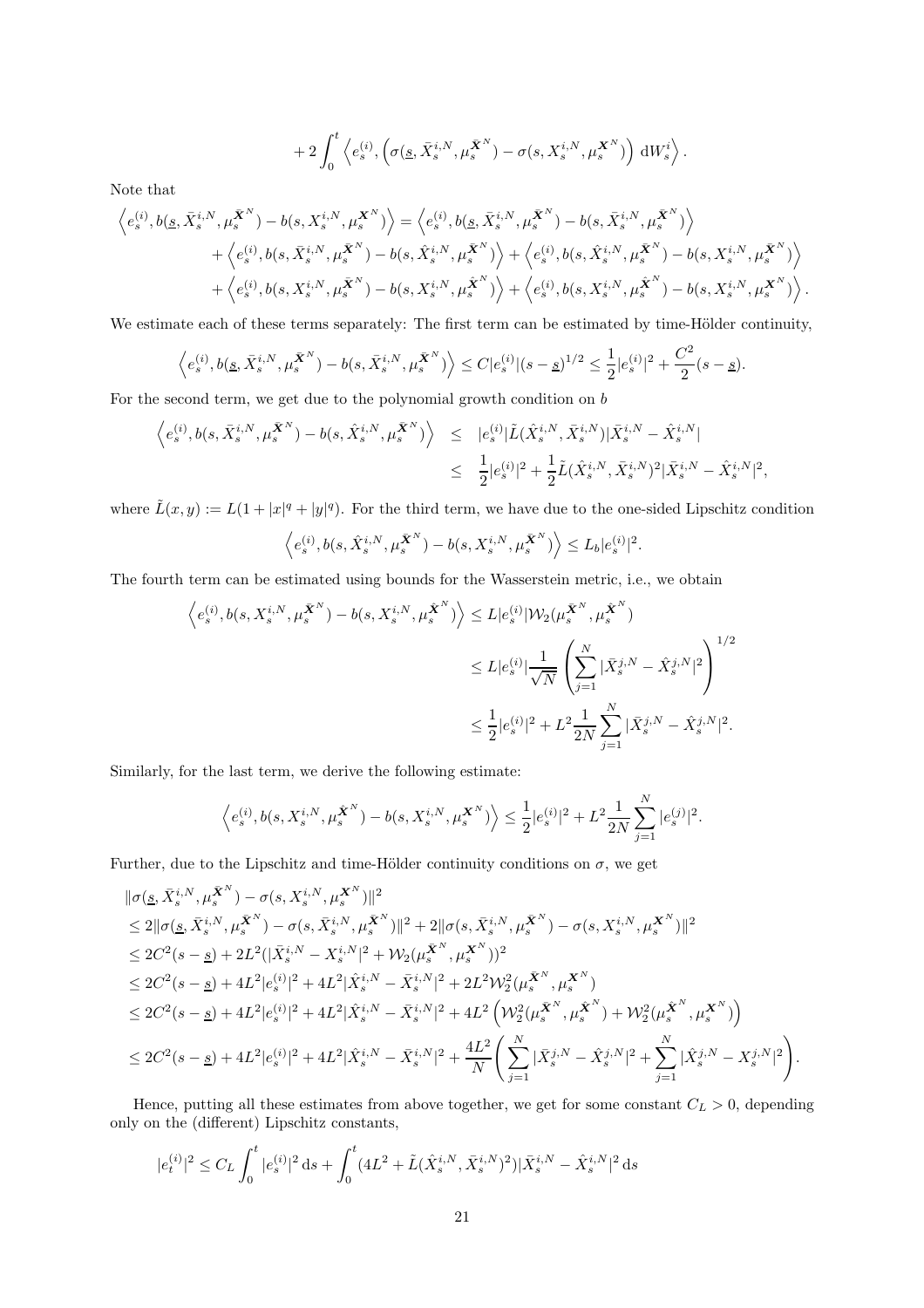+2
$$
\int_0^t \left\langle e_s^{(i)}, \left(\sigma(\underline{s}, \bar{X}_s^{i,N}, \mu_s^{\bar{X}^N}) - \sigma(s, X_s^{i,N}, \mu_s^{\bar{X}^N})\right) dW_s^i \right\rangle
$$
  
+ $C_L \frac{1}{N} \int_0^t \sum_{j=1}^N |\bar{X}_s^{j,N} - \hat{X}_s^{j,N}|^2 ds + C_L \frac{1}{N} \int_0^t \sum_{j=1}^N |e_s^{(j)}|^2 ds + \left(2TC^2 + \frac{C^2}{2}T^2\right) \delta,$ 

where we used  $(s - s) \leq T\delta$ . Hence, using Jensen's inequality, we get, for some constant  $C_{T,p,L} > 0$ , the estimate

$$
|e_{s}^{(i)}|^{p} \leq C_{T,p,L} \int_{0}^{t} |e_{s}^{(i)}|^{p} ds + C_{T,p,L} \left(\frac{1}{N}\right)^{p/2} \int_{0}^{t} \left(\sum_{j=1}^{N} |e_{s}^{(j)}|^{2}\right)^{p/2} ds
$$
  
+  $C_{T,p,L} \int_{0}^{t} (4L^{2} + \tilde{L}(\hat{X}_{s}^{i,N}, \bar{X}_{s}^{i,N})^{2}))^{p/2} |\bar{X}_{s}^{i,N} - \hat{X}_{s}^{i,N}|^{p} ds$   
+  $C_{T,p,L} \left| \int_{0}^{t} \left\langle e_{s}^{(i)}, \left(\sigma(\underline{s}, \bar{X}_{s}^{i,N}, \mu_{s}^{\bar{X}^{N}}) - \sigma(s, X_{s}^{i,N}, \mu_{s}^{\bar{X}^{N}})\right) dW_{s}^{i}\right\rangle \right|^{p/2}$   
+  $C_{T,p,L} \left(\frac{1}{N}\right)^{p/2} \int_{0}^{t} \left(\sum_{j=1}^{N} |\bar{X}_{s}^{j,N} - \hat{X}_{s}^{j,N}|^{2}\right)^{p/2} ds + C_{T,p,L} \delta^{p/2}.$ 

Note that

<span id="page-21-0"></span>
$$
\int_0^t \left( \sum_{j=1}^N |\bar{X}_{s}^{j,N} - \hat{X}_{s}^{j,N}|^2 \right)^{p/2} ds \le N^{p/2 - 1} \int_0^t \sum_{j=1}^N |\bar{X}_{s}^{j,N} - \hat{X}_{s}^{j,N}|^p ds,
$$

and similarly for the other expressions in the previous estimate. Consequently, taking the supremum and expectation on both sides, we arrive at

$$
\mathbb{E}\left[\sup_{s\in[0,t]}|e_{s}^{(i)}|^{p}\right] \leq C_{T,p,L} \int_{0}^{t} \mathbb{E}\left[\sup_{u\in[0,s]}|e_{u}^{(i)}|^{p}\right] ds + C_{T,p,L} \int_{0}^{t} \mathbb{E}\left[(4L^{2} + \tilde{L}(\hat{X}_{s}^{i,N}, \bar{X}_{s}^{i,N})^{2})^{p/2}|\bar{X}_{s}^{i,N} - \hat{X}_{s}^{i,N}|^{p}\right] ds + C_{T,p,L} \mathbb{E}\left[\sup_{s\in[0,t]}|\int_{0}^{s}\left\langle e_{u}^{(i)}, \left(\sigma(\underline{u}, \bar{X}_{u}^{i,N}, \mu_{u}^{\bar{X}^{N}}) - \sigma(u, X_{u}^{i,N}, \mu_{u}^{\bar{X}^{N}})\right) dW_{u}^{i}\right\}\right]^{p/2}\right] + C_{T,p,L} \int_{0}^{t} \mathbb{E}\left[|\bar{X}_{s}^{i,N} - \hat{X}_{s}^{i,N}|^{p}\right] ds + C_{T,p,L} \delta^{p/2}.
$$
\n(27)

Applying the Burkholder-Davis-Gundy inequality in combination with Jensen's inequality and the global Lipschitz continuity of  $\sigma$ , we get for some constant  $C_{T,p,L} > 0$ .

$$
\mathbb{E}\left[\sup_{s\in[0,t]}\left|\int_{0}^{s}\left\langle e_{u}^{(i)},\left(\sigma(\underline{u},\bar{X}_{u}^{i,N},\mu_{u}^{\bar{\mathbf{X}}^{N}})-\sigma(u,X_{u}^{i,N},\mu_{u}^{\mathbf{X}^{N}})\right)\mathrm{d}W_{u}^{i}\right\rangle\right|^{p/2}\right]
$$
\n
$$
\leq C_{T,p,L}\mathbb{E}\left[\int_{0}^{t}|e_{s}^{(i)}|^{p/2}\left(|\bar{X}_{s}^{i,N}-X_{s}^{i,N}|+\mathcal{W}_{2}(\mu_{s}^{\bar{\mathbf{X}}^{N}},\mu_{s}^{\mathbf{X}^{N}})+ (T\delta)^{1/2}\right)^{p/2}\mathrm{d}s\right]
$$
\n
$$
\leq C_{T,p,L}\mathbb{E}\left[\int_{0}^{t}\frac{1}{2}|e_{s}^{(i)}|^{p}+\frac{1}{2}\left(|\bar{X}_{s}^{i,N}-X_{s}^{i,N}|+\mathcal{W}_{2}(\mu_{s}^{\bar{\mathbf{X}}^{N}},\mu_{s}^{\mathbf{X}^{N}})+(T\delta)^{1/2}\right)^{p}\mathrm{d}s\right]
$$
\n
$$
\leq C_{T,p,L}\mathbb{E}\left[\int_{0}^{t}|e_{s}^{(i)}|^{p}+|\bar{X}_{s}^{i,N}-\hat{X}_{s}^{i,N}|^{p}+\mathcal{W}_{2}^{p}(\mu_{s}^{\bar{\mathbf{X}}^{N}},\mu_{s}^{\mathbf{X}^{N}})\mathrm{d}s+(T\delta)^{p/2}\right]
$$
\n
$$
\leq C_{T,p,L}\mathbb{E}\left[\int_{0}^{t}\left(|e_{s}^{(i)}|^{p}+|\hat{X}_{s}^{i,N}-\bar{X}_{s}^{i,N}|^{p}+\mathcal{W}_{2}^{p}(\mu_{s}^{\bar{\mathbf{X}}^{N}},\mu_{s}^{\hat{\mathbf{X}}^{N}})+\mathcal{W}_{2}^{p}(\mu_{s}^{\hat{\mathbf{X}}^{N}},\mu_{s}^{\mathbf{X}^{N}})\right)\mathrm{d}s+(T\delta)^{p/2}\right].
$$

Further, recall that

$$
\mathcal{W}_2^p(\mu_s^{\tilde{\mathbf{X}}^N}, \mu_s^{\hat{\mathbf{X}}^N}) \le \frac{1}{N} \sum_{j=1}^N |\bar{X}_s^{j,N} - \hat{X}_s^{j,N}|^p, \qquad \qquad \mathcal{W}_2^p(\mu_s^{\hat{\mathbf{X}}^N}, \mu_s^{\mathbf{X}^N}) \le \frac{1}{N} \sum_{j=1}^N |e_s^{(j)}|^p.
$$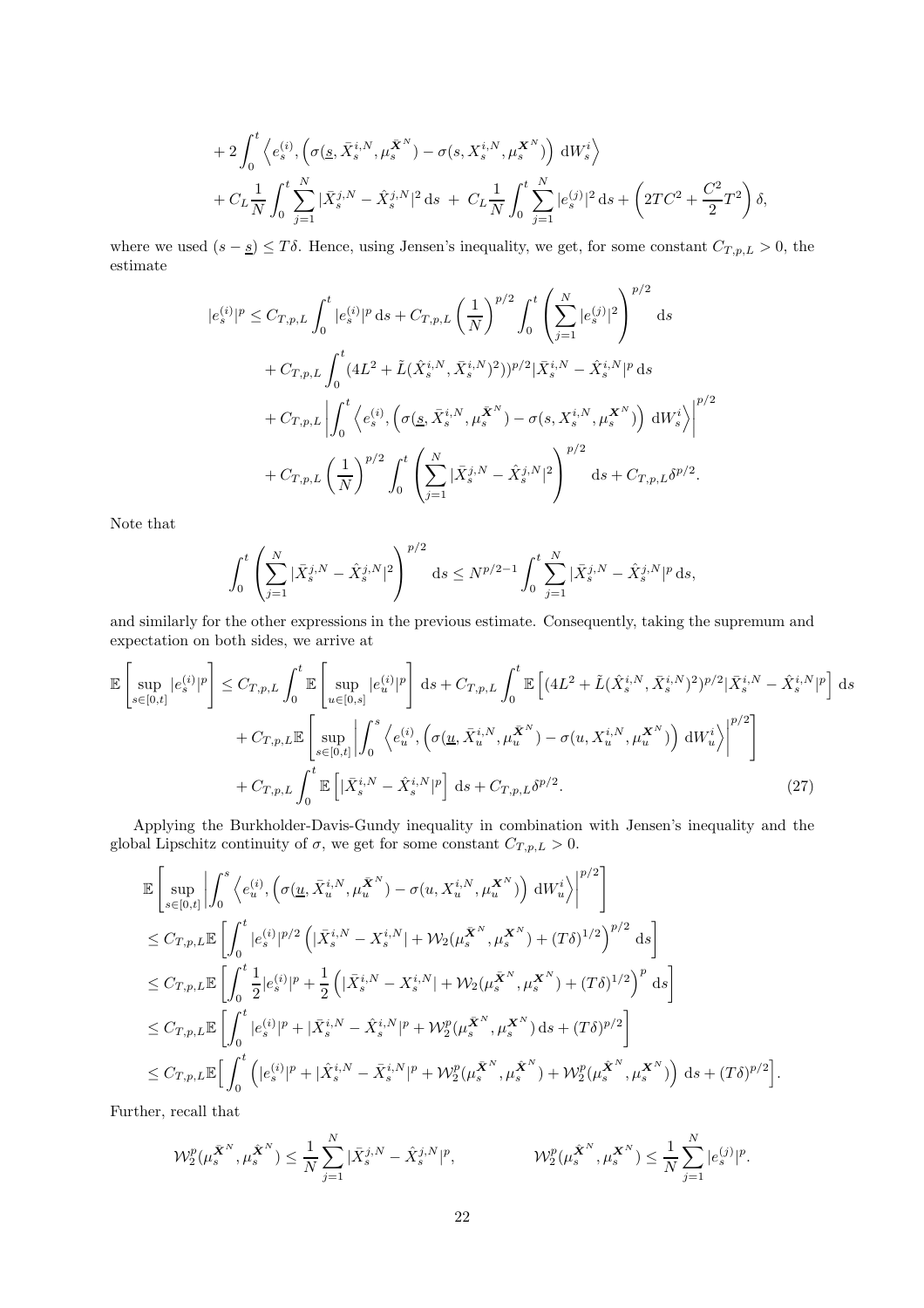Hence, there exists a constant  $C_{T,p,L} > 0$ ,

$$
\mathbb{E}\left[\sup_{s\in[0,t]}\left|\int_0^s \left\langle e_u^{(i)}, \left(\sigma(u,\bar{X}_u^{i,N},\mu_u^{\bar{\mathbf{X}}^N}) - \sigma(u,X_u^{i,N},\mu_u^{\mathbf{X}^N})\right) dW_u^i \right\rangle\right|^{p/2} \n\leq C_{T,p,L} \mathbb{E}\left[\int_0^t |e_s^{(i)}|^p + |\bar{X}_s^{i,N} - \hat{X}_s^{i,N}|^p ds + (T\delta)^{p/2}\right].
$$

<span id="page-22-1"></span>1

The claim follows then from [\(27\)](#page-21-0) using standard arguments, since for the error terms of the form  $|e_s^{(i)}|^p$ one can apply Gronwall's inequality and the expected values of the terms of the form  $|\bar{X}_{s}^{i,N} - \hat{X}_{s}^{i,N}|^p$  are of order  $\delta^{p/2}$ ; which can be shown using a conditional expectation argument for the Brownian increment and taking the growth of the coefficients along with Proposition [2](#page-17-1) into account.  $\Box$ 

## <span id="page-22-0"></span>5.3 Convergence of Scheme 2 (Proof of Theorem [1\)](#page-7-4)

*Proof.* Let  $X^{i,N}$  be given by [\(3\)](#page-1-2), for any  $i \in \{1,\ldots,N\}$ . It is shown in [\[42,](#page-28-5) Proposition 3.1] that  $\max_{i\in\{1,\ldots,N\}} \mathbb{E}\left[\sup_{t\in[0,T]} |X_t^i - X_t^{i,N}|^2\right] \leq C\varphi(N)$  for some C independent of N. It therefore remains to show here that  $\max_{i \in \{1,\ldots,N\}} \mathbb{E} \left[ \sup_{t \in [0,T]} |X_t^{i,N} - \tilde{X}_t^{i,N}|^2 \right] \leq C \delta$  for some C independent of N and  $\delta$ .

In what follows, we will drop for ease of notation the explicit time-dependence of the coefficients. Then, we may write for  $t \in [t_n, t_{n+1}]$  for some  $n \geq 1$ ,

$$
|X_t^{i,N} - \tilde{X}_t^{i,N}|^2 = \left| X_{\underline{t}}^{i,N} - \tilde{X}_{\underline{t}}^{i,N} + \int_{\underline{t}}^t b(X_s^{i,N}, \mu_s^{X^N}) ds - b(\tilde{X}_{\underline{t}}^{i,N}, \mu_{k_n \delta T}^{X^N})(t - \underline{t}) \right|
$$
  

$$
\int_{\underline{t}}^t \sigma(X_s^{i,N}, \mu_s^{X^N}) dW_s^i - \sigma(\tilde{X}_{\underline{t}}^{i,N}, \mu_{k_n \delta T}^{X^N})(W_t^i - W_{\underline{t}}^i) \right|^2.
$$

Squaring the term on the right side and taking expectations yields

$$
\mathbb{E}[|X_t^{i,N} - \tilde{X}_t^{i,N}|^2] \le \mathbb{E}[|X_{\underline{t}}^{i,N} - \tilde{X}_{\underline{t}}^{i,N}|^2] + 2\mathbb{E}\left[\left|\int_{\underline{t}}^t b(X_s^{i,N}, \mu_s^{\mathbf{X}^N}) ds - b(\tilde{X}_{\underline{t}}^{i,N}, \mu_{k_n\delta T}^{\mathbf{X}^N})(t - \underline{t})\right|^2\right] + 2\mathbb{E}\left[\left|\int_{\underline{t}}^t \sigma(X_s^{i,N}, \mu_s^{\mathbf{X}^N}) dW_s^i - \sigma(\tilde{X}_{\underline{t}}^{i,N}, \mu_{k_n\delta T}^{\mathbf{X}^N})(W_t^i - W_{\underline{t}}^i)\right|^2\right] + 2\mathbb{E}\left\langle X_{\underline{t}}^{i,N} - \tilde{X}_{\underline{t}}^{i,N}, \int_{\underline{t}}^t b(X_s^{i,N}, \mu_s^{\mathbf{X}^N}) ds - b(\tilde{X}_{\underline{t}}^{i,N}, \mu_{k_n\delta T}^{\mathbf{X}^N})(t - \underline{t})\right\rangle.
$$
(28)

Now, observe that Hölder's inequality implies

$$
\mathbb{E}\left[\left|\int_{\underline{t}}^{t} b(X_s^{i,N}, \mu_s^{\mathbf{X}^N}) ds - b(\tilde{X}_{\underline{t}}^{i,N}, \mu_{k_n\delta T}^{\tilde{\mathbf{X}}^N})(t-\underline{t})\right|^2\right]
$$
  

$$
\leq C \mathbb{E}\left[(t-\underline{t})\int_{\underline{t}}^{t} |b(X_s^{i,N}, \mu_s^{\mathbf{X}^N})|^2 ds\right] + C \mathbb{E}\left[|b(\tilde{X}_{\underline{t}}^{i,N}, \mu_{k_n\delta T}^{\tilde{\mathbf{X}}^N})|^2|t-\underline{t}|^2\right] \leq C\delta^2,
$$

for some constant  $C > 0$ , due to Assumptions (H[.1](#page-4-2)[\(4\)](#page-4-8)) and (H.1[\(6\)](#page-4-9)) and the moment stability of  $X^{i,N}$ and  $\tilde{X}^{i,N}$ . Also, recall that  $t - \underline{t} \leq \delta T$ .

Next, we bound

$$
\mathbb{E}\left[\left|\int_{\underline{t}}^{t}\sigma(X_s^{i,N},\mu_s^{\mathbf{X}^N})\,\mathrm{d}W_s^i-\sigma(\tilde{X}_{\underline{t}}^{i,N},\mu_{k_n\delta T}^{\tilde{\mathbf{X}}^N})(W_t^i-W_{\underline{t}}^i)\right|^2\right] \leq \sum_{i=1}^3 \Pi_i, \qquad \text{where}
$$
  

$$
\Pi_1 = 3\mathbb{E}\left[\left|\int_{\underline{t}}^{t}\sigma(X_s^{i,N},\mu_s^{\mathbf{X}^N})\,\mathrm{d}W_s^i - \sigma(X_{\underline{t}}^{i,N},\mu_{\underline{t}}^{\mathbf{X}^N})(W_t^i-W_{\underline{t}}^i)\right|^2\right],
$$
  

$$
\Pi_2 = 3\mathbb{E}\left[\left|\sigma(X_{\underline{t}}^{i,N},\mu_{\underline{t}}^{\mathbf{X}^N})(W_t^i-W_{\underline{t}}^i) - \sigma(\tilde{X}_{\underline{t}}^{i,N},\mu_{\underline{t}}^{\tilde{\mathbf{X}}^N})(W_t^i-W_{\underline{t}}^i)\right|^2\right],
$$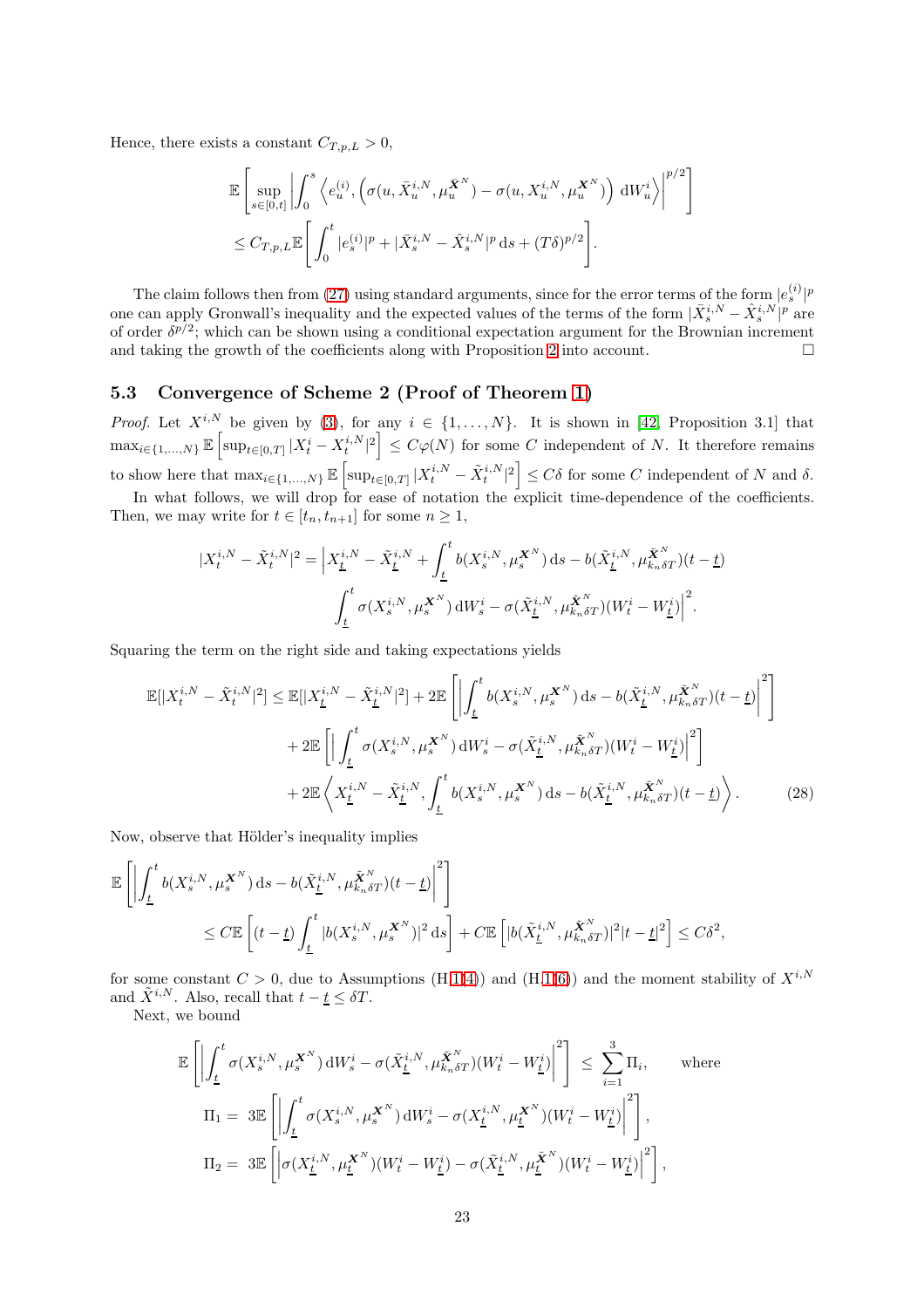$$
\Pi_3 = 3\mathbb{E}\left[\left|\sigma(\tilde{X}_{\underline{t}}^{i,N},\mu_{\underline{t}}^{\tilde{\boldsymbol{X}}^N})(W_{t}^i-W_{\underline{t}}^i)-\sigma(\tilde{X}_{\underline{t}}^{i,N},\mu_{k_n\delta T}^{\tilde{\boldsymbol{X}}^N})(W_{t}^i-W_{\underline{t}}^i)\right|^2\right].
$$

By virtue of Assumption  $(H.1(1))$  $(H.1(1))$  $(H.1(1))$  $(H.1(1))$ , we get the estimate

$$
\|\sigma(X^{i,N}_t,\mu^{X^N}_t)-\sigma(X^{i,N}_\underline{t},\mu^{X^N}_\underline{t})\|^2\leq C\left(|X^{i,N}_t-X^{i,N}_\underline{t}|^2+\mathcal{W}^2_2(\mu^N_t,\mu^{X^N}_\underline{t})\right).
$$

Recalling the bound

$$
\mathcal{W}_2^2(\mu_t^{\mathbf{X}^N}, \mu_{\underline{t}}^{\mathbf{X}^N}) \le \frac{1}{N} \sum_{j=1}^N |X_t^{j,N} - X_{\underline{t}}^{j,N}|^2,
$$

along with the standard one-step estimate  $\mathbb{E}[\sup_{s\in[\underline{t},t]}|X_s^{i,N}-X_{\underline{t}}^{i,N}|^2]\leq C\delta$  and Itô's isometry, allows us to show  $\Pi_1 \leq C\delta^2$ , for some constant  $C > 0$ . Using again  $(H.1(1))$  $(H.1(1))$  $(H.1(1))$  $(H.1(1))$ , a conditional expectation argument and estimates for Brownian increments, we derive

<span id="page-23-0"></span>
$$
\Pi_2 \le C\delta \mathbb{E}[|X_{\underline{t}}^{i,N} - \tilde{X}_{\underline{t}}^{i,N}|^2].
$$

It remains to analyse  $\Pi_3$ , where, for ease of notation, we consider  $k_n = 1$  and  $T = 1$  so that  $\delta T = \delta$ . Hence, we observe for  $s\in[\delta,2\delta)$ 

$$
\mathbb{E}[\vert \tilde{X}_{s}^{i,N} - \tilde{X}_{\delta}^{i,N} \vert^{2}] = \mathbb{E}[\vert \tilde{X}_{\underline{s}}^{i,N} + b(\underline{s}, \tilde{X}_{\underline{s}}^{i,N}, \mu_{\delta}^{\tilde{\mathbf{X}}^{N}})(s-\underline{s}) + \sigma(\underline{s}, \tilde{X}_{\underline{s}}^{i,N}, \mu_{\delta}^{\tilde{\mathbf{X}}^{N}})(W_{s}^{i} - W_{\underline{s}}^{i}) - \tilde{X}_{\delta}^{i,N} \vert^{2}]
$$
\n
$$
= \mathbb{E}\left[\left|\int_{\delta}^{s} b(\underline{u}, \tilde{X}_{u}^{i,N}, \mu_{u}^{\tilde{\mathbf{X}}^{N}}) \, \mathrm{d}u + \int_{\delta}^{s} \sigma(\underline{u}, \tilde{X}_{u}^{i,N}, \mu_{u}^{\tilde{\mathbf{X}}^{N}}) \, \mathrm{d}W_{u}^{i} \right|^{2}\right]
$$
\n
$$
\leq 2\mathbb{E}\left[\left|\int_{\delta}^{s} b(\underline{u}, \tilde{X}_{u}^{i,N}, \mu_{u}^{\tilde{\mathbf{X}}^{N}}) \, \mathrm{d}u\right|^{2}\right] + 2\mathbb{E}\left[\int_{\delta}^{s} ||\sigma(\underline{u}, \tilde{X}_{u}^{i,N}, \mu_{u}^{\tilde{\mathbf{X}}^{N}})||^{2} \, \mathrm{d}u\right]
$$
\n
$$
\leq 2\mathbb{E}\left[\delta \int_{\delta}^{s} |b(\underline{u}, \tilde{X}_{u}^{i,N}, \mu_{u}^{\tilde{\mathbf{X}}^{N}})|^{2} \, \mathrm{d}u\right] + 2\mathbb{E}\left[\int_{\delta}^{s} ||\sigma(\underline{u}, \tilde{X}_{u}^{i,N}, \mu_{u}^{\tilde{\mathbf{X}}^{N}})||^{2} \, \mathrm{d}u\right]
$$
\n
$$
\leq C\delta,
$$
\n(29)

for some  $C > 0$  and where the last inequality is due to the polynomial growth bounds on b and  $\sigma$  and the moment stability of the process  $\tilde{X}^{i,N}$ . Hence,  $(H.1(1))$  $(H.1(1))$  $(H.1(1))$  $(H.1(1))$  and estimates for Brownian increments allow us to deduce that  $\Pi_3 \leq C\delta^2$ .

Returning to [\(28\)](#page-22-1), we write the last term there as

$$
\mathbb{E}\left\langle X_{\underline{t}}^{i,N} - \tilde{X}_{\underline{t}}^{i,N}, \int_{\underline{t}}^{t} b(X_s^{i,N}, \mu_s^{\mathbf{X}^N}) ds - b(\tilde{X}_{\underline{t}}^{i,N}, \mu_{k_n\delta T}^{\tilde{\mathbf{X}}^N})(t-\underline{t}) \right\rangle = \sum_{i=1}^{3} \Lambda_i, \quad \text{where}
$$
  
\n
$$
\Lambda_1 = \mathbb{E}\left\langle X_{\underline{t}}^{i,N} - \tilde{X}_{\underline{t}}^{i,N}, \int_{\underline{t}}^{t} b(X_s^{i,N}, \mu_s^{\mathbf{X}^N}) ds - b(X_{\underline{t}}^{i,N}, \mu_{\underline{t}}^{\mathbf{X}^N})(t-\underline{t}) \right\rangle
$$
  
\n
$$
\Lambda_2 = \mathbb{E}\left\langle X_{\underline{t}}^{i,N} - \tilde{X}_{\underline{t}}^{i,N}, b(X_{\underline{t}}^{i,N}, \mu_{\underline{t}}^{\mathbf{X}^N})(t-\underline{t}) - b(\tilde{X}_{\underline{t}}^{i,N}, \mu_{\underline{t}}^{\tilde{\mathbf{X}}^N})(t-\underline{t}) \right\rangle
$$
  
\n
$$
\Lambda_3 = \mathbb{E}\left\langle X_{\underline{t}}^{i,N} - \tilde{X}_{\underline{t}}^{i,N}, b(\tilde{X}_{\underline{t}}^{i,N}, \mu_{\underline{t}}^{\tilde{\mathbf{X}}^N})(t-\underline{t}) - b(\tilde{X}_{\underline{t}}^{i,N}, \mu_{k_n\delta T}^{\tilde{\mathbf{X}}^N})(t-\underline{t}) \right\rangle.
$$

In the sequel, we will analyse these terms one-by-one. First, using Young's inequality and Hölder's inequality plus taking  $(H.1(3))$  $(H.1(3))$  $(H.1(3))$  $(H.1(3))$  and  $(H.1(4))$  $(H.1(4))$  $(H.1(4))$  $(H.1(4))$  into account, we get

$$
\begin{split} \Lambda_1 &\leq \mathbb{E}\left[|X_{\underline{t}}^{i,N}-\tilde{X}_{\underline{t}}^{i,N}|\delta^{1/2}\delta^{-1/2}\left|\int_{\underline{t}}^t b(X_s^{i,N},\mu_s^{\bm{X}^N})\,\mathrm{d} s-b(X_{\underline{t}}^{i,N},\mu_{\underline{t}}^{\bm{X}^N})(t-\underline{t})\right|\right] \\ &\leq C\delta\mathbb{E}\left[|X_{\underline{t}}^{i,N}-\tilde{X}_{\underline{t}}^{i,N}|^2\right] +C\delta^{-1}\mathbb{E}\left[\left|\int_{\underline{t}}^t b(X_s^{i,N},\mu_s^{\bm{X}^N})\,\mathrm{d} s-b(X_{\underline{t}}^{i,N},\mu_{\underline{t}}^{\bm{X}^N})(t-\underline{t})\right|^2\right] \\ &\leq C\delta\mathbb{E}\left[|X_{\underline{t}}^{i,N}-\tilde{X}_{\underline{t}}^{i,N}|^2\right] +C\delta^{-1}\mathbb{E}\left[(t-\underline{t})\int_{\underline{t}}^t |b(X_s^{i,N},\mu_s^{\bm{X}^N})-b(X_{\underline{t}}^{i,N},\mu_{\underline{t}}^{\bm{X}^N})|^2\,\mathrm{d} s\right] \end{split}
$$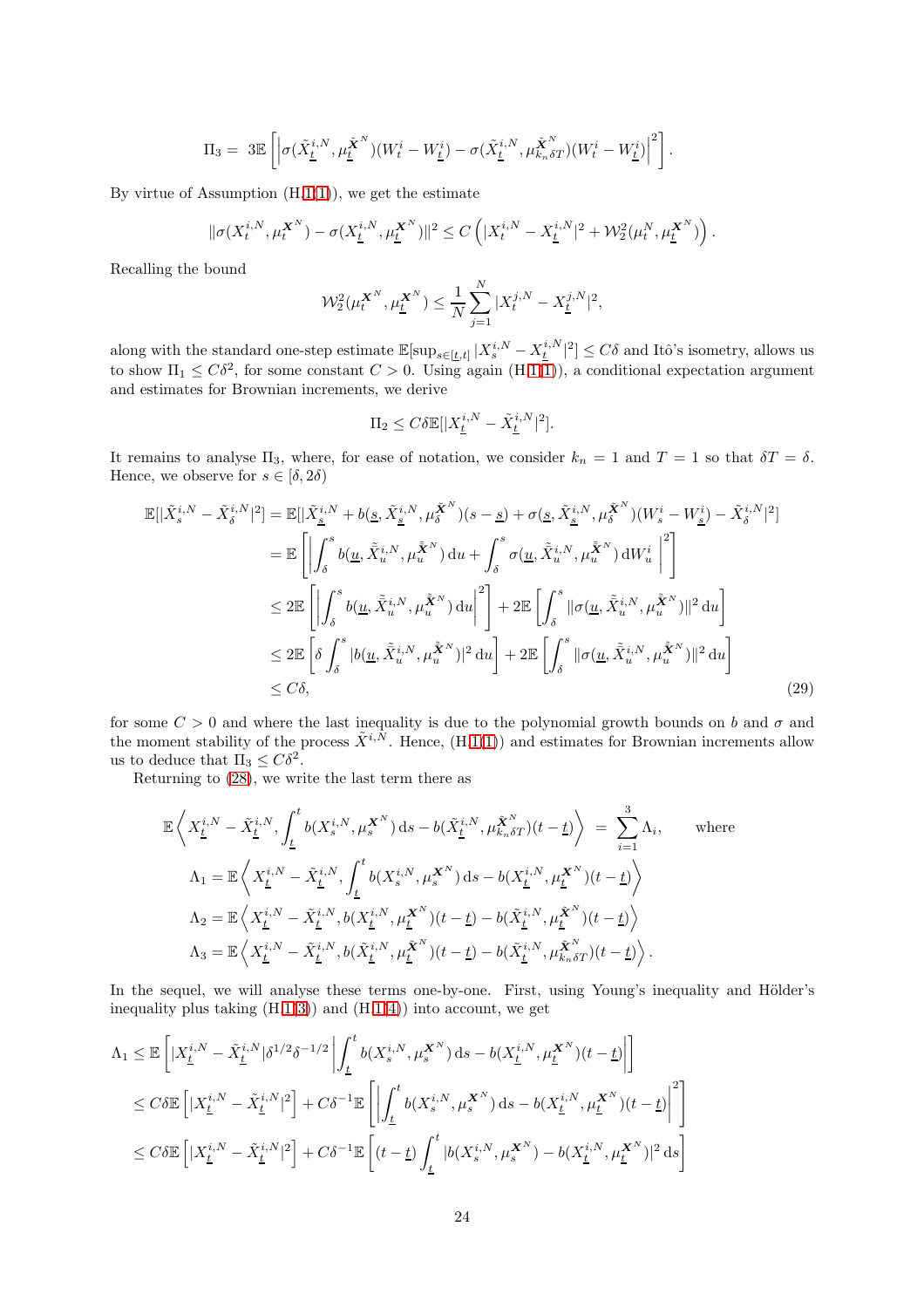$$
\leq C\delta \mathbb{E}\left[|X_{\underline{t}}^{i,N}-\tilde{X}_{\underline{t}}^{i,N}|^2\right]+C\mathbb{E}\left[\int_{\underline{t}}^{t}\left((1+|X_s^{i,N}|^q+|X_{\underline{t}}^{i,N}|^q)^2|X_s^{i,N}-X_{\underline{t}}^{i,N}|^2+\mathcal{W}_2^2(\mu_s^{\mathbf{X}^N},\mu_{\underline{t}}^{\mathbf{X}^N})\right)\,\mathrm{d}s\right]
$$
  

$$
\leq C\delta \mathbb{E}\left[|X_{\underline{t}}^{i,N}-\tilde{X}_{\underline{t}}^{i,N}|^2\right]+C\delta^2,
$$

where we also used the one-step estimate  $\mathbb{E}[\sup_{s\in[\underline{t},t]}|X_s^{i,N}-X_{\underline{t}}^{i,N}|^p] \leq C\delta^{p/2}$  and the stability of  $X^{i,N}$ . By similar arguments, in combination with  $(H.1(2))$  $(H.1(2))$  $(H.1(2))$  $(H.1(2))$ , we derive

$$
\Lambda_2 \leq C \delta \mathbb{E}\left[|X_{\underline{t}}^{i,N}-\tilde{X}_{\underline{t}}^{i,N}|^2\right].
$$

In a similar manner, recalling estimate [\(29\)](#page-23-0), we obtain for the last term

$$
\Lambda_3 \leq C \delta \mathbb{E}\left[ |X_{\underline{t}}^{i,N}-\tilde{X}_{\underline{t}}^{i,N}|^2 \right] + C \delta^2.
$$

Collecting the above estimates, we conclude

$$
\mathbb{E}[|X_t^{i,N} - \tilde{X}_t^{i,N}|^2] \le C(1+\delta)\mathbb{E}[|X_{\underline{t}}^{i,N} - \tilde{X}_{\underline{t}}^{i,N}|^2] + C\delta^2.
$$

An inductive argument over all time-steps in combination with Proposition [1](#page-7-3) gives the claim.  $\Box$ 

#### <span id="page-24-0"></span>5.4 Moment stability for super-linear diffusion coefficient

**Proposition 4** Let  $p > 0$  and  $X_0 \in L_0^p(\mathbb{R}^d)$ . Let Assumptions (H[.3\)](#page-8-0) and (H[.1](#page-4-2)[\(3\)](#page-4-7))–(H.1[\(6\)](#page-4-9)) hold, and suppose the time-step function satisfies (H[.4\)](#page-8-6). Then, T is almost surely attainable, i.e.  $\mathbb{P}(\exists M(\omega)$  <  $\infty$ , s.t.  $t_{M(\omega)} \geq T$  = 1. Moreover, there exists a constant  $C > 0$  such that

<span id="page-24-1"></span>
$$
\max_{i \in \{1, \dots, N\}} \sup_{t \in [0, T]} \mathbb{E}\left[|\hat{X}_t^{i, N}|^p\right] \le C.
$$

*Proof.* We get for some  $C_p > 0$ , using equation [\(11\)](#page-5-2)

$$
|\hat{X}_{t}^{i,N}-\hat{X}_{\underline{t}}^{i,N}|^{p} \leq C_{p}|b(\underline{t},\bar{X}_{t}^{i,N},\mu_{t}^{\bar{\mathbf{X}}^{N}})|^{p}(t-\underline{t})^{p}+C_{p}|\sigma(\underline{t},\bar{X}_{t}^{i,N},\mu_{t}^{\bar{\mathbf{X}}^{N}})(W_{t}^{i}-W_{\underline{t}}^{i})|^{p},
$$

which on multiplying with the drift and taking expectations on both sides yields

$$
\mathbb{E}\left[|\hat{X}_{t}^{i,N} - \hat{X}_{\underline{t}}^{i,N}|^{p}|b(\underline{t}, \bar{X}_{t}^{i,N}, \mu_{t}^{\bar{\mathbf{X}}^{N}})|^{p}\right] \n\leq C_{p}\mathbb{E}\left[|b(\underline{t}, \bar{X}_{t}^{i,N}, \mu_{t}^{\bar{\mathbf{X}}^{N}})|^{2p}(t-\underline{t})^{p}\right] + C_{p}\mathbb{E}\left[|\sigma(\underline{t}, \bar{X}_{t}^{i,N}, \mu_{t}^{\bar{\mathbf{X}}^{N}})(W_{t}^{i} - W_{\underline{t}}^{i})|^{p}|b(\underline{t}, \bar{X}_{t}^{i,N}, \mu_{t}^{\bar{\mathbf{X}}^{N}})|^{p}\right] \n\leq C_{p}\mathbb{E}\left[(1+|\hat{X}_{\underline{t}}^{i,N}|^{2})^{p/2}\right] + C_{p}\mathbb{E}\left[\mathbb{E}\left[|\sigma(\underline{t}, \bar{X}_{t}^{i,N}, \mu_{t}^{\bar{\mathbf{X}}^{N}})(W_{t}^{i} - W_{\underline{t}}^{i})|^{p}|b(\underline{t}, \bar{X}_{t}^{i,N}, \mu_{t}^{\bar{\mathbf{X}}^{N}})|^{p}|\mathcal{F}_{\underline{t}}\right]\right] \n\leq C_{p}\mathbb{E}\left[(1+|\hat{X}_{\underline{t}}^{i,N}|^{2})^{p/2}\right],
$$
\n(30)

where we used  $\mathbb{E}\left[|W_t^i - W_{\underline{t}}^i|^p\big|\mathcal{F}_{\underline{t}}\right]$  $\left| \frac{1}{2} \leq C_p(t-\underline{t})^{p/2}$ , for some  $C_p > 0$ , along with (H[.4\)](#page-8-6) and Remark [2.](#page-8-7) This one-step error estimate will be essential at a later stage of the proof.

Now, we consider the stopping time  $\tau_R := \min_{i \in \{1,\ldots,N\}} \tau_R^i$ , where  $\tau_R^i := \inf\{t \geq 0 : |\hat{X}_t^{i,N}| \geq R\}.$ Due to (H[.4\)](#page-8-6),  $T \wedge \tau_R$  is attainable. Therefore, Itô's formula for the stopped process  $\hat{X}^{i,N}_{t \wedge \tau_R}$  gives

$$
(1+|\hat{X}_{t\wedge\tau_{R}}^{i,N}|^{2})^{p/2} = (1+|\hat{X}_{0}^{i,N}|^{2})^{p/2} + p \int_{0}^{t\wedge\tau_{R}} \left(1+|\hat{X}_{s}^{i,N}|^{2}\right)^{p/2-1} \left\langle \hat{X}_{s}^{i,N}, b(\underline{s}, \bar{X}_{s}^{i,N}, \mu_{s}^{\bar{X}^{N}}) \right\rangle ds + p \int_{0}^{t\wedge\tau_{R}} \left(1+|\hat{X}_{s}^{i,N}|^{2}\right)^{p/2-1} \left\langle \hat{X}_{s}^{i,N}, \sigma(\underline{s}, \bar{X}_{s}^{i,N}, \mu_{s}^{\bar{X}^{N}}) dW_{s}^{i} \right\rangle + \frac{p(p-2)}{2} \int_{0}^{t\wedge\tau_{R}} \left(1+|\hat{X}_{s}^{i,N}|^{2}\right)^{p/2-2} |\sigma^{\top}(\underline{s}, \bar{X}_{s}^{i,N}, \mu_{s}^{\bar{X}^{N}}) \hat{X}_{s}^{i,N}|^{2} ds + \frac{p}{2} \int_{0}^{t\wedge\tau_{R}} \left(1+|\hat{X}_{s}^{i,N}|^{2}\right)^{p/2-1} ||\sigma(\underline{s}, \bar{X}_{s}^{i,N}, \mu_{s}^{\bar{X}^{N}})||^{2} ds,
$$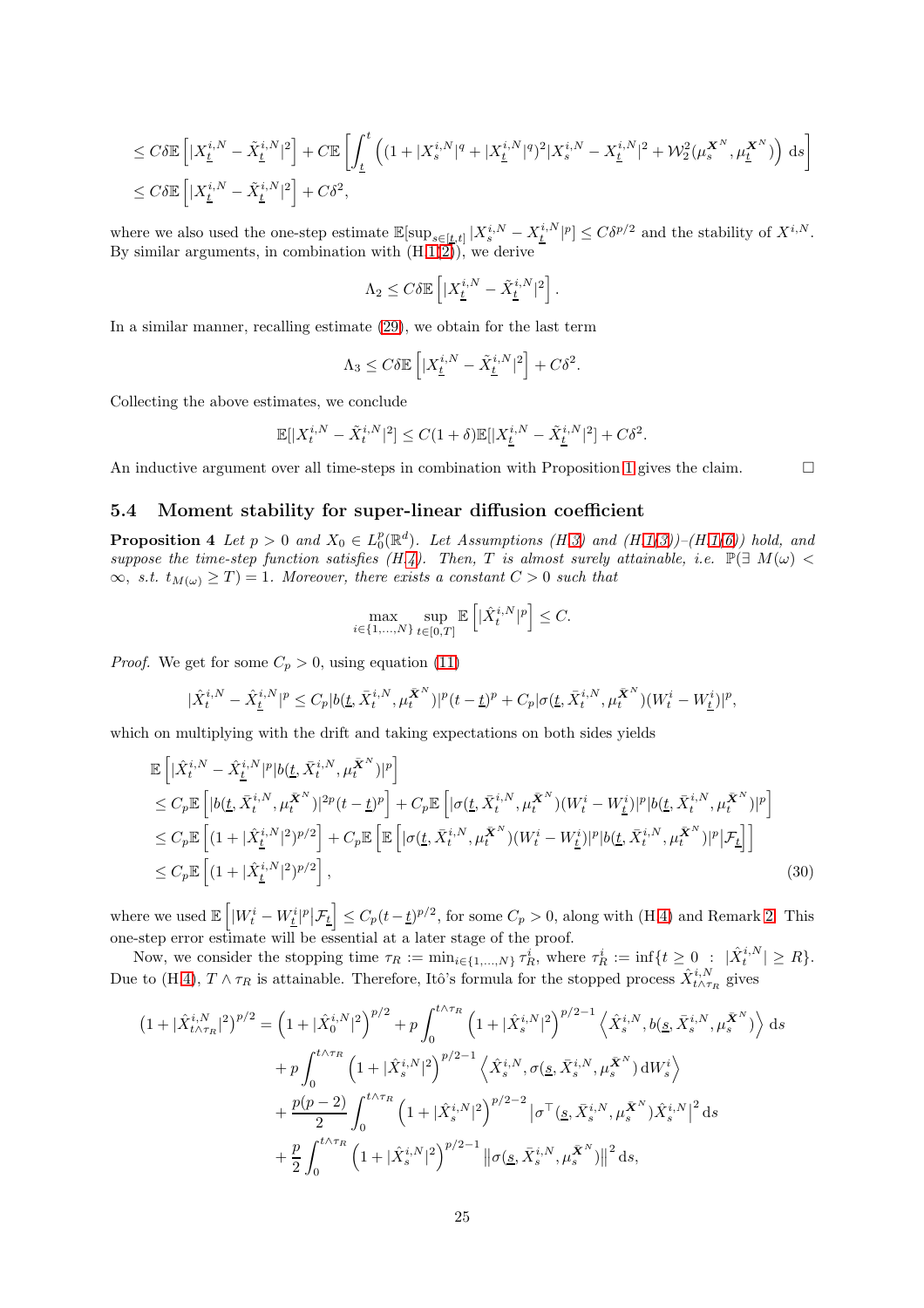almost surely for any  $t \in [0, T]$ . Thus, on taking expectation and using the Cauchy-Schwarz inequality

$$
\mathbb{E}\left[\left(1+|\hat{X}_{t\wedge\tau_{R}}^{i,N}|^{2}\right)^{p/2}\right] \leq \mathbb{E}\left[\left(1+|\hat{X}_{0}^{i,N}|^{2}\right)^{p/2}\right] \n+ p\mathbb{E}\left[\int_{0}^{t\wedge\tau_{R}}\left(1+|\hat{X}_{s}^{i,N}|^{2}\right)^{p/2-1}\left(\left\langle \bar{X}_{s}^{i,N},b(\underline{s},\bar{X}_{s}^{i,N},\mu_{s}^{\bar{\mathbf{X}}^{N}})\right\rangle + \frac{(p-1)}{2}\|\sigma(\underline{s},\bar{X}_{s}^{i,N},\mu_{s}^{\bar{\mathbf{X}}^{N}})\right\|^{2}\right) \mathrm{d}s\right] \n+ p\mathbb{E}\left[\int_{0}^{t\wedge\tau_{R}}\left(1+|\hat{X}_{s}^{i,N}|^{2}\right)^{p/2-1}\left\langle \hat{X}_{s}^{i,N}-\hat{X}_{\underline{s}}^{i,N},b(\underline{s},\bar{X}_{s}^{i,N},\mu_{s}^{\bar{\mathbf{X}}^{N}})\right\rangle \mathrm{d}s\right].
$$

Hence, by  $(H.3(2))$  $(H.3(2))$  $(H.3(2))$  $(H.3(2))$  we further obtain, for some constant  $C_{p,L} > 0$  (depending on the constants in  $(H.3(2))$ )

$$
\mathbb{E}\left[\left(1+|X_{t\wedge\tau_R}^{i,N,n}|^2\right)^{p_0/2}\right] \leq \mathbb{E}\left[\left(1+|\hat{X}_0^{i,N}|^2\right)^{p/2}\right] + C_{p,L} \int_0^t \sup_{r\in[0,s]} \mathbb{E}\left[\left(1+|\hat{X}_{r\wedge\tau_R}^{i,N}|^2\right)^{p/2}\right] ds + pF,\tag{31}
$$

for any  $t \in [0, T]$ , where F is is given by

<span id="page-25-1"></span>
$$
F := \mathbb{E}\left[\int_0^{t\wedge\tau_R} \left(1+|\hat{X}_s^{i,N}|^2\right)^{p/2-1} \left\langle \hat{X}_s^{i,N} - \hat{X}_s^{i,N}, b(\underline{s}, \bar{X}_s^{i,N}, \mu_s^{\bar{X}^N}) \right\rangle ds \right].
$$

This gives, using Hölder's inequality along with equation [\(30\)](#page-24-1) and (H[.4\)](#page-8-6),

$$
F \leq C_p \int_0^t \sup_{r \in [0,s]} \mathbb{E}\left[ \left(1 + |\hat{X}_{r \wedge \tau_R}^{i,N}|^2 \right)^{p/2} \right] + C_p \mathbb{E}\left[ \int_0^{t \wedge \tau_R} |\hat{X}_s^{i,N} - \hat{X}_\underline{s}^{i,N}|^{p/2} |b(\underline{s}, \bar{X}_s^{i,N}, \mu_s^{\bar{X}^N})|^{p/2} ds \right]
$$
  
 
$$
\leq C_p \int_0^t \sup_{r \in [0,s]} \mathbb{E}\left[ \left(1 + |\hat{X}_{r \wedge \tau_R}^{i,N}|^2 \right)^{p/2} \right].
$$
 (32)

for some generic constant  $C_p > 0$ . Combining equations [\(31\)](#page-25-1) and [\(32\)](#page-25-2) and using Gronwall's inequality yields the claim, up to time  $T \wedge \tau_R$ . Now, note that

<span id="page-25-2"></span>
$$
\mathbb{P}(\tau_R \leq T) \leq \frac{1}{R^2} \mathbb{E}\left[\max_{i \in \{1, \ldots, N\}} |\hat{X}_{T \wedge \tau_R}^{i, N}|^2\right] \leq \frac{CN}{R^2},
$$

and hence,

$$
\mathbb{P}\left(\max_{i\in\{1,\ldots,N\}}\sup_{t\in[0,T]}|\hat{X}^{i,N}_t| < R\right) = 1 - \mathbb{P}(\tau_R \le T) \to 1, \text{ as } R \to \infty.
$$

Therefore, almost surely,  $\max_{i \in \{1,\ldots,N\}} \sup_{t \in [0,T]} |\hat{X}_t^{i,N}| < \infty$  and T is attainable. Using this and the stability up to time  $T \wedge \tau_R$ , the claim follows from Fatou's lemma.

#### <span id="page-25-0"></span>5.5 Moment stability of Milstein scheme

**Proposition 5** Let  $p > 0$  and  $\xi \in L_0^p(\mathbb{R}^d)$ . Let Assumption (H[.5\)](#page-9-2) hold, and suppose the time-step function satisfies (H[.2](#page-6-2)[\(3\)](#page-7-0)). Then, T is almost surely attainable, i.e.  $\mathbb{P}(\exists M(\omega) < \infty, s.t. t_{M(\omega)} \geq T) = 1$ . Moreover, there exists a constant  $C > 0$  such that for  $\hat{Y}$  defined in [\(19\)](#page-10-1)

$$
\max_{i \in \{1, \dots, N\}} \mathbb{E} \left[ \sup_{t \in [0, T]} |\hat{Y}_t^{i, N}|^p \right] \le C.
$$

Proof. We outline the difference to the proof of the moment stability of the adaptive Euler-Maruyama scheme. The K-scheme for the Milstein discretisation reads as follows:

$$
\hat{Y}_{t_{n+1}}^{K,i,N} = P_K \Big( \hat{Y}_{t_n}^{K,i,N} + \frac{1}{N} \sum_{j=1}^N b(\hat{Y}_{t_n}^{K,i,N}, \hat{Y}_{t_n}^{K,j,N}) h_n^{\min} + \sigma(\hat{Y}_{t_n}^{K,i,N}) \Delta W_{t_n}^i + \frac{1}{2} \sum_{j_1,j_2=1}^k L^{j_1} \sigma_{j_2}(\hat{Y}_{t_n}^{K,i,N}) (\Delta W_{t_n}^{i,j_1} \Delta W_{t_n}^{i,j_2} - \delta_{j_1,j_2} h_n^{\min}) \Big).
$$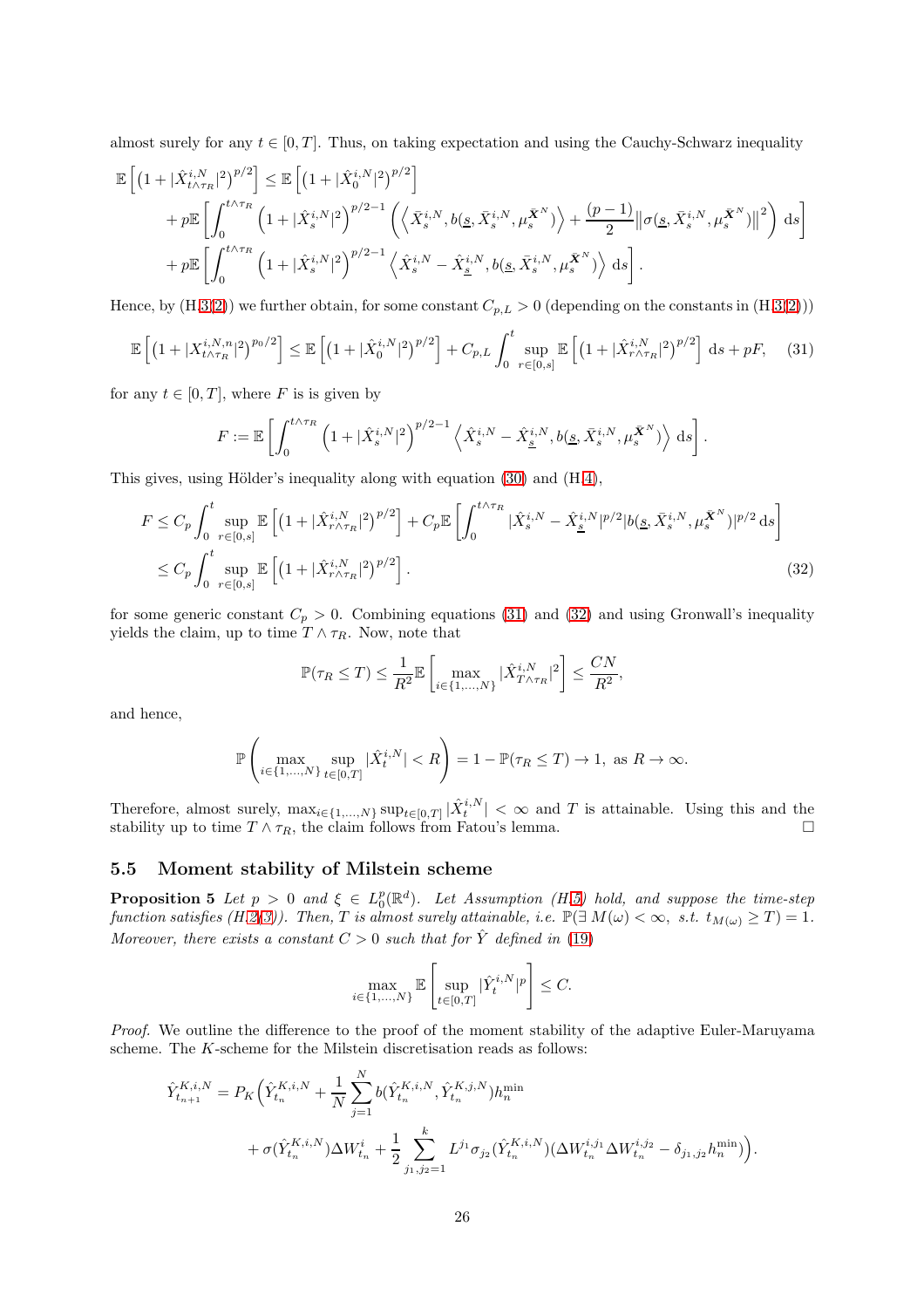Hence, using

$$
M_{t_n}^{K,i}:=\frac{1}{2}\sum_{j_1,j_2=1}^kL^{j_1}\sigma_{j_2}(\hat{Y}_{t_n}^{K,i,N})(\Delta W_{t_n}^{i,j_1}\Delta W_{t_n}^{i,j_2}-\delta_{j_1,j_2}h_n^{\min}),
$$

we get

$$
\label{eq:4.11} \begin{split} |\hat{Y}_{t_{n+1}}^{K,i,N}|^{2} &\leq |\hat{Y}_{t_{n}}^{K,i,N}|^{2}+2h_{n}^{\min}\left(\left\langle \hat{Y}_{t_{n}}^{K,i,N},\frac{1}{N}\sum_{j=1}^{N}b(\hat{Y}_{t_{n}}^{K,i,N},\hat{Y}_{t_{n}}^{j,N})\right\rangle+\frac{1}{2}h_{n}^{\min}\left|\frac{1}{N}\sum_{j=1}^{N}b(\hat{Y}_{t_{n}}^{K,i,N},\hat{Y}_{t_{n}}^{j,N})\right|^{2}\right)\\ &+2\left\langle \phi(\hat{Y}_{t_{n}}^{K,i,N}),\sigma(\hat{Y}_{t_{n}}^{K,i,N})\Delta W_{t_{n}}^{i}\right\rangle+|\sigma(\hat{Y}_{t_{n}}^{K,i,N})\Delta W_{t_{n}}^{i}|^{2}+|M_{t_{n}}^{K,i}|^{2}\\ &+2\left\langle \hat{Y}_{t_{n}}^{K,i,N},M_{t_{n}}^{K,i}\right\rangle+2\left\langle \sigma(\hat{Y}_{t_{n}}^{K,i,N})\Delta W_{t_{n}}^{i},M_{t_{n}}^{K,i}\right\rangle+2h_{n}^{\min}\left\langle \frac{1}{N}\sum_{j=1}^{N}b(\hat{Y}_{t_{n}}^{K,i,N},\hat{Y}_{t_{n}}^{j,N}),M_{t_{n}}^{K,i}\right\rangle\\ &\leq |\hat{Y}_{t_{n}}^{K,i,N}|^{2}+2h_{n}^{\min}\left(\left\langle \hat{Y}_{t_{n}}^{K,i,N},\frac{1}{N}\sum_{j=1}^{N}b(\hat{Y}_{t_{n}}^{K,i,N},\hat{Y}_{t_{n}}^{j,N})\right\rangle+\frac{3}{2}h_{n}^{\min}\left|\frac{1}{N}\sum_{j=1}^{N}b(\hat{Y}_{t_{n}}^{K,i,N},\hat{Y}_{t_{n}}^{j,N})\right|^{2}\right)\\ &+2\left\langle \phi(\hat{Y}_{t_{n}}^{K,i,N}),\sigma(\hat{Y}_{t_{n}}^{K,i,N})\Delta W_{t_{n}}^{i}\right\rangle+2|\sigma(\hat{Y}_{t_{n}}^{K,i,N})\Delta W_{t_{n}}^{i}|^{2}+3|M_{t_{n}}^{K,i}|^{2}+2\left\langle \hat{Y}_{t_{n}}^{K,i,N},M_{t_{n}}^{K,i}\right\rangle. \end{split}
$$

Now, using the same techniques as in Proposition [2,](#page-17-1) the bound (see [\[20\]](#page-27-7) for details)

$$
\mathbb{E}\left[\left(\sum_{n=0}^{n_t-1} |M_{t_n}^{K,i}|^2\right)^{p/2}\right] \leq C_{p,T,L} \int_0^t \mathbb{E}\left[\sup_{u\in[0,s]} |X_u^{K,i,N}|^p\right] ds + C_{p,T,L},
$$

for some constant  $C_{p,T,L} > 0$ , and Gronwall's inequality readily allows to prove stability of the truncated particle system. The attainability of  $T$  can be argued as in the proof of Proposition [2.](#page-17-1) Then, a monotone convergence argument yields the claim for the particles  $\tilde{Y}^{i,N}$ .

## <span id="page-26-7"></span>References

- [1] J. A. Acebrón, L. L. Bonilla, C. J. P. Vicente, F. Ritort and R. Spigler, *The Kuramoto model: A* simple paradigm for synchronization phenomena, Rev. Mod. Phys., Vol. 77(1), 2005.
- <span id="page-26-1"></span>[2] J. Baladron, D. Fasoli, O. Faugeras and J. Touboul, *Mean-field description and propagation of chaos* in networks of Hodgkin-Huxley and FitzHugh-Nagumo neurons, J. Math. Neurosc., Vol. 2(10), 2012.
- <span id="page-26-6"></span>[3] J. Bao, C. Reisinger, P. Ren, and W. Stockinger, First order convergence of Milstein schemes for McKean equations and interacting particle systems, Proc. R. Soc. Lond. A, Vol. 477 (2245), 27 pages, 2021.
- <span id="page-26-5"></span>[4] J. Bao, C. Reisinger, P. Ren and W. Stockinger, Milstein schemes and antithetic multi-level Monte-Carlo sampling for delay McKean-Vlasov equations and interacting particle systems, preprint arxiv [arXiv:2005.01165,](http://arxiv.org/abs/2005.01165) 2021.
- <span id="page-26-0"></span>[5] M. Bauer, T. Meyer-Brandis and F. Proske, Strong solutions of mean-field stochastic differential equations with irregular drift, Electron. J. Probab., Vol. 23(32), 2018.
- <span id="page-26-4"></span>[6] D. Belomestny and J. Schoenmakers, Projected particle methods for solving McKean-Vlasov stochastic differential equations, SIAM J. Numer. Anal., Vol. 56(6), pp. 3169-3195, 2017.
- <span id="page-26-3"></span>[7] M. Bossy and D. Talay, A stochastic particle method for the McKean-Vlasov and the Burgers equation, Math. Comp., Vol. 66(217), pp. 157-192, 1997.
- <span id="page-26-2"></span>[8] M. Bossy, O. Faugeras and D. Talay, Clarification and complement to "Mean-field description and propagation of chaos in networks of Hodgkin-Huxley and FitzHugh-Nagumo neurons", J. Math. Neurosc., Vol. 5(19), 2015.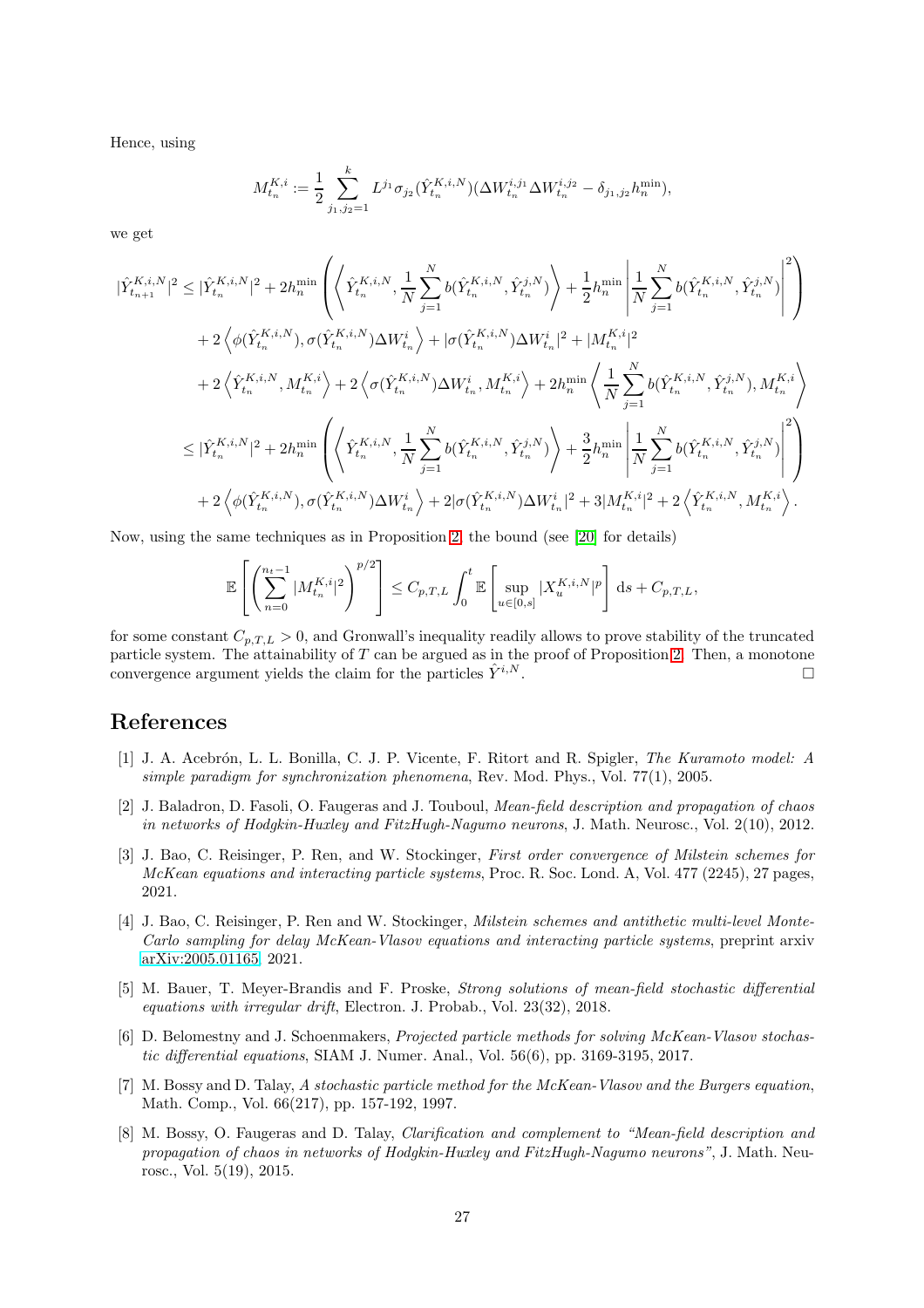- <span id="page-27-13"></span><span id="page-27-3"></span>[9] R. Carmona, Lectures of BSDEs, Stochastic Control, and Stochastic Differential Games with Financial Applications, SIAM, 2016.
- <span id="page-27-12"></span>[10] R. Carmona and F. Delarue, Probabilistic Theory of Mean Field Games with Applications I, Vol. 84 of Probability Theory and Stochastic Modelling, Springer International Publishing, 1st ed., 2017.
- <span id="page-27-14"></span>[11] P. Cattiaux, A. Guillin and F. Malrieu, Probabilistic approach for granular media equations in the non uniformly convex case, Prob. Theor. Rel. Fields, Vol. 140(1-2), pp. 19-40, 2008.
- <span id="page-27-17"></span>[12] J.-F. Chassagneux, L. Szpruch and A. Tse, Weak quantitative propagation of chaos via differential calculus on the space of measures, preprint arxiv [arXiv:1901.02556,](http://arxiv.org/abs/1901.02556) 2019.
- [13] A. Cozma, M. Mariapragassam and C. Reisinger, Convergence of an Euler scheme for a hybrid stochastic-local volatility model with stochastic rates in foreign exchange markets, SIAM J. Financ. Math., Vol. 9(1), pp. 127-170, 2018.
- <span id="page-27-15"></span>[14] A. Cozma and C. Reisinger, Exponential integrability properties of Euler discretization schemes for the Cox-Ingersoll-Ross process, Discrete Cont. Dyn. Syst. - B, Vol. 21(10), pp. 3359-3377, 2016.
- <span id="page-27-16"></span>[15] A. Cozma and C. Reisinger, Strong order 1/2 convergence of full truncation Euler approximations to the Cox-Ingersoll-Ross process, IMA J. Numer. Anal., Vol. 40(1), pp. 358-376, 2020.
- <span id="page-27-2"></span>[16] F. Delarue, J. Inglis, S. Rubenthaler and E. Tanré, *Particle systems with a singular mean-field* self-excitation. Application to neuronal networks, Stoch. Process. Appl., Vol. 125(6), pp. 2451-2492, 2015.
- <span id="page-27-4"></span>[17] F. Delarue, D. Lacker and K. Ramanan, From the master equation to mean field game limit theory: A central limit theorem, Electron. J. Probab., Vol. 24(51), 2019.
- <span id="page-27-8"></span>[18] W. Fang and M. Giles, Adaptive Euler-Maruyama method for SDEs with nonglobally Lipschitz drift, Ann. Appl. Probab., Vol. 30(2), pp. 526-560, 2020.
- [19] N. Fournier and A. Guillin, On the rate of convergence in Wasserstein distance of the empirical measure, Probab. Theory Relat. Fields, Vol. 162(3-4), pp. 707-738, 2015.
- <span id="page-27-7"></span>[20] S. Gan and X. Wang, The tamed Milstein method for commutative stochastic differential equations with non-globally Lipschitz continuous coefficients, J. Differ. Equ. Appl., Vol. 19(3), pp. 466-490, 2013.
- <span id="page-27-1"></span>[21] W. Hammersley, D. Siška, and L. Szpruch, McKean-Vlasov SDE under measure dependent Lyapunov conditions, preprint arxiv [arXiv:1802.03974v](http://arxiv.org/abs/1802.03974)1, 2018.
- <span id="page-27-9"></span>[22] D. J. Higham, X. Ma and A. M. Stuart, Strong convergence of Euler-Type methods for nonlinear stochastic differential equations, SIAM J. Numer. Anal., Vol. 40(3), pp. 1041-1063, 2002.
- <span id="page-27-6"></span>[23] M. Hutzenthaler, A. Jentzen and P. E. Kloeden, Strong convergence of an explicit numerical method for SDEs with nonglobally Lipschitz continuous coefficients, Ann. Appl. Probab., Vol. 22(4), pp. 1611-1641, 2012.
- <span id="page-27-5"></span>[24] M. Hutzenthaler, A. Jentzen and P. E. Kloeden, Strong and weak divergence in finite time of Euler's method for stochastic differential equations with non-globally Lipschitz continuous coefficients, Proc. R. Soc. Lond. A: Mathematical, Physical and Engineering Sciences, Vol. 467, The Royal Society, pp. 1563-1576, 2011.
- <span id="page-27-0"></span>[25] M. Kac, Foundations of kinetic theory, Proceedings of the Third Berkeley Symposium on Mathematical Statistics and Probability, Vol. 3, pp. 171-197, University of California Press, 1955.
- <span id="page-27-10"></span>[26] C. Kelly and G. Lord, Adaptive Euler methods for stochastic systems with non-globally Lipschitz coefficients, preprint arxiv [arXiv:1805.11137,](http://arxiv.org/abs/1805.11137) 2019.
- <span id="page-27-11"></span>[27] C. Kelly, G. Lord, and F. Sun, Strong convergence of an adaptive time-stepping Milstein method for SDEs with one-sided Lipschitz drift, preprint arxiv [arXiv:1805.11137,](http://arxiv.org/abs/1805.11137) 2019.